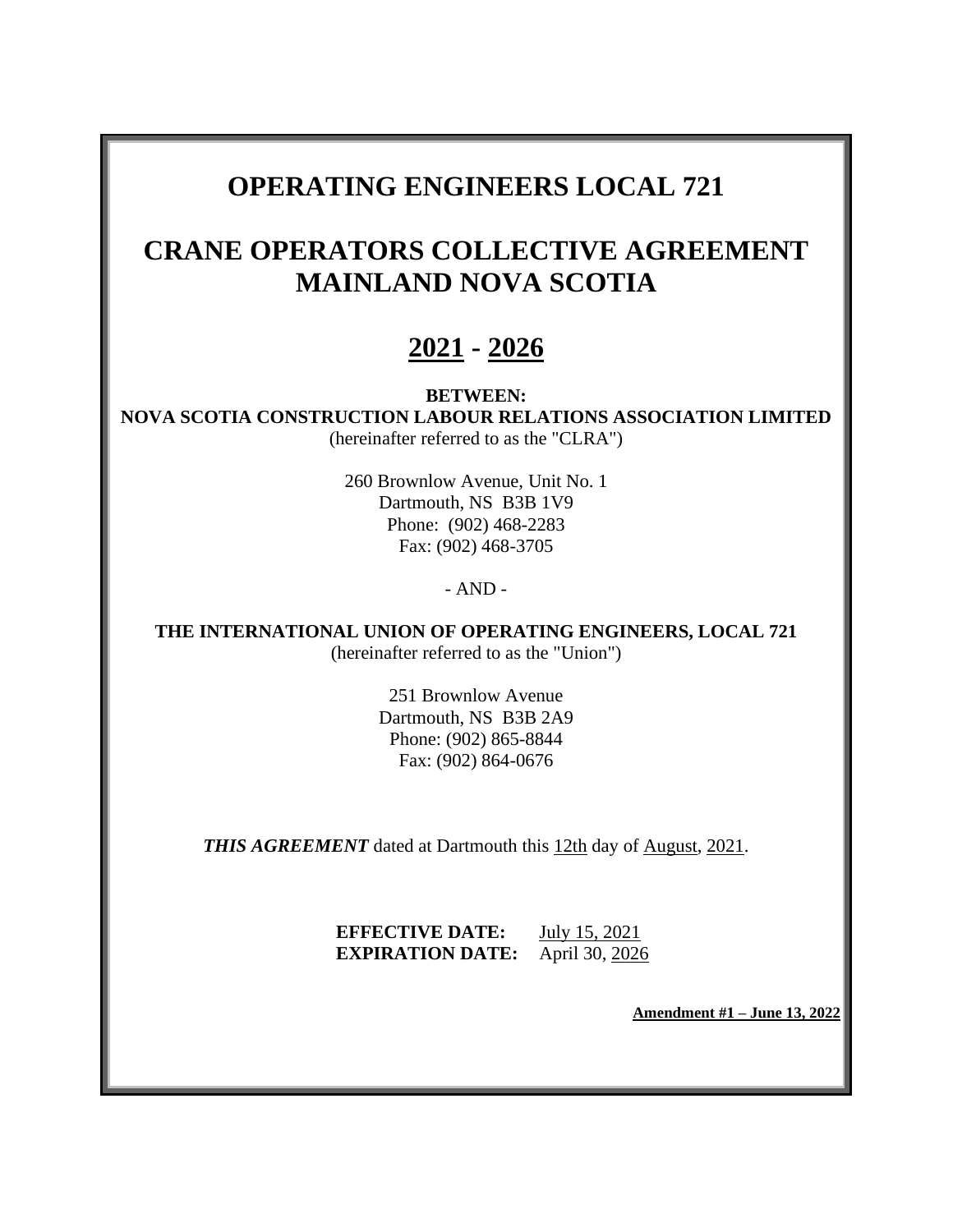#### **OPERATING ENGINEERS 721 - CRANE OPERATORS**

**ARTICLE** 

**JULY 15, 2021 - APRIL 30, 2026** 

## **INDEX**

#### PAGE NO.

| ARTICLE 28 - OPERATING ENGINEERS, BUILDING TRADES COUNCIL, TRAINING, ORGANIZING AND |  |
|-------------------------------------------------------------------------------------|--|
|                                                                                     |  |
|                                                                                     |  |
|                                                                                     |  |
|                                                                                     |  |
|                                                                                     |  |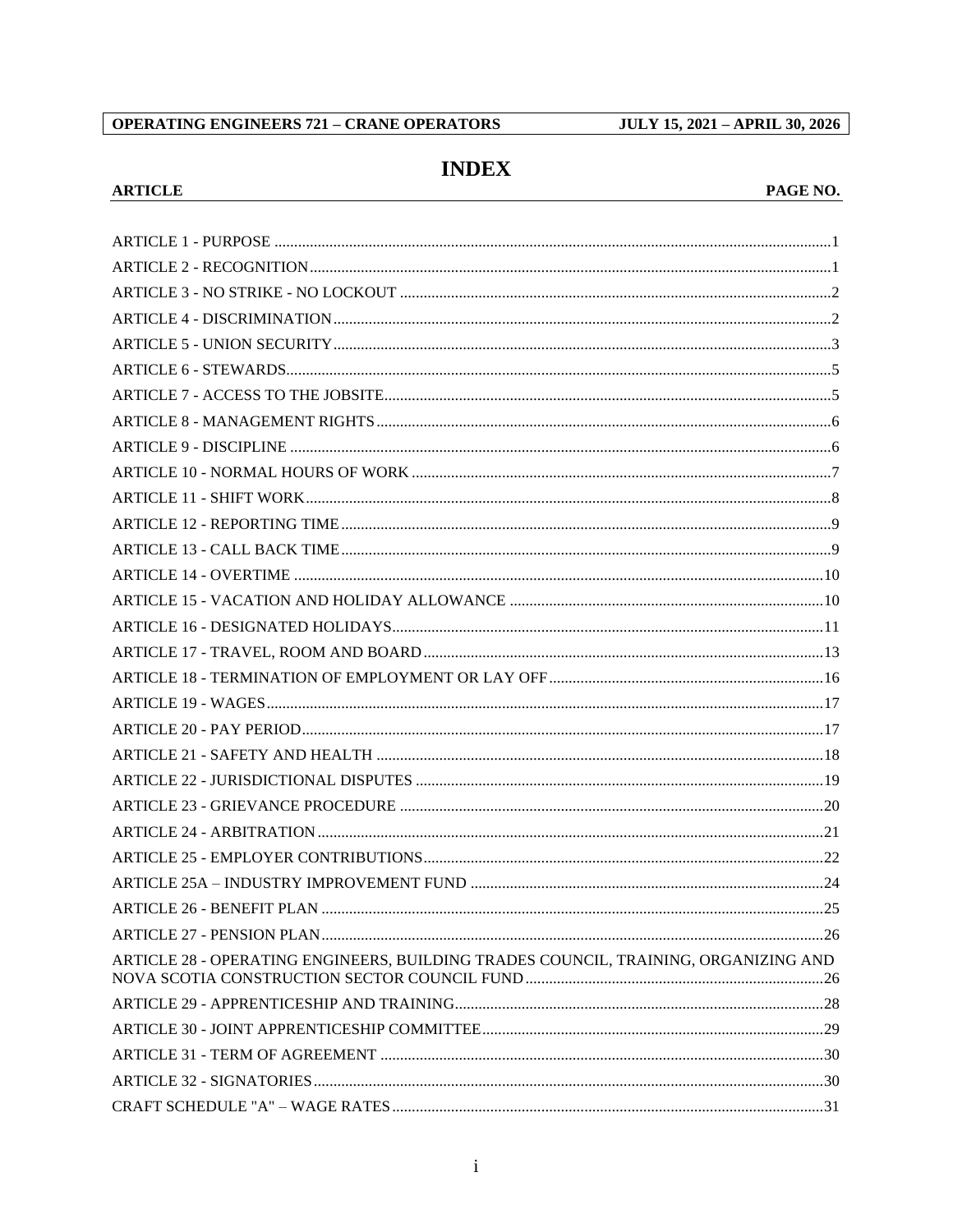## **INDEX**

#### **ARTICLE PAGE NO.**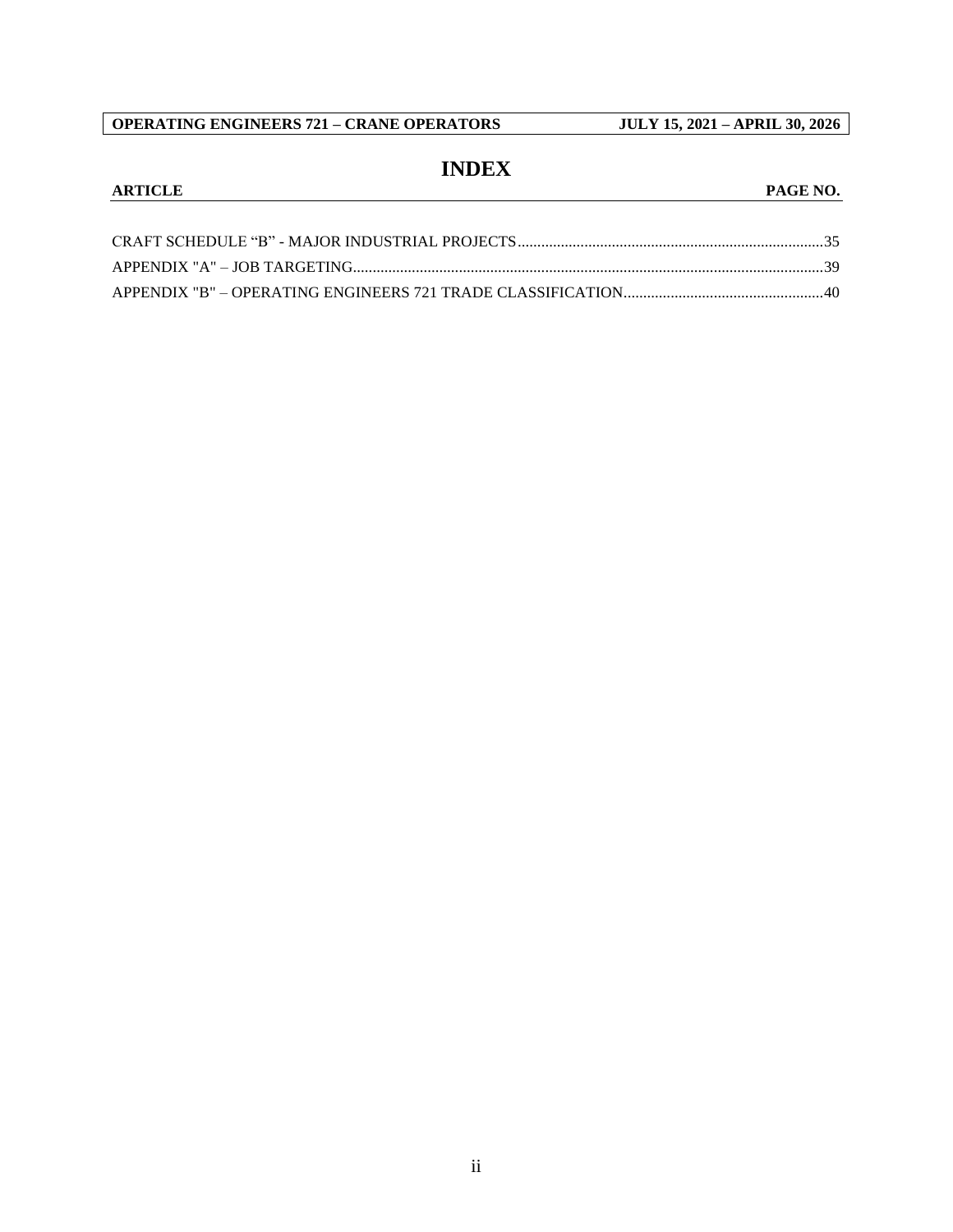## **ARTICLE 1 - PURPOSE**

- <span id="page-3-0"></span>1.01 The purpose of this Agreement is to establish terms and conditions of employment.
- 1.02 Recognizing that future developments may be such as to make changes in the terms and conditions of employment desirable, the Parties intend that every term and condition contained within this collective agreement may be amended upon the agreement of the Parties.
- <span id="page-3-1"></span>1.03 This Agreement shall not replace or, in any way, modify the Earth Movers Collective Agreement between the CLRA and the Union.

## **ARTICLE 2 - RECOGNITION**

- 2.01 The Employer and the CLRA recognize the Union as the sole collective bargaining agent with respect to the trade for the area covered by this Agreement and for all work falling within the jurisdiction of this trade.
- 2.02 The Union recognizes the CLRA as the sole collective bargaining agent with respect to the trade for its members designated herein and other contractor Employers covered by Accreditation Order No. L.R.B. 392C, dated January 29, 1976.
- 2.03 For the purpose of this Agreement, the term "employee" shall mean all hourly rated employees employed by the Employer but does not include office and clerical workers; guards, watchperson; time checkers; material superintendents; technical personnel; superintendents; assistant superintendents; craft supervisors, or forepersons, or classifications above the rank of foreperson as provided for in Craft Schedules; persons transporting materials (including concrete and gravel), equipment or supplies from a point of origin outside the site to a destination inside the site or from a point or origin inside the site to a destination outside the site.
- 2.04 The Union agrees that equal priority in supply of employees will be given to Employers who are bound by the terms and conditions as set out in this Agreement.
- 2.05 In order to bind non-CLRA Employers to the provisions of this Agreement, the Union will file any letter of agreement/recognition with the Minister of Labour in accordance with Section 28 of the *Trade Union Act*.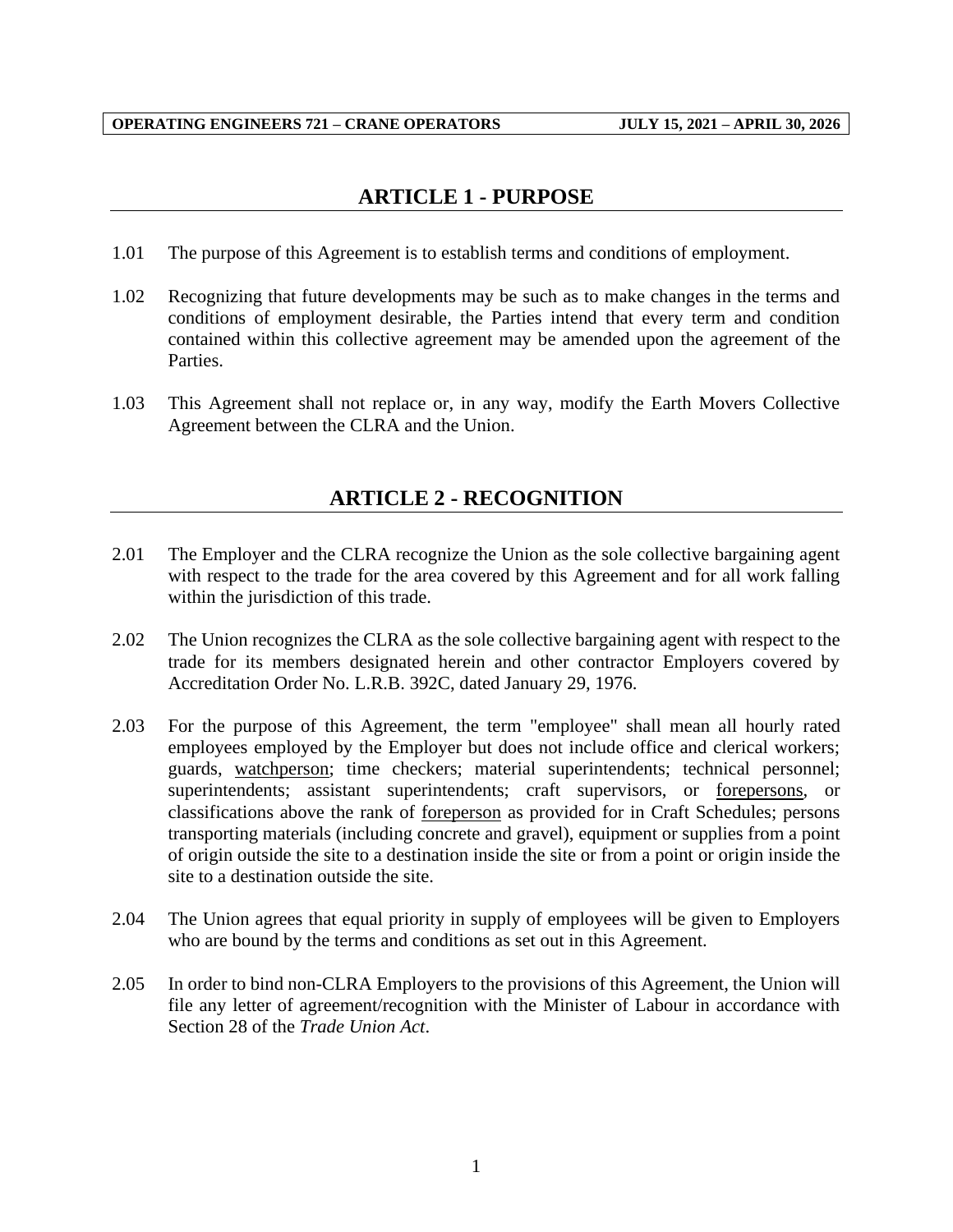2.06 If work persons on work over which the Union has jurisdiction are required in classifications not listed in the appended Craft Schedules, the Schedules shall be amended by mutual agreement of both Parties by adding such classifications at the agreed wage rates.

## **ARTICLE 3 - NO STRIKE - NO LOCKOUT**

- <span id="page-4-0"></span>3.01 The Union agrees that there will be no strike or other collective action which will interfere with or stop the efficient operation of work of the Employer or any Employer for the duration of this Agreement.
- <span id="page-4-1"></span>3.02 The Employer agrees that there will not be any lockout of employees bound by this Agreement during its term.

## **ARTICLE 4 - DISCRIMINATION**

- 4.01 The Union agrees that membership will be granted to all employees under the same terms and conditions that prevail in this Agreement.
- 4.02 The Parties agree that there will be no discrimination against any person because of sex, race, creed, colour, nationality, ancestry, place of origin, marital status, or age.
- 4.03 The Employer shall not discriminate against any employee by reason of their membership in the Union and/or their participation in its lawful activity.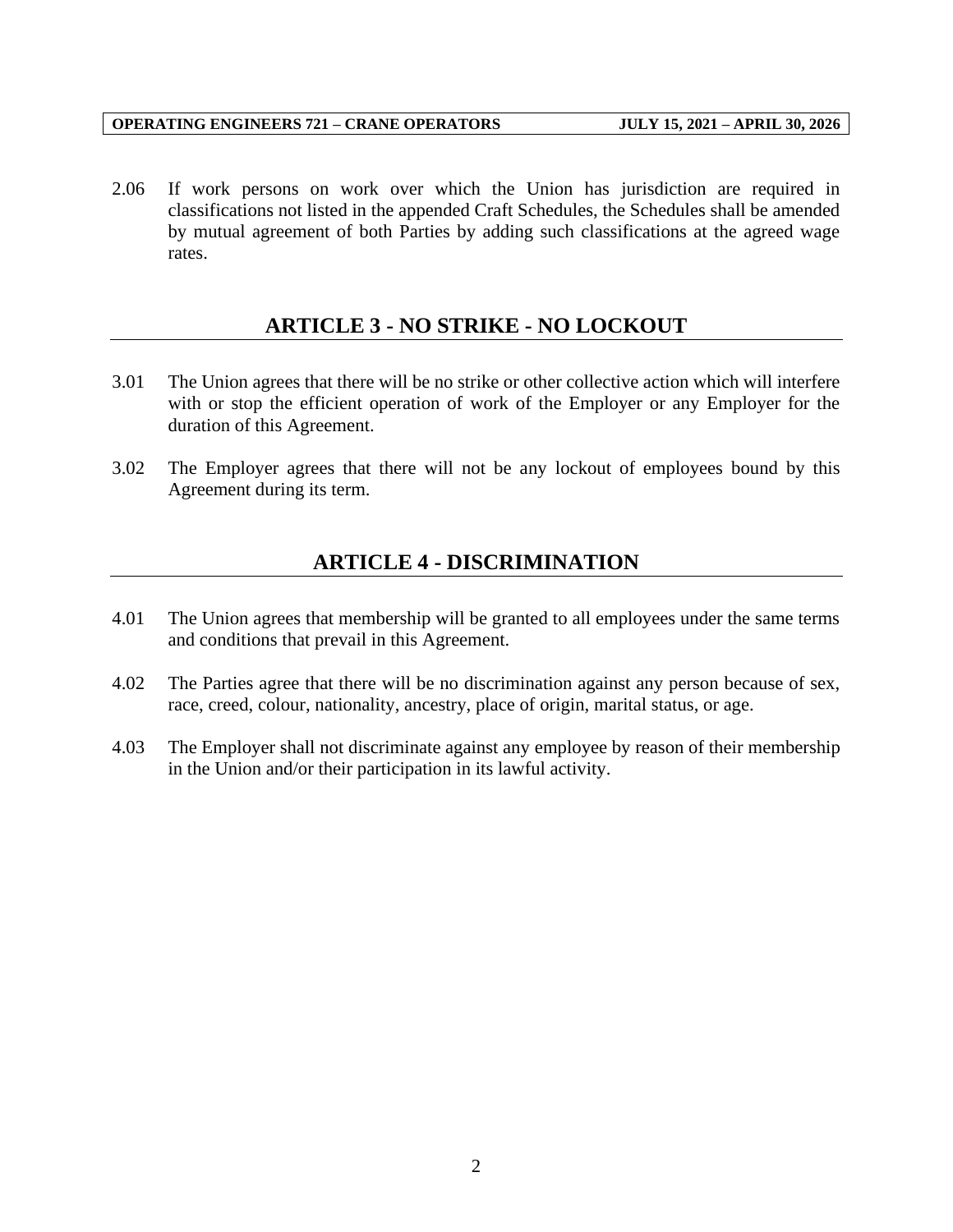## **ARTICLE 5 - UNION SECURITY**

- <span id="page-5-0"></span>5.01 When work persons are required, the Employer shall request the Union to furnish competent and qualified work persons and the Union shall supply, when available, competent and qualified work persons requested. Preference will be given to permanent Union residents from the local geographical area who possess the necessary skills and qualifications. The Employer will notify the Union in writing of all disciplinary action taken against an employee(s).
- 5.02 If after a period of forty-eight (48) hours, excluding Saturdays, Sundays and designated holidays as contained herein, the Union is unable to supply the quantity of competent, qualified work persons as requested, the Employer may procure such workers elsewhere.
- 5.03 The Employer may request through the Union qualified available work persons in good standing with the Union who had previously been on the payroll of the Employer for a period of six (6) months and who are being called back within one hundred twenty (120) working days of termination. An employee must give two (2) working days notice to both the Union and Employer if they are going to change Employers via the recall provision. The Employer shall notify the Union in writing of the employees being recalled. The Union shall not deny any reasonable request.
- 5.04 The Employer will hire a fair ratio of Apprentices to Journeypersons in each year of the Apprentices' classification, as set out in the Apprenticeship provisions under Article 29.
- 5.05 Sub-contractors working under this Agreement who are not signatory to this Agreement shall notify the Union, before commencing work on the job, of the names of the work persons to be employed on the job. The Employer agrees to advise the sub-contractor of this requirement prior to the commencement of their work.
- 5.06 The Employer agrees that it will stipulate as a term or condition for letting any contract for work on the project (job site) during its construction that the proposed sub-contractor shall observe the provisions of this Collective Agreement as if the same were duly executed by such sub-contractor.
- 5.07 The Employer agrees to have any such sub-contractor acknowledge in writing to the Union (copy to the Employer) that it has notice of this Agreement and that it will abide by the Agreement and Craft Schedules. The agreement, which is signed by the sub-contractor, shall include the following clause:

The subcontractor agrees that any dispute with respect to the interpretation, application or administration of the terms and conditions of the collective agreement which are applicable to the subcontractor, shall be enforceable by arbitration pursuant to the Arbitration Act of Nova Scotia. The subcontractor specifically agrees with the Union that the procedures under Section 107 of the *Trade Union Act* shall be applicable as the procedures under the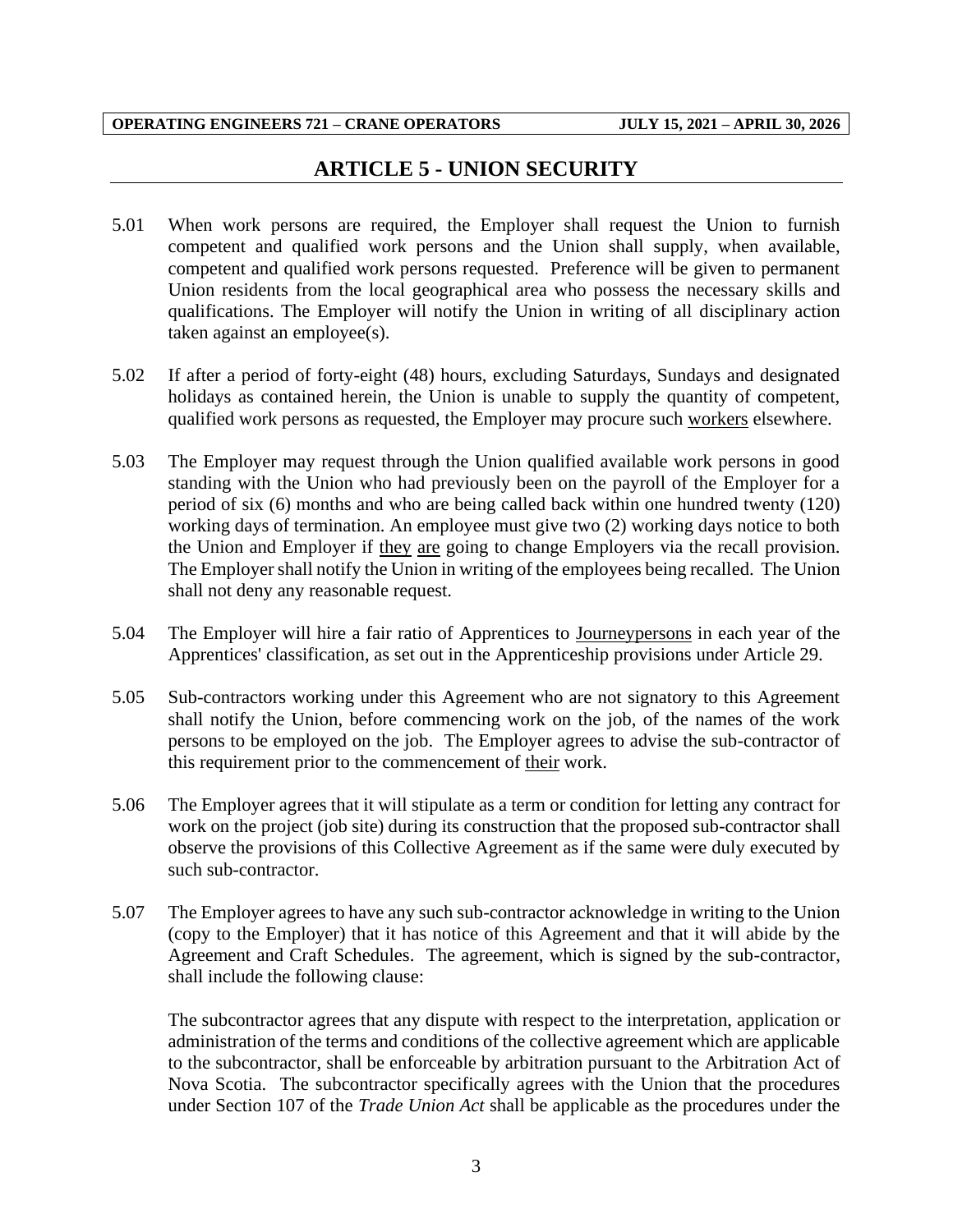Arbitration Act and that the Minister of Labour shall have the authority to appoint the arbitrator for the purpose of this agreement in the event the parties are unable to agree with the appointment of an arbitrator in accordance with Section 107 of the *Trade Union Act*. The arbitrator shall have the authority to award damages as though the subcontractor is bound to all the terms and conditions of the collective agreement, and to award costs and all other liabilities which exist under the terms of the collective agreement. The decision of the arbitrator shall be binding on the parties and not subject to judicial review.

- 5.08 The Employer will deduct from the employee's pay on the first regular pay day of each week the amount due to the Union by the employee as Union Fees. The total deductions from the pay of all employees shall be made payable monthly to the International Union of Operating Engineers, Local 721, and mailed to the Financial Secretary, 251 Brownlow Avenue, Dartmouth, Nova Scotia, B3B 2A9. It is agreed that the Employer has the right to transfer employees.
- 5.09 Should the employee be newly joining the Union, the Employer agrees, when authorized by the employee on the proper form, to make deductions for the Initiation Fee in the amount certified by the Union.
- 5.10 The Employer agrees that employees employed within categories covered by the terms of this Collective Agreement shall be required as a condition of continued employment to become and remain a member of the Union immediately after the date of hiring or the date of signing this Agreement.
- 5.11 Forms authorizing the check-off of Union dues and Initiation fees will be supplied by the Union to the Employer. The Employer will distribute these forms to the employee who will be affected, collect them when signed, retain the check-off authorization and forward the forms to the Union at the proper address on file.
- 5.12 The amounts so deducted shall be remitted by the Employer to the Union at the address on file by the tenth (10th) day of the following month, together with a list of all employees and Social Security numbers on whose behalf such deductions have been made.
- 5.13 The Union shall indemnify and save the Employer harmless against any and all claims, demands, suits or other forms of liability that shall arise out of or by reason of action taken or not taken by the Employer for the purpose of complying with any of the provisions of this section, or in reliance on any list, notice of assignment furnished under any of such provisions.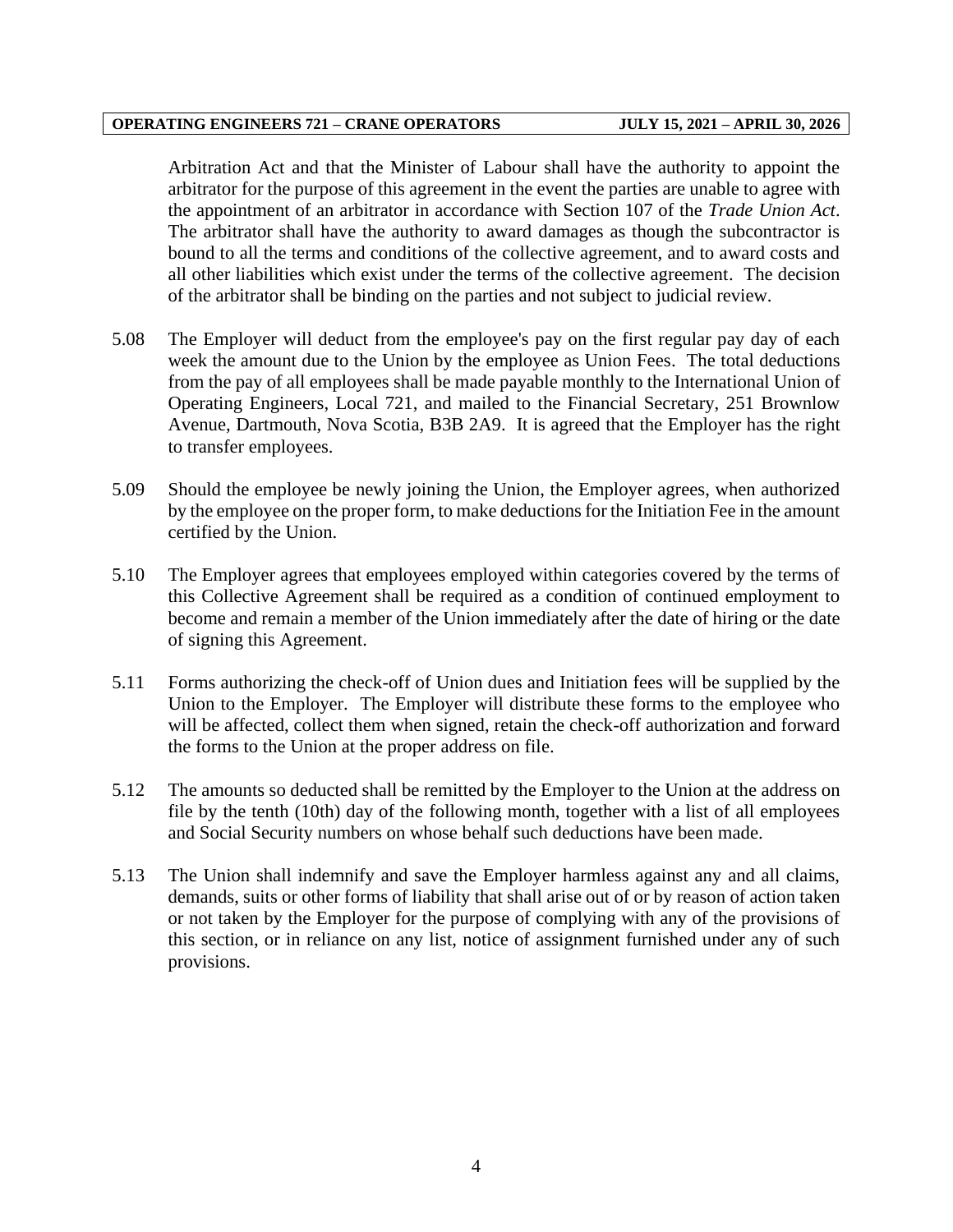## **ARTICLE 6 - STEWARDS**

- <span id="page-7-0"></span>6.01 The Business Agent or Business Manager may appoint Job/Shop Stewards. The Steward of the Union will be an employee of the Employer who is a qualified journeyperson and who will perform the work of a journeyperson at the journeyperson's rate of pay. In addition to their duties as a journeyperson they shall be permitted reasonable time to perform such of their Union duties as cannot be performed off the job. If it is necessary for the Steward to leave their work they must first obtain permission from the Employer's representative on the job whenever possible. Such permission would not be unreasonably withheld. They shall assist the Employer and the Union members in carrying out the provisions of this Agreement.
- 6.02 It is agreed that only one Steward and one alternate on each shift shall be recognized by each Employer and the Union shall notify the Employer in writing of the name of the Steward and their alternate.
- 6.03 Under no circumstances shall the Job Steward make any arrangements with the General Foreperson, Foreperson or Management that will change or conflict in any way with any section or terms of this Collective Agreement.
- 6.04 The Employer will notify the Union on termination of employment of the Steward or their alternate. The Job Steward, if practicable, shall work all overtime. Subject to all other items and conditions of this Agreement, the Steward shall be the second to last person laid off, providing they have the skill and ability to perform such work.

## **ARTICLE 7 - ACCESS TO THE JOBSITE**

- <span id="page-7-1"></span>7.01 Business Representatives of the Union and International Representatives shall have access to the jobsite during working hours but in no case shall their visits interfere with the progress of the work.
- 7.02 Representatives must request access from the Employer's representative on the job prior to entering the work area.
- 7.03 Conduct on the jobsite will be subject to the general regulations of the Employer.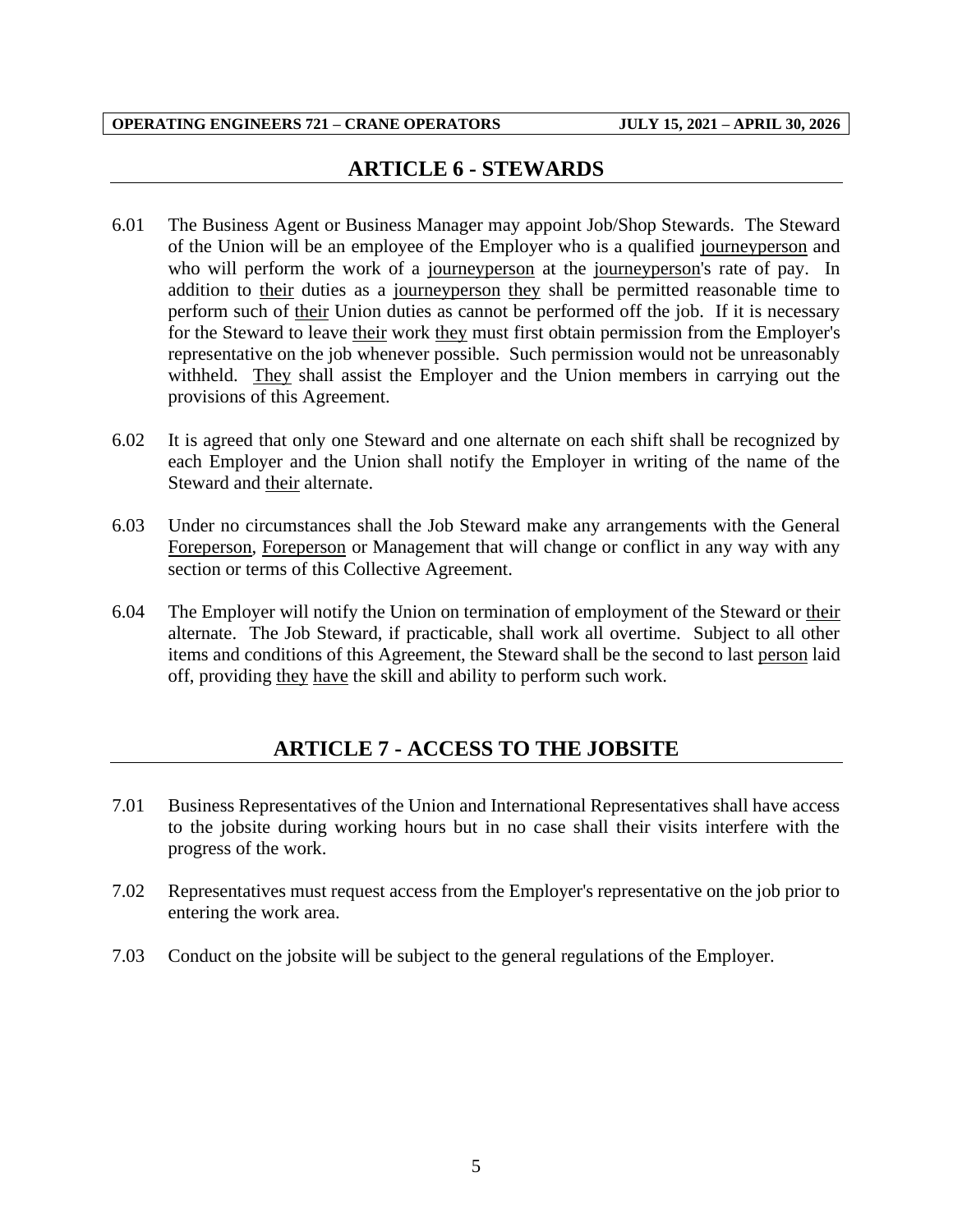## **ARTICLE 8 - MANAGEMENT RIGHTS**

<span id="page-8-0"></span>8.01 Subject to the limitations and specific terms of this Agreement, the Management of the jobsite and the direction of the working force, including but not limited to the right to plan, direct and control operations, hire, lay off, maintain discipline and efficiency of employees, establish and enforce rules of conduct, discipline and discharge employees for proper and sufficient cause, increase or decrease the working force, determine methods and schedules of construction operation, material and equipment to be used are vested solely in the Employer.

## **ARTICLE 9 - DISCIPLINE**

- <span id="page-8-1"></span>9.01 The Employer's procedure in disciplining an employee regardless of the amount of time on the project shall be:
	- a) Warn the employee in writing of the offence. Warning notice to be signed by the employee's Foreperson and Job Steward. Copy of warning notice mailed to the Union office.
	- b) Second warning calls for a suspension. The length of the suspension to be at Management's discretion but not to exceed one (1) week.
	- c) The above not applicable to the following: intoxication, insubordination, theft, altercation on site and illegal work stoppages.
	- d) Warnings will not be used in progressive discipline after 30 months, but will remain on the employee's record.
- 9.02 Employees discharged shall be advised by the Employer of the cause for dismissal.
- 9.03 The Employer will notify the Union in writing of all disciplinary action taken against any employee subject to this Agreement.
- 9.04 Use of cell phones/Blackberries/smartphones/etc. will not be permitted by employees onsite during working hours, except as explicitly authorized by the Employer. Violations of this article shall be subject to the disciplinary procedure in Article 9.01.

Article 9.04 shall not apply to Stewards and Forepersons using cell phones in the course of their duties.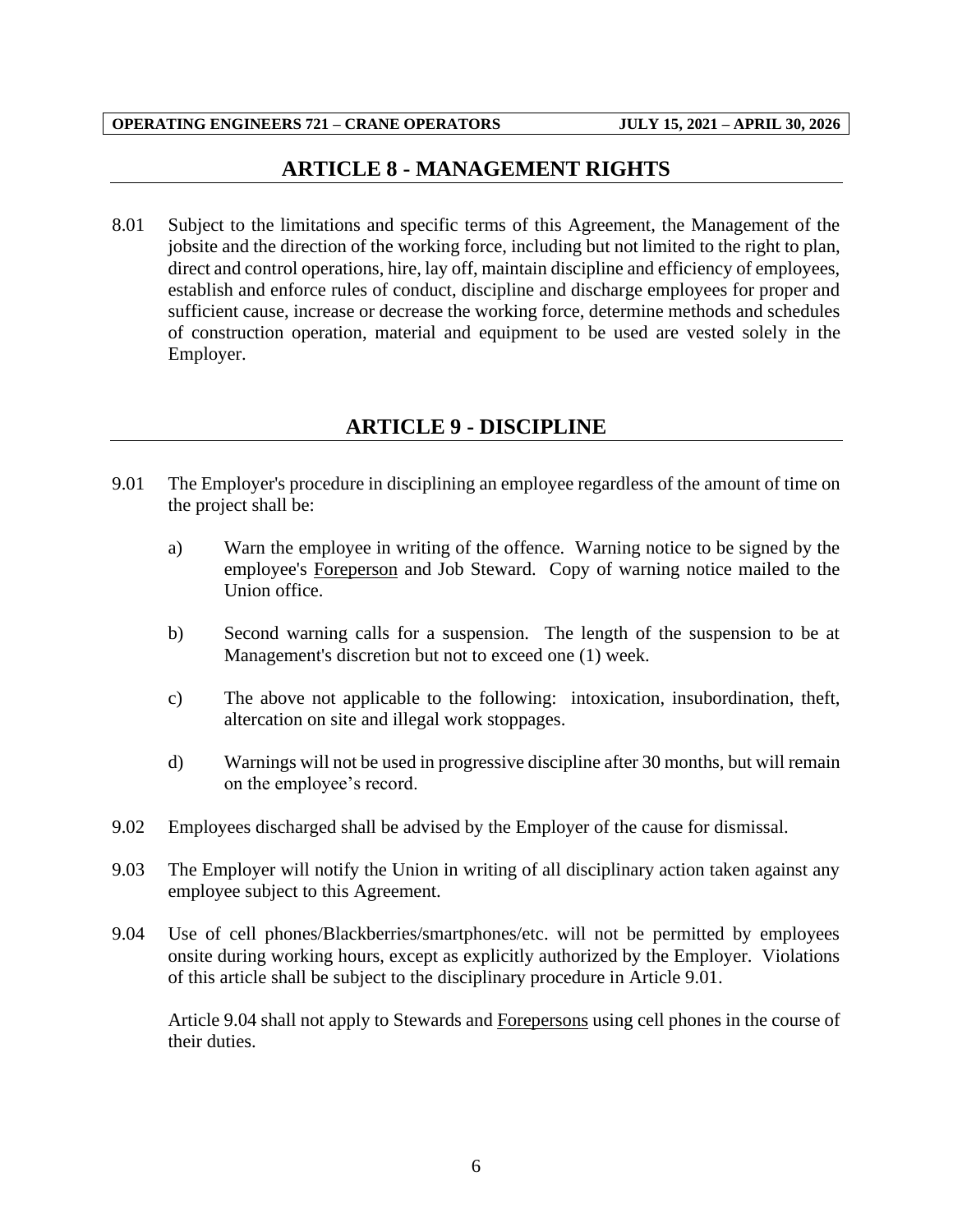## **ARTICLE 10 - NORMAL HOURS OF WORK**

- <span id="page-9-0"></span>10.01 The normal work day is defined as the twenty-four (24) hour period beginning at 12:00 Midnight.
- 10.02 Due to the complexity of the Employer's operations, the seasonal nature of the work, weather conditions and a place where the Employer's work is done, it is understood and agreed by the Union that a normal work day and a normal work week may vary according to the job conditions. Hours of work applicable to different types of construction shall be as agreed by the Parties signatory hereto.
- 10.03 Building Construction, Pile Driving where it is an Integral Part of the Building Construction and Crane Rentals. Tower Crane Operators: excavations, job site grading, over passes, under passes, road building, sewer and water, piers, wharfs, bridges and other related structures.

The normal work week shall be forty (40) hours per week, plus necessary service time when required, with not more than eight (8) production hours and up to one (1) service time hour being worked at straight time rates of pay between the hours of 7:00 a.m. and 6:00 p.m., with an interval of up to one hour for lunch, Monday through Friday.

#### 10.04 **Rest Period:**

During each normal work day, employees will be entitled to two (2) ten (10) minute paid rest periods to be scheduled and observed.

- one (1) rest period at approximately the mid-point of the first half of the normal hours of work;
- one (1) rest period at approximately the mid-point of the second half of the normal hours of work.

Rest period shall be measured from ceasing work to commencement of work and will be taken at a time determined by the Employer.

- 10.05 It is agreed that the Employer and Union may agree on different provisions and hours than those contained herein on major projects so as to increase the competitive position of Unionized Employers.
- 10.06 On Industrial/Commercial job sites, where other trades are working four (4) x ten (10) hour days, it may be agreed between the Union and the Employer that employees will work four (4) x ten (10) hour days (Monday to Thursday). If an employee is assigned to work, on that site or elsewhere, after the four (4) x ten (10) hour days have been worked, then overtime rates shall apply for every hour worked.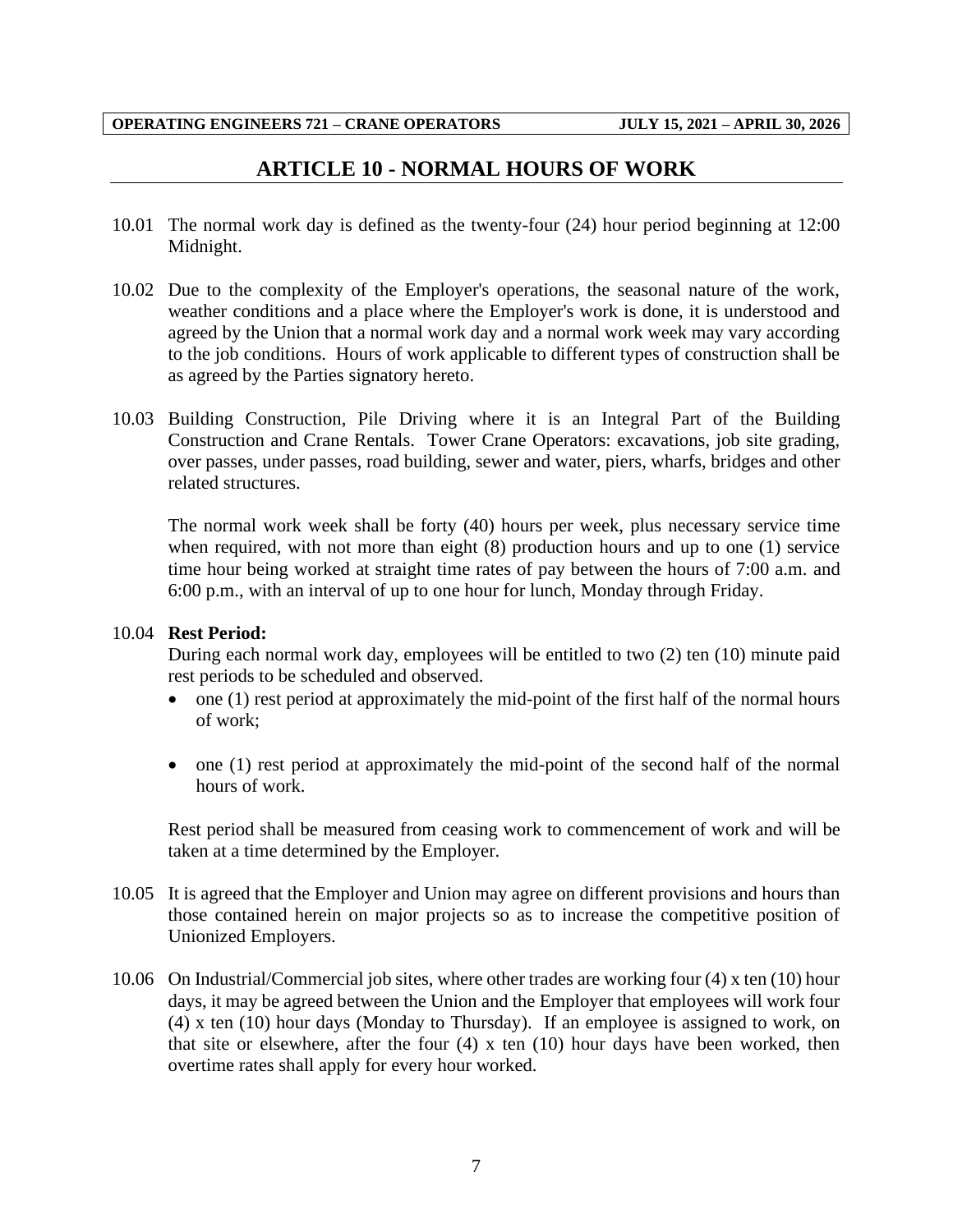## **ARTICLE 11 - SHIFT WORK**

- <span id="page-10-0"></span>11.01 Shift work may be performed at the option of the Employer.
- 11.02 When shift work is introduced, no shift shall be less than eight (8) hours in duration, and shall continue for a minimum of five (5) consecutive working days. The above shall not apply to concrete pours that are scheduled for more than sixteen (16) hours.
- 11.03 Shifts shall be scheduled between Sunday midnight and Friday midnight.
- 11.04 No employee shall be compelled to work two (2) consecutive shifts.
- 11.05 Each employee shall have the right to eight (8) hours off between their scheduled shifts.
- 11.06 Employees working shifts are entitled to a lunch period and rest period, in accordance with Article 10, and dependent on the nature of the hours being worked.
- 11.07 Normal hours of work and rates of pay shall be applicable for a second and/or third shift. Employees shall receive a premium of 15% of their straight time pay for said second and/or third shifts.
- 11.08 Article 11.07 applies only to work under Article 10.03 and 10.04, except where otherwise agreed to between the Parties.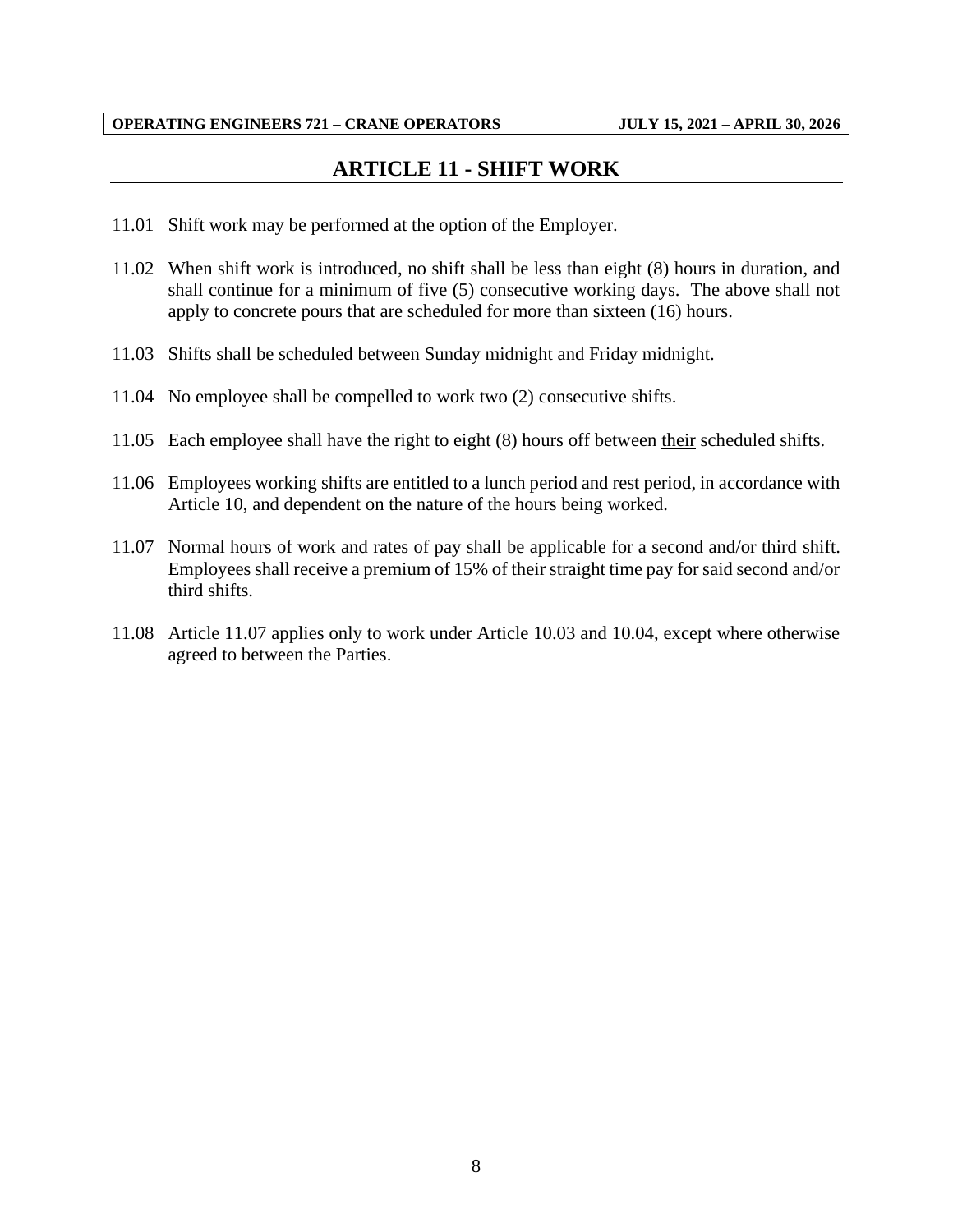## **ARTICLE 12 - REPORTING TIME**

- <span id="page-11-0"></span>12.01 Any employee after being hired and reporting for work at the regular starting time and for whom no work is provided shall receive pay for two (2) hours at the applicable rate of wages, unless they have been notified not to report. The foregoing provisions shall apply to Saturday, Sunday, designated holidays and shift work at the applicable rate of pay. Employees who commence work shall receive the greater of reporting time or actual time worked.
- 12.02 Exceptions, however, shall be when strike conditions make it impossible to put such an employee to work or when stoppage of work is occasioned thereby, when conditions arise which are beyond the control of the Employer or when an employee leaves work of their own accord.
- 12.03 In order to qualify for reporting time an employee must remain on the job and be available for work during the period of such reporting time.
- 12.04 The Employer shall determine when weather conditions on the job are such that members shall or shall not work.
- <span id="page-11-1"></span>12.05 Any employee, after being requested to report and who reports for work at the regular starting time and for whom no work is provided due to inclement weather shall receive pay for two (2) hours at the applicable rate of wages unless they have been notified not to report.

## **ARTICLE 13 - CALL BACK TIME**

- 13.01 Every employee who after completion of their regular working hours (Monday through Friday) and who has left the job and is called back and is required to work outside their regular working hours shall be paid at their applicable overtime rate, but not less than two (2) hours.
- 13.02 When an employee is called out to work by the Employer on Saturdays, Sundays and designated holidays and commences work regardless of when called, Article 12 shall apply.
- 13.03 Travel time will apply if applicable.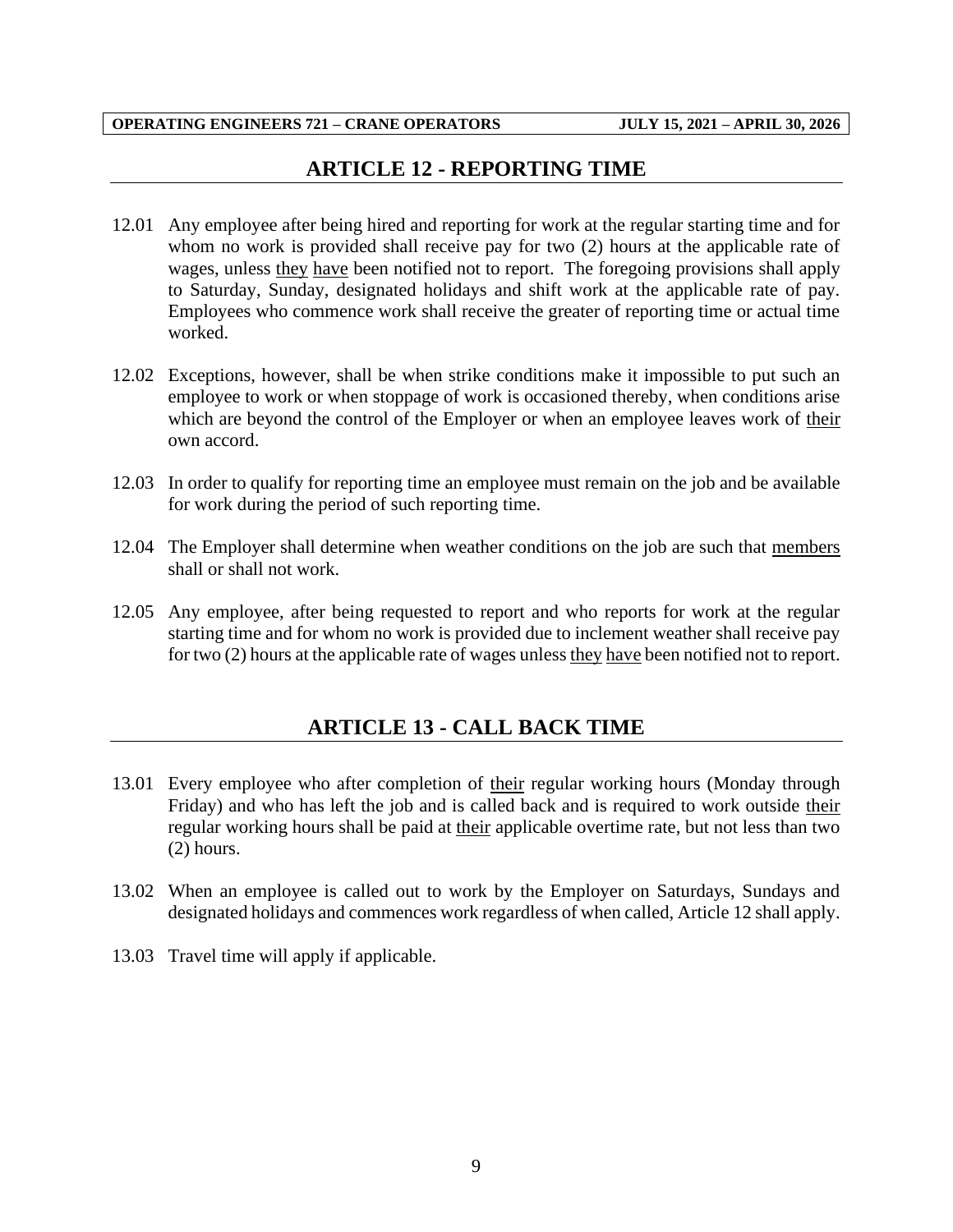## **ARTICLE 14 - OVERTIME**

- <span id="page-12-0"></span>14.01 The first two (2) hours of overtime daily, Monday through Friday, shall be paid for at time and one-half times  $(1\frac{1}{2}x)$  the straight time rate of pay. All additional overtime worked daily, Monday through Friday, and all time worked on Saturdays, Sundays and designated holidays shall be paid for at double  $(2x)$  the straight time rate.
- 14.02 For crane rental firms only, crane rental boom truck work can start at 7:00 a.m. at the straight time rate of pay.
- 14.03 Employees who are required to work in excess of two (2) hours overtime immediately following their shift shall be provided with a meal and an additional meal approximately every four (4) hours of continuous overtime thereafter. Where this is impractical, a meal allowance shall be included in the pay for the next pay period.

#### **The Meal Allowance shall be:**

..................................................twenty-nine dollars (\$29.00)

14.04 An employee will normally be allowed at least eight (8) hours off between work shifts. If an employee is required to return to work without eight (8) clear hours off, then any hours of work falling within the normal eight (8) hours off shall be paid for at the prevailing overtime rate.

e.g. If an employee works until 2:00 a.m. and returns to work at 8:00 a.m., then the two (2) hours worked from 8:00 a.m. to 10:00 a.m. will be paid for at the prevailing overtime rate, and the straight rate shall apply from 10:00 a.m. onwards.

## <span id="page-12-1"></span>**ARTICLE 15 - VACATION AND HOLIDAY ALLOWANCE**

- 15.01 A vacation and holiday allowance shall be paid to each employee in lieu of paid vacation and holidays. Payment of such vacation and holiday allowance shall be made weekly.
- 15.02 The Employer shall pay six percent (6%) vacation pay and two percent (2%) holiday pay in lieu of paid holidays.
- 15.03 Annual vacation will be taken at a time mutually agreed between the Employer and the employee.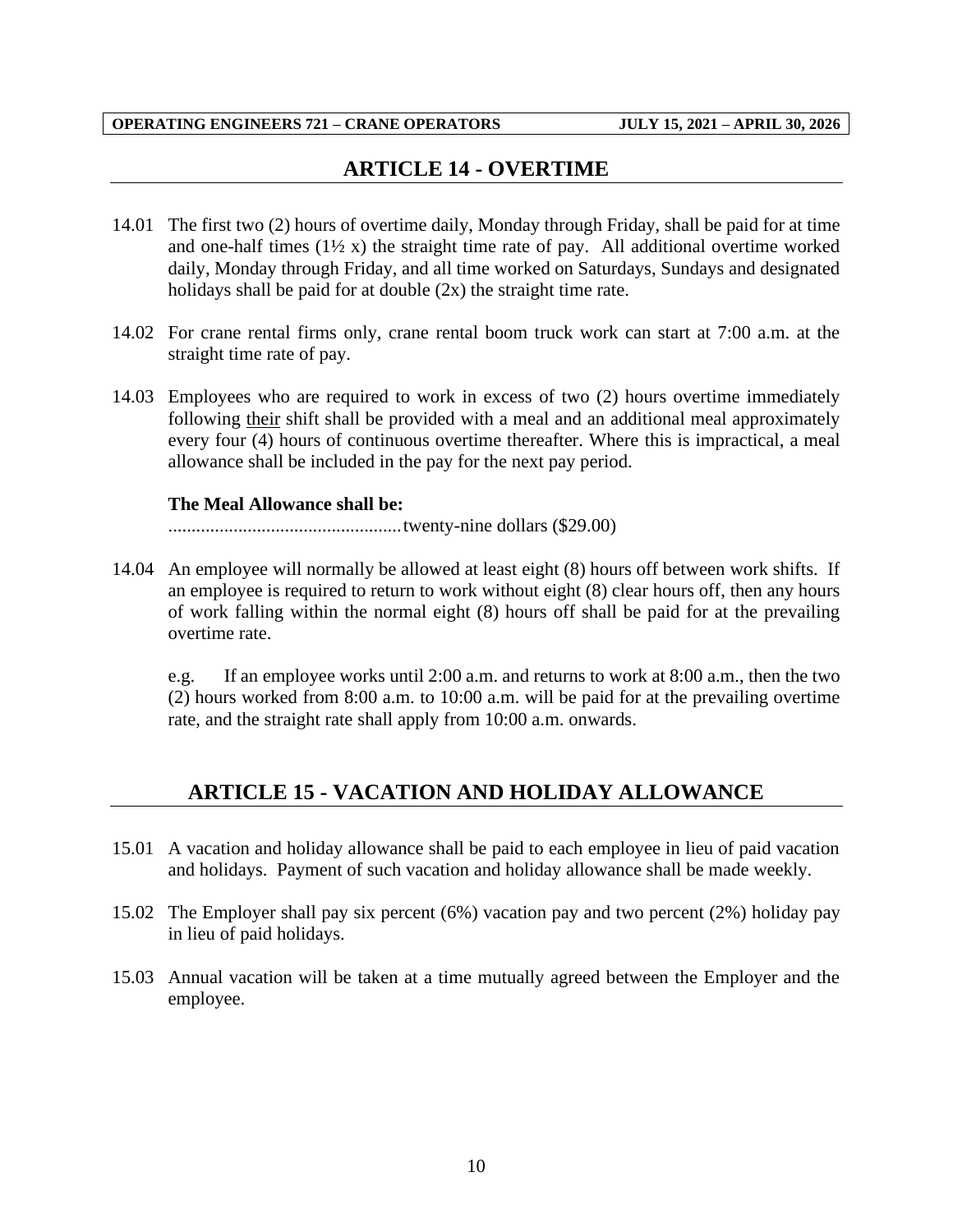## **ARTICLE 16 - DESIGNATED HOLIDAYS**

<span id="page-13-0"></span>16.01 During the period that this Agreement is in force, the following days shall be observed as Designated Holidays:

| <b>CALENDAR YEAR 2021</b>                        | <b>HOLIDAY FALLS ON</b> |                    | <b>HOLIDAY OBSERVED ON</b> |                            |  |
|--------------------------------------------------|-------------------------|--------------------|----------------------------|----------------------------|--|
| Labour Day                                       | Monday                  | September 6, 2021  | Same                       |                            |  |
| Thanksgiving Day                                 | Monday                  | October 11, 2021   | Same                       |                            |  |
| Remembrance Day                                  | Thursday                | November 11, 2021  | Same                       |                            |  |
| Christmas Day                                    | Saturday                | December 25, 2021  | Monday                     | December 27, 2021          |  |
| <b>Boxing Day</b>                                | Sunday                  | December 26, 2021  | Tuesday                    | December 28, 2021          |  |
| <b>CALENDAR YEAR 2022</b>                        | <b>HOLIDAY FALLS ON</b> |                    |                            | <b>HOLIDAY OBSERVED ON</b> |  |
| New Years Day                                    | Saturday                | January 1, 2022    | Monday                     | January 3, 2022            |  |
| Heritage Day                                     | Monday                  | February 21, 2022  | Same                       |                            |  |
| Good Friday                                      | Friday                  | April 15, 2022     | Same                       |                            |  |
| Victoria Day                                     | Monday                  | May 23, 2022       | Same                       |                            |  |
| Canada Day                                       | Friday                  | July 1, 2022       | Same                       |                            |  |
| Labour Day                                       | Monday                  | September 5, 2022  | Same                       |                            |  |
| <b>National Day for Truth and Reconciliation</b> | Friday                  | September 30, 2022 | <b>Same</b>                |                            |  |
| Thanksgiving Day                                 | Monday                  | October 10, 2022   | Same                       |                            |  |
| Remembrance Day                                  | Friday                  | November 11, 2022  | Same                       |                            |  |
| Christmas Day                                    | Sunday                  | December 25, 2022  | Monday                     | December 26, 2022          |  |
| <b>Boxing Day</b>                                | Monday                  | December 26, 2022  | Tuesday                    | December 27, 2022          |  |
| <b>CALENDAR YEAR 2023</b>                        | <b>HOLIDAY FALLS ON</b> |                    | <b>HOLIDAY OBSERVED ON</b> |                            |  |
| New Years Day                                    | Sunday                  | January 1, 2023    | Monday                     | January 2, 2023            |  |
| Heritage Day                                     | Monday                  | February 20, 2023  | Same                       |                            |  |
| Good Friday                                      | Friday                  | April 7, 2023      | Same                       |                            |  |
| Victoria Day                                     | Monday                  | May 22, 2023       | Same                       |                            |  |
| Canada Day                                       | Saturday                | July 1, 2023       | Monday                     | July 3, 2023               |  |
| Labour Day                                       | Monday                  | September 4, 2023  | Same                       |                            |  |
| <b>National Day for Truth and Reconciliation</b> | <b>Saturday</b>         | September 30, 2023 | <b>Monday</b>              | October 2, 2023            |  |
| Thanksgiving Day                                 | Monday                  | October 9, 2023    | Same                       |                            |  |
| Remembrance Day                                  | Saturday                | November 11, 2023  | Monday                     | November 13, 2023          |  |
| Christmas Day                                    | Monday                  | December 25, 2023  | Same                       |                            |  |
| <b>Boxing Day</b>                                | Tuesday                 | December 26, 2023  | Same                       |                            |  |

#### 16.02 Designated Holidays

#### **Amendment #1 – June 13, 2022**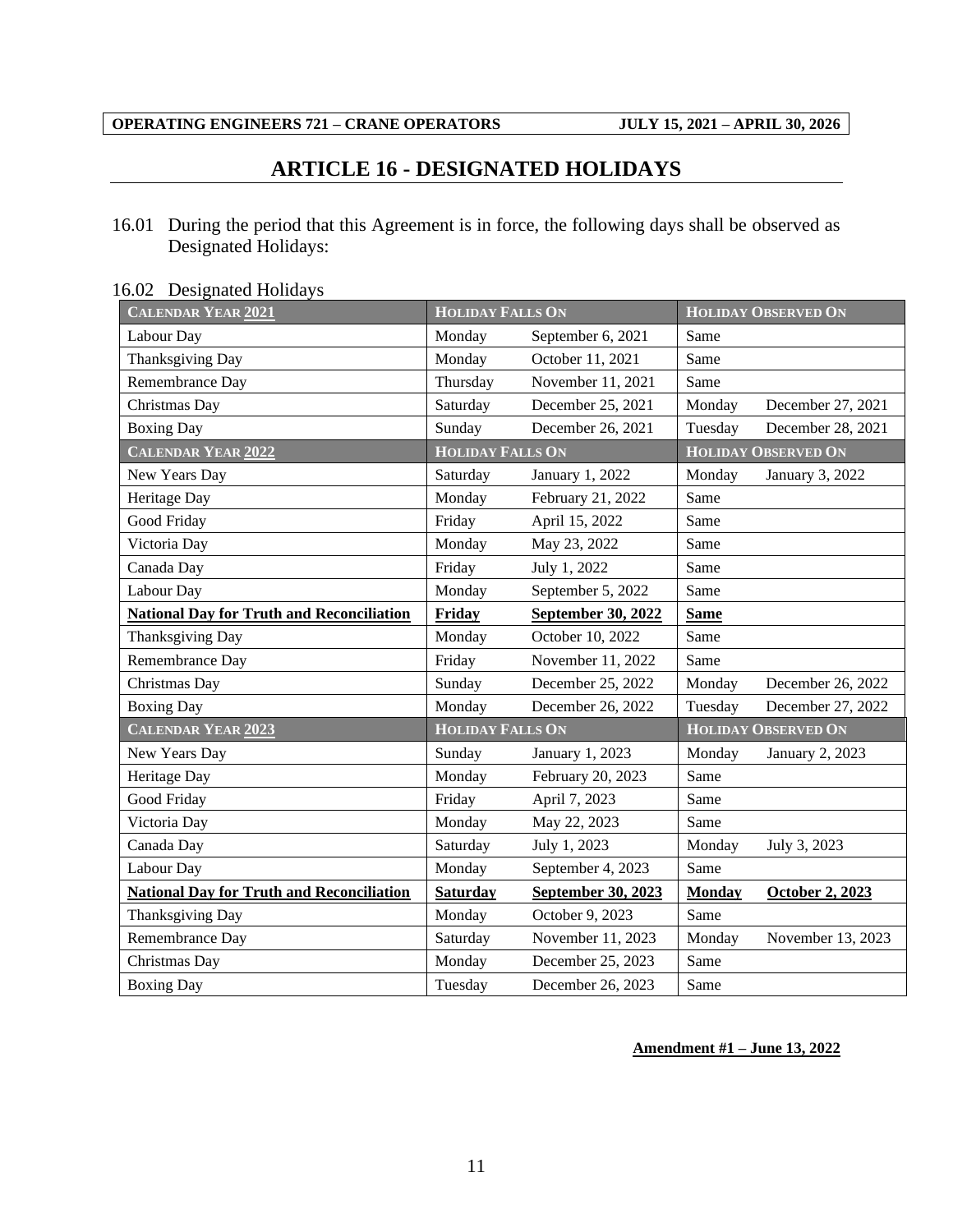| <b>CALENDAR YEAR 2024</b>                        | <b>HOLIDAY FALLS ON</b> |                           | <b>HOLIDAY OBSERVED ON</b> |
|--------------------------------------------------|-------------------------|---------------------------|----------------------------|
| New Years Day                                    | Monday                  | January 1, 2024           | Same                       |
| Heritage Day                                     | Monday                  | February 19, 2024         | Same                       |
| Good Friday                                      | Friday                  | March 29, 2024            | Same                       |
| Victoria Day                                     | Monday                  | May 20, 2024              | Same                       |
| Canada Day                                       | Monday                  | July 1, 2024              | Same                       |
| Labour Day                                       | Monday                  | September 2, 2024         | Same                       |
| <b>National Day for Truth and Reconciliation</b> | Monday                  | <b>September 30, 2024</b> | <b>Same</b>                |
| Thanksgiving Day                                 | Monday                  | October 14, 2024          | Same                       |
| Remembrance Day                                  | Monday                  | November 11, 2024         | Same                       |
| Christmas Day                                    | Wednesday               | December 25, 2024         | Same                       |
| <b>Boxing Day</b>                                | Thursday                | December 26, 2024         | Same                       |
| <b>CALENDAR YEAR 2025</b>                        | <b>HOLIDAY FALLS ON</b> |                           | <b>HOLIDAY OBSERVED ON</b> |
| New Years Day                                    | Wednesday               | January 1, 2025           | Same                       |
| Heritage Day                                     | Monday                  | February 17, 2025         | Same                       |
| Good Friday                                      | Friday                  | April 18, 2025            | Same                       |
| Victoria Day                                     | Monday                  | May 19, 2025              | Same                       |
| Canada Day                                       | Tuesday                 | July 1, 2025              | Same                       |
| Labour Day                                       | Monday                  | September 1, 2025         | Same                       |
| <b>National Day for Truth and Reconciliation</b> | <b>Tuesday</b>          | September 30, 2025        | <b>Same</b>                |
| Thanksgiving Day                                 | Monday                  | October 13, 2025          | Same                       |
| Remembrance Day                                  | Tuesday                 | November 11, 2025         | Same                       |
| Christmas Day                                    | Thursday                | December 25, 2025         | Same                       |
| <b>Boxing Day</b>                                | Friday                  | December 26, 2025         | Same                       |
| <b>CALENDAR YEAR 2026</b>                        | <b>HOLIDAY FALLS ON</b> |                           | <b>HOLIDAY OBSERVED ON</b> |
| New Years Day                                    | Thursday                | January 1, 2026           | Same                       |
| Heritage Day                                     | Monday                  | February 16, 2026         | Same                       |
| Good Friday                                      | Friday                  | April 3, 2026             | Same                       |

In those jurisdictions and municipalities where the first Monday in August is declared to be a Civic Holiday, it shall be observed as such under the terms of this Agreement.

- 16.03 Employees required to work on any Designated Holiday shall be paid in accordance with the overtime provisions in Article 14, for all hours worked at the request of the Employer.
- 16.04 Any holiday proclaimed by the Federal or Provincial Government shall be incorporated into this Agreement and observed as a Designated Holiday. Any civic holiday proclaimed by a Municipality shall be incorporated into this Agreement and observed within the boundaries of such a Municipality.

**Amendment #1 – June 13, 2022**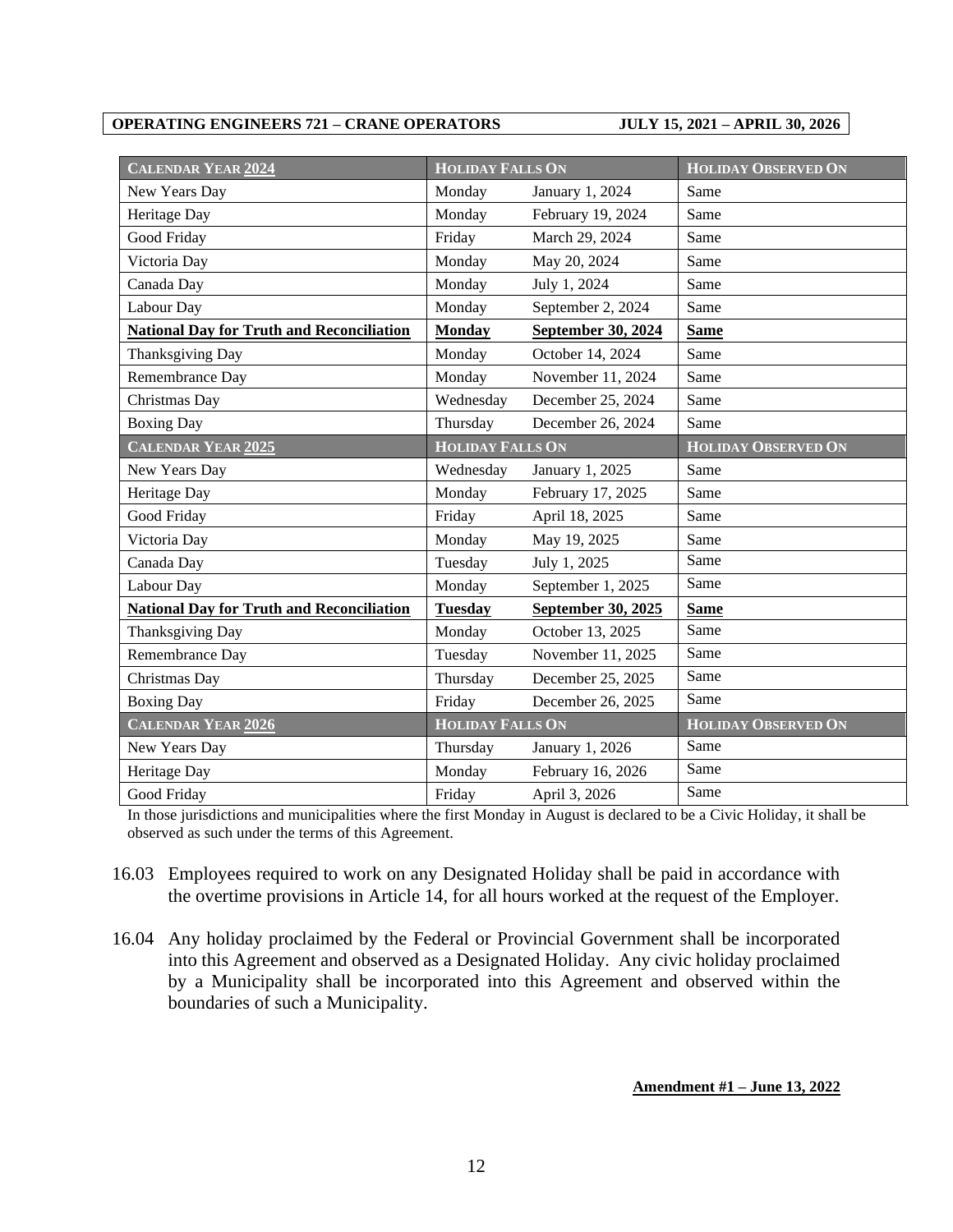## **ARTICLE 17 - TRAVEL, ROOM AND BOARD**

<span id="page-15-0"></span>The purpose of this Article is to provide an employee with reasonable compensation for legitimate expenses incurred in connection with their employment and not to provide a source of additional income.

### **Daily Travel:**

- 17.01 There shall be a free zone of a forty (40) kilometre radius from the centre of the A. Murray McKay Bridge. This zone will be commonly known as the Halifax/Dartmouth free zone. Employees travelling to or working within the boundaries of this free zone shall not be entitled to a daily mileage allowance or room and board or travel time.
	- (a) Pile driving and tunnel boring no free zone (excluding crane rental).
- 17.02 For jobs located outside the Halifax/Dartmouth free zone the following conditions shall apply. There shall be a free travel zone of a forty (40) kilometre radius from the centre of the jobsite. Employees living outside the limit of the free travel zone and who are required to commute daily to the jobsite shall be paid a mileage allowance as per Article 17.04. Mileage shall be from the place of residence to the jobsite and return to their place of residence by the shortest normally travelled route. Daily travel under this Article only shall not exceed the daily room and board allowance.
- 17.02A If the Employer supplies transportation and leaves or returns to the free zone outside the normal hours of work as per Article 10.03, the employee (passenger) shall be paid their straight time rate of pay for all such travel.
- 17.02B If the employee uses their own vehicle for daily travel at the Employer's request they shall be paid mileage allowance as per Article 17.04 and also their straight time rate of pay for all such travel.
- 17.03 When an employee is instructed to move from shop to job, job to job or from job to shop during the working shift, transportation shall be provided or paid for by the Employer, or when the employee uses their own vehicle at the Employer's request, they shall be paid mileage allowance for all miles travelled in their own vehicle during the working shift and all time for such travel shall be paid at the straight time rate of pay. Mileage allowance will be in accordance with 17.04.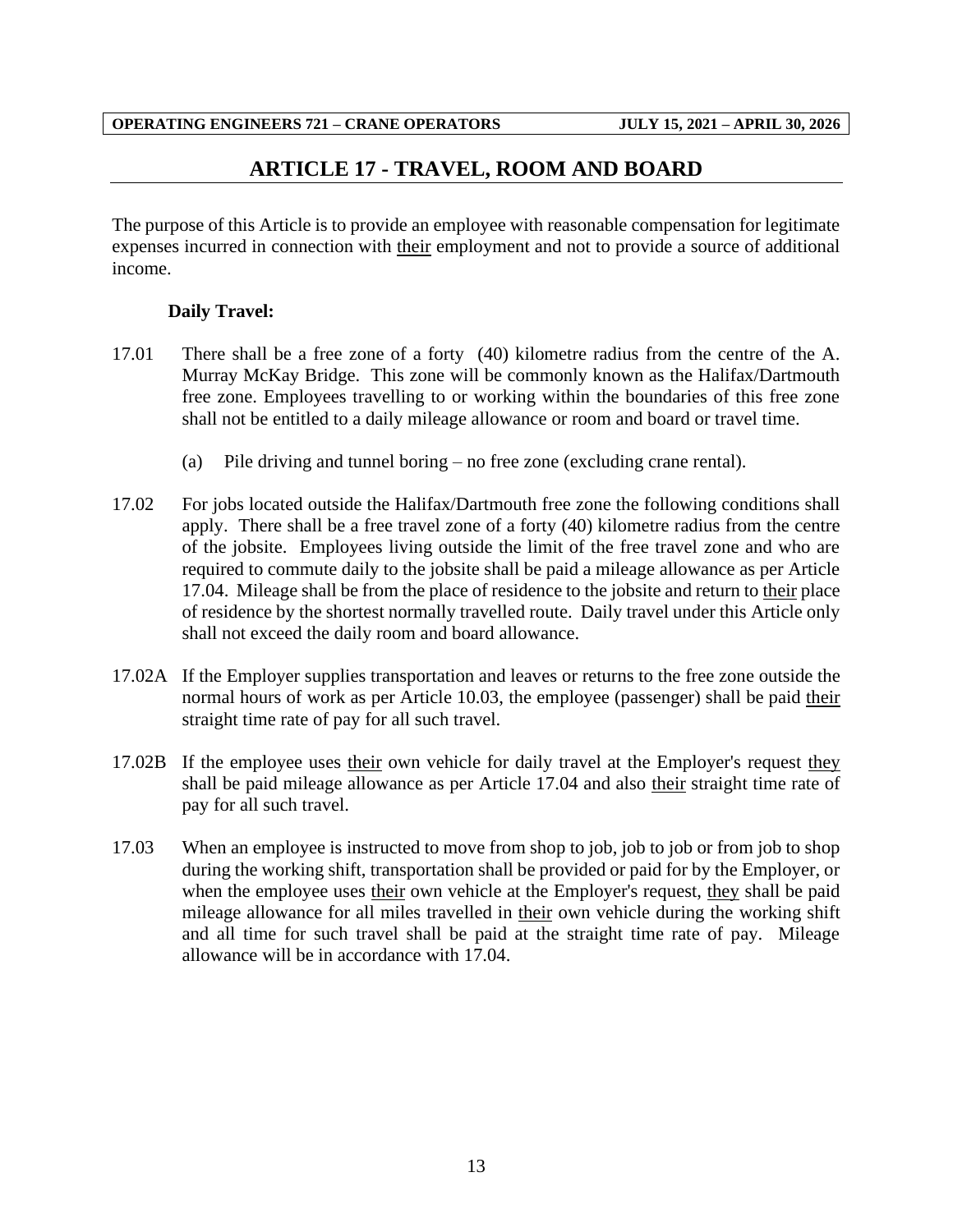17.04 The Employer has the option to provide adequate transportation or pay the mileage allowance to entitled employees, subject to the qualifying conditions, during the term of this Agreement. If the employer provides transportation, the employer shall pay all time so travelled at the straight time rate of pay.

**Mileage Allowance** ........................fifty-nine cents (\$0.59) per kilometre

It is agreed this figure shall be adjusted as per CRA figures for the life of this agreement.

- 17.05 If the employee's employment is terminated for just cause or the employee leaves of their own accord before having qualified for travel expenses and travelling time from the job they shall not be entitled to receive the cost of such travel expenses and travelling time.
- 17.05A Employees sent out of the free zone to work from whence they do not return daily shall be paid their regular rate of pay, plus:
	- 1) Mileage to and from out of town work;
	- 2) Travelling to and from such work shall be paid at the rate of straight time. The cost of travelling time shall not exceed eight (8) hours pay at single time.
- 17.05B Where, at the request of the Employer, an employee is transferred from a higher paid county or zone to a lower paid county or zone, the employee shall continue to be paid at the higher rate of pay.

#### **Room and Board:**

- 17.06 When an employee travels to an area where they are required to stay overnight by the Employer, they shall be provided with suitable room and board or a room and board allowance as per Article 17.10. While an employee is on room and board or room and board allowance they shall be entitled to a travel allowance for a trip home once every three (3) months and once every two (2) months on Major Industrial projects, such travel allowance shall be paid in accordance with Article 17.04, 17.05, 17.05A and 17.05B.
- 17.07 The Employer shall have the option to discharge the mileage allowance providing that suitable transportation is provided, leaving the outside limits of the Halifax/Dartmouth free zone at 8:00 a.m. and returning to the outside limits of the Halifax / Dartmouth free zone by 4:30 p.m. daily. Any condition varying the Agreement must be cleared in advance through the Union. When transportation is provided to and from the employee's place of residence and where travel time on the shortest normally travelled route exceeds one (1) hour per day, such time (i.e. travel time in excess of one (1) hour per day) shall be paid at the straight rate of pay.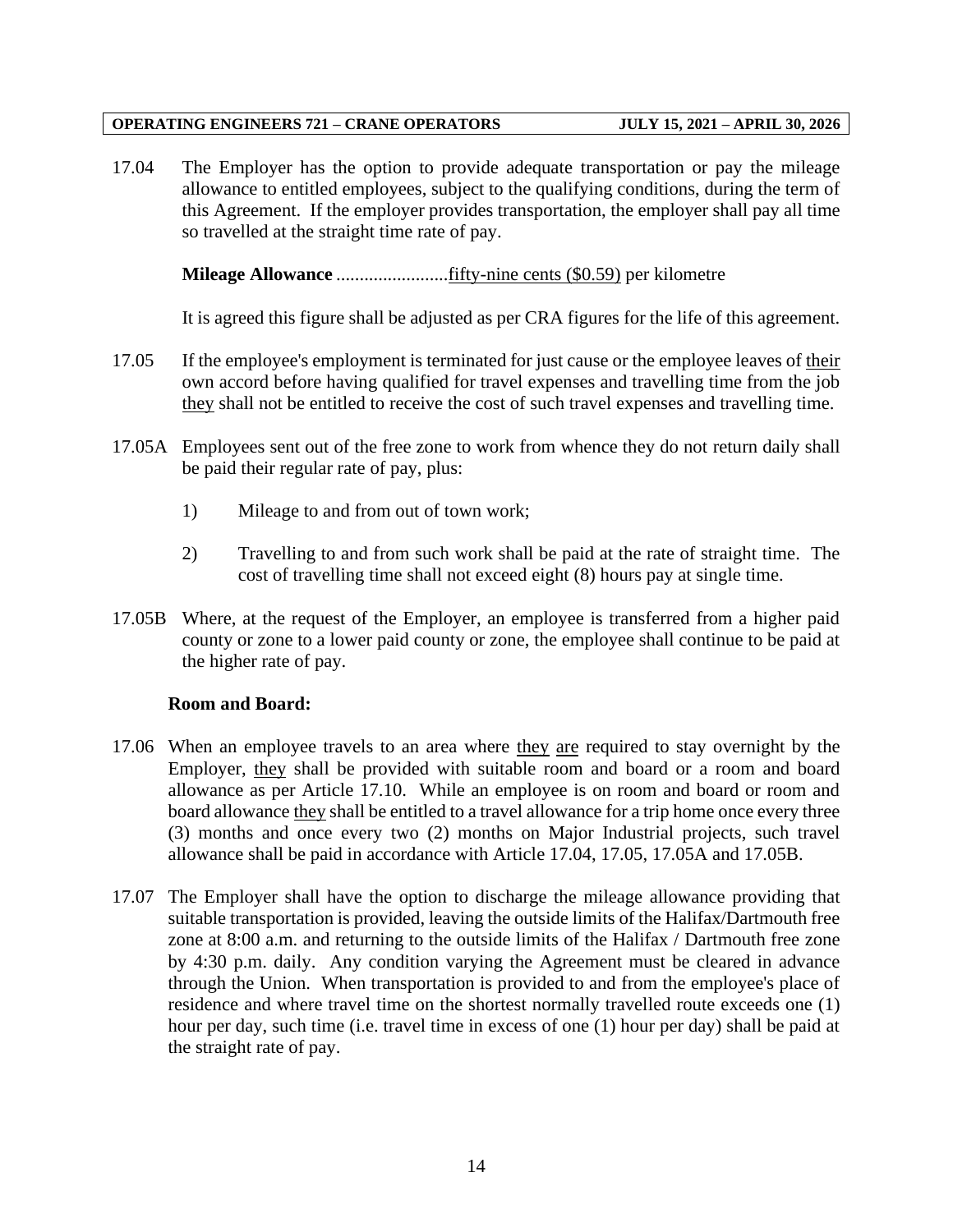- 17.08 No room and board or mileage allowance will be paid to an employee who is sent to work in an area where they permanently reside. The home address of an employee shall be as on the records of the Union and shall be provided at the request of an Employer.
- 17.09 If a construction camp providing room and board is available for a project by the Employer, the employee will live at the camp and no living allowance will be paid to the employee.
- 17.10 Room and board allowance shall be paid for days worked except room and board shall also be paid for inclement weather which stops employees from working or when the employer has no work for such employee on any given shift after employee is on room and board allowance.

If four 10 hour shifts worked, board is paid for five (5) days.

17.11 Employers will pay reasonable hotel/motel accommodation and meal allowances for all short-term jobs.

#### **Short Term Meal Allowance:**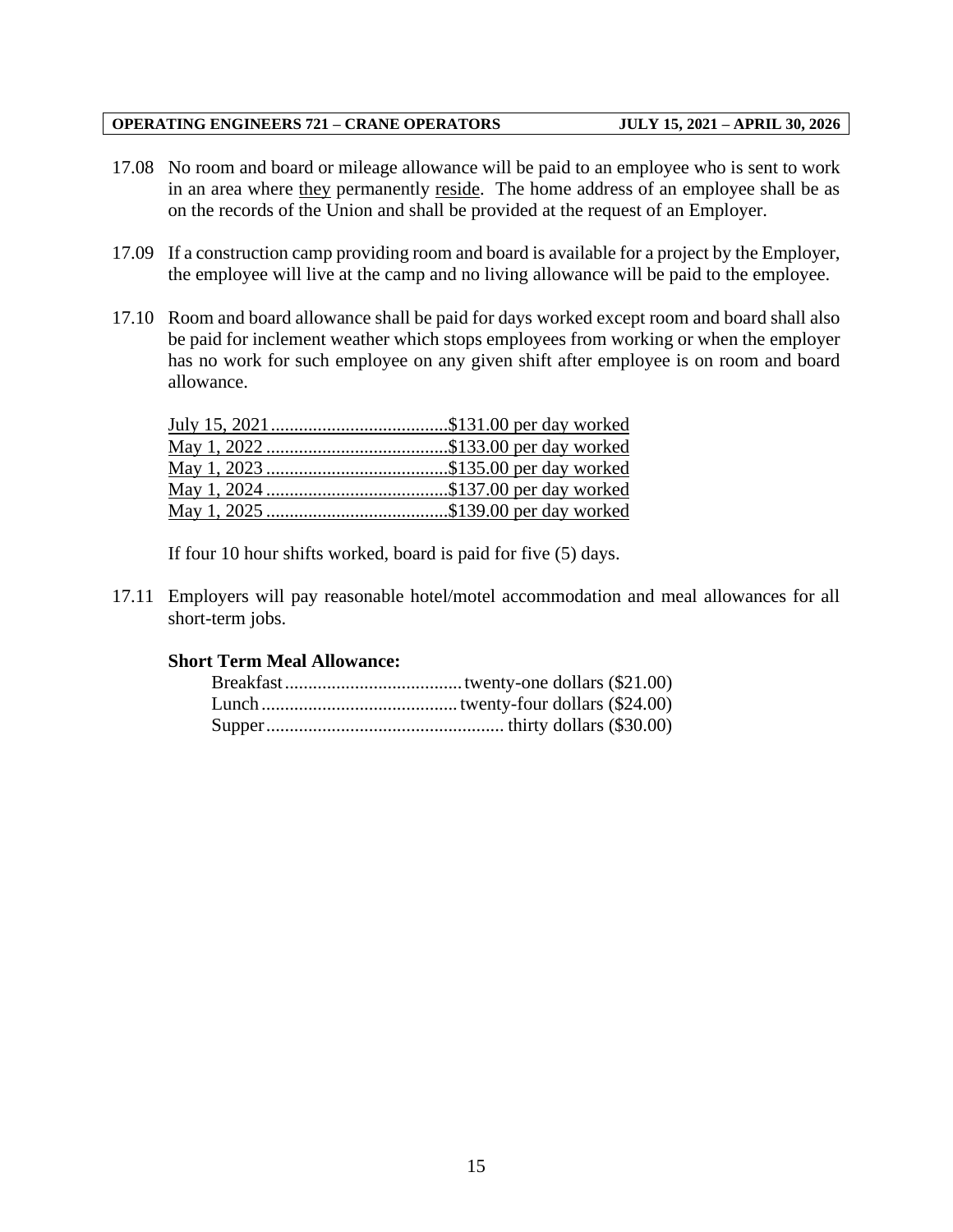## <span id="page-18-0"></span>**ARTICLE 18 - TERMINATION OF EMPLOYMENT OR LAY OFF**

- 18.01 Employees shall only be laid off at the mid-point or at the end of their scheduled work period on the day of lay off, and each shall receive two (2) hours notice of lay off, or two (2) hours pay at their straight time rate of pay in lieu of notice.
- 18.02 Employees who are laid off shall receive their accumulated wages and Record of Employment or copy of ROE Web e-Filing at time of lay off if the payroll is processed at the jobsite. Otherwise, the Employer shall send the wages and ROE or copy of ROE Web e-Filing to the employee at the address they provide within three (3) days, exclusive of Saturday, Sunday and designated holidays. Should the Employer fail to comply with this provision, the employee shall receive an additional sum equivalent to eight (8) hours pay at straight time rates, and an additional sum equivalent to eight (8) hours pay at straight time rate for every two (2) additional days delinquency.
- 18.03 Employees who are discharged, or who quit, shall receive their accumulated wages and Record of Employment or copy of ROE Web e-Filing on the regular pay day for the pay period in which the discharge or quit takes place, either by picking them up at the place designated by the Employer; or the Employer shall send the wages and ROE or copy of ROE Web e-Filing to the former employee on the regular pay day, at the address they have provided.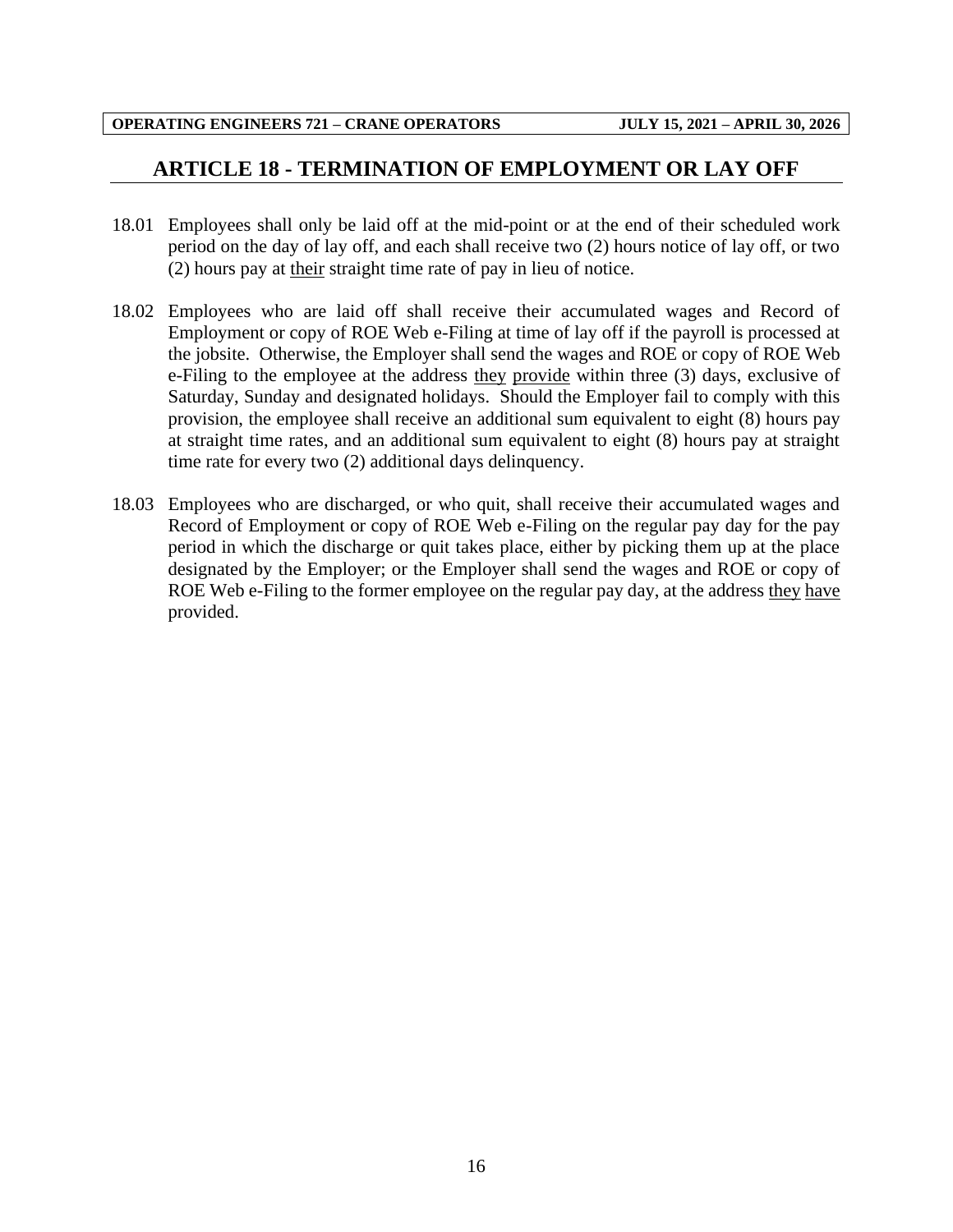## **ARTICLE 19 - WAGES**

- <span id="page-19-0"></span>19.01 The straight time rate of wages for each classification of worker shall be in accordance with the rates contained in the appended Craft Schedules. These Craft Schedules are attached hereto and are hereby made part of this Collective Agreement.
- <span id="page-19-1"></span>19.02 In the event the Pension or Benefit Plan is discontinued for any reason whatsoever, any Employer contribution shall be added to the hourly rate and become part of the wages paid.

## **ARTICLE 20 - PAY PERIOD**

- 20.01 Employees shall be paid by cheque during the regular working hours of Thursday of each week. If Thursday or Friday is a designated holiday, pay will be distributed on Wednesday. If paid by cash, pay will be distributed no later than Friday. Alternatively the employer may, at their discretion, pay employees by way of electronic deposit/automatic deposit.
- 20.02 A clear statement of hours worked, earnings and deductions shall be attached to each weekly pay envelope or cheque. At Employer's discretion, this information may be provided electronically. Statements shall be made available for any employees who are not able to receive them electronically.
- 20.03 Should the cheques not be distributed as set out herein, the employee shall immediately notify the Employer.
- 20.04 When cheques are not distributed on Thursday in accordance with this Article and the employee is not paid until after Monday of the following week, the employee shall receive one day's pay at the straight time rate for each working day until the day the cheque is paid, commencing Tuesday through to Friday.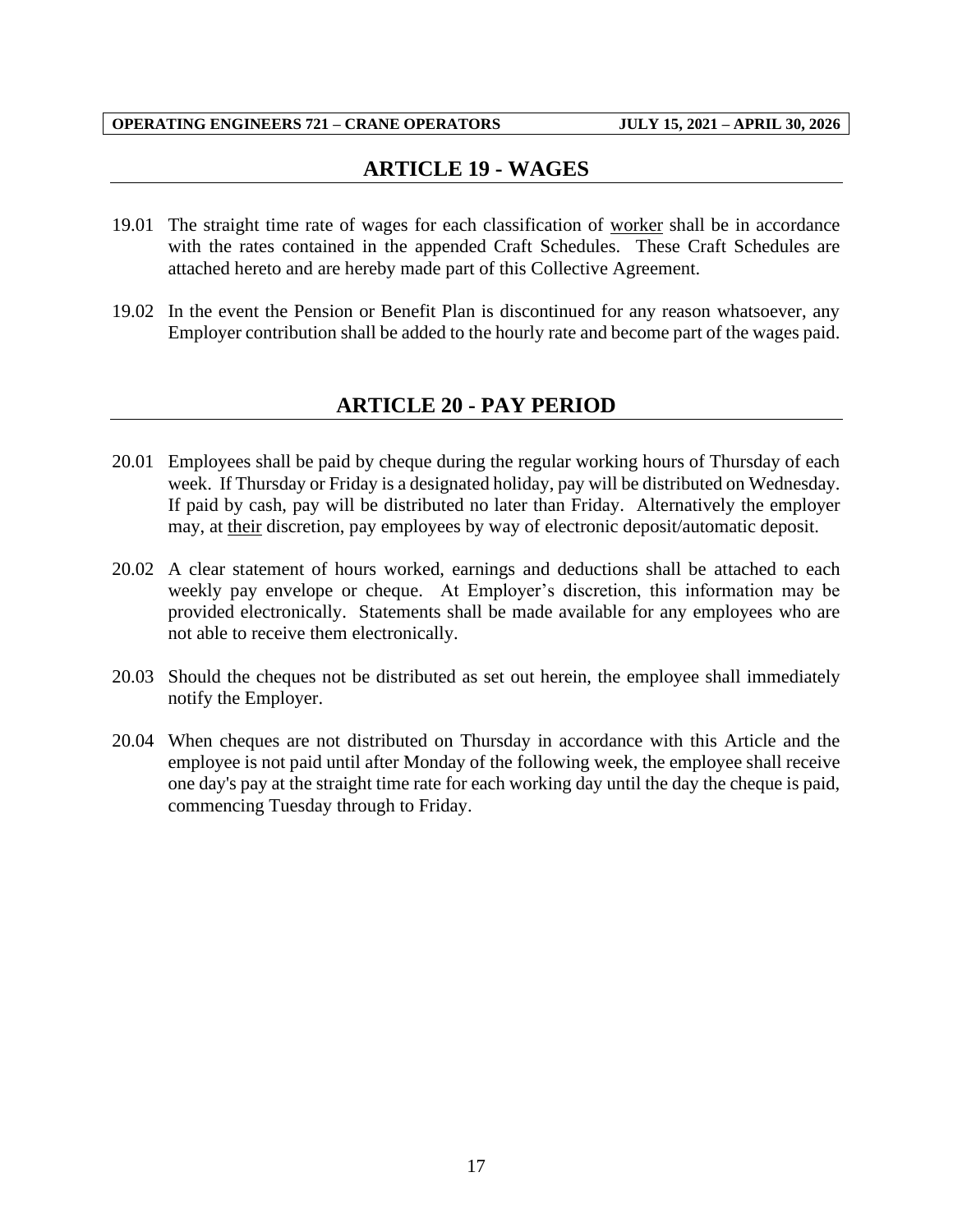## **ARTICLE 21 - SAFETY AND HEALTH**

- <span id="page-20-0"></span>21.01 The Employer and employee shall comply with all applicable provisions of provincial health, sanitation and safety laws and regulations, in addition to those rules established by the Employer.
- 21.02 Employees shall not be required to work with unsafe equipment and conditions.
- 21.03 Safety hats must be worn by all employees on the jobsite at all times.
- 21.04 Adequate toilet facilities and fresh potable drinking water (year round) and paper cups will be provided by the Employer.
- 21.05 Fresh potable drinking water, tool sheds and lunch rooms shall normally be maintained by the Craft using same, except where other general arrangements have been made for a site.
- 21.06 Where required, adequate quarters complete with heating, lighting, ventilation shall be provided for employees to change clothes and eat lunch. Such quarters shall have benches and tables and shall be lockable and be kept clean and no tools or equipment shall be stored in said quarters while workers are on the job.
- 21.07 Climatic protective clothing is to be supplied to the employees by the Employer in accordance with the specifications of the applicable Craft Schedule.
- 21.08 If an employee sustains an accidental injury during working hours, and has to receive off site medical attention, the employee will receive four (4) hours pay if the injury occurs during the first half of the shift or eight (8) hours pay if the injury occurs during the second half of the shift.
- 21.09 Safety items and climatic protective clothing issued to the employee must be returned to the Employer on termination.
- 21.10 All Union members supplied to an Employer shall have a record of their current safety training, including expiration dates.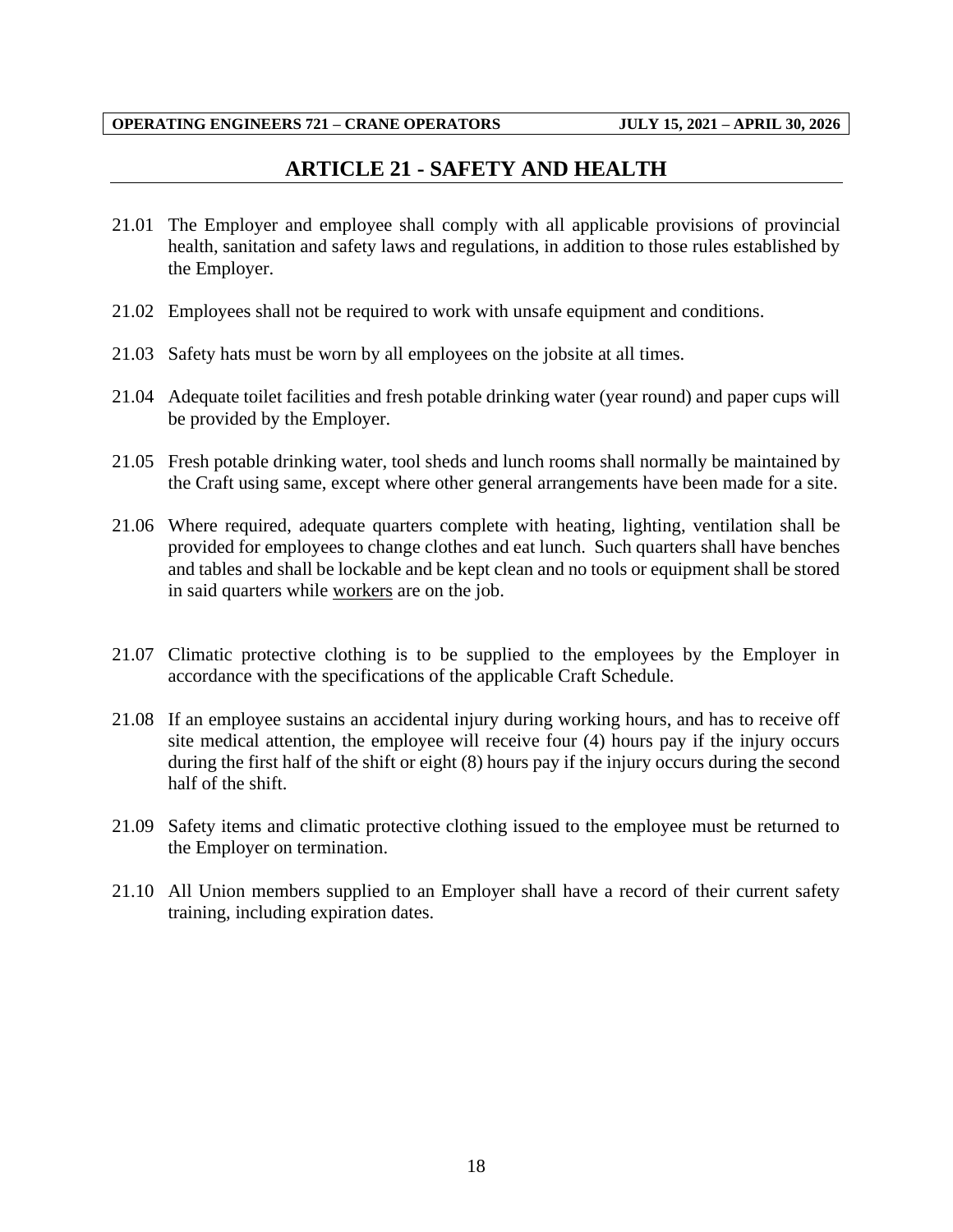## **ARTICLE 22 - JURISDICTIONAL DISPUTES**

- <span id="page-21-0"></span>22.01 A mark-up meeting will be held with each contractor before the commencement of the contractor's work on all projects of ten million dollar (\$10,000,000) construction value or more and no assignments shall be made before this mark-up. Mark-up assignments shall also apply to all sub-contractors. If a jurisdictional dispute arises once the work has commenced, assignments will be made in accordance with procedures, rules and regulations of the National Joint Board Building Trades Department, A.F.L. & C.I.O. The work assignment shall not be completed until a meeting on site has been convened with all Parties involved and until a subsequent meeting (not later than twenty four (24) hours) has taken place, at which the contractor shall present the work assignment on paper to all Parties.
- 22.02 In the event such jurisdictional dispute cannot be settled on a local basis by the Unions involved, such dispute shall be submitted to the International Unions involved for settlement without permitting it to interfere in any way with the progress of the work at any time. In the event the dispute is not settled by the International Unions involved, it shall then be submitted to the National Joint Board for resolution. It is understood and agreed, however, that if the dispute causes any delay in the progress of the work or gives rise to an apprehended delay, any of the Parties hereto may apply to the Labour Relations Board (Nova Scotia) Construction Panel for an Interim Order under Section 50 of the *Trade Union Act*, Chapter 311, R.S.N.S. 1967, amended.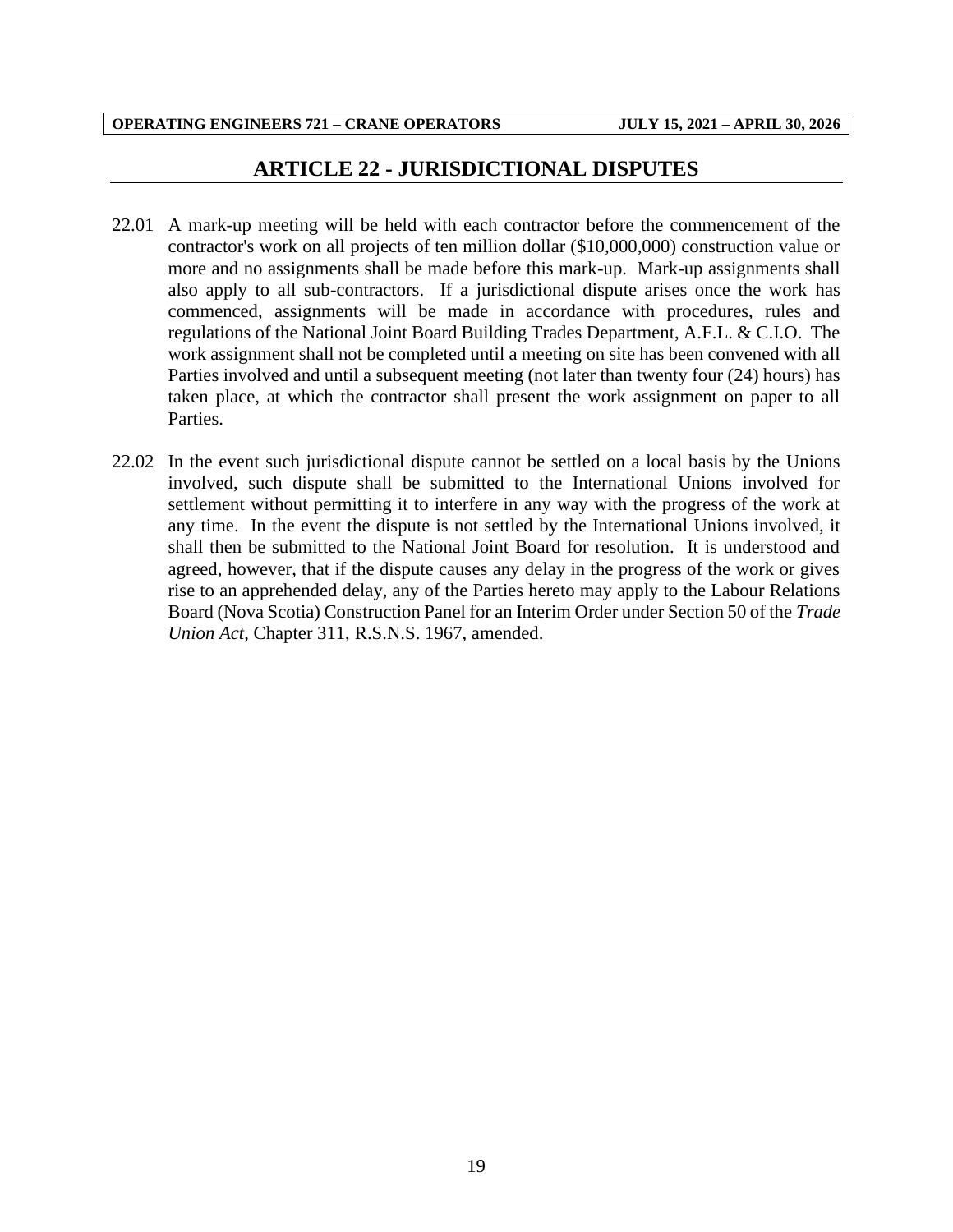## **ARTICLE 23 - GRIEVANCE PROCEDURE**

#### <span id="page-22-0"></span>**UNION GRIEVANCE:**

- 23.01 Any matter relating to or involving:
	- (a) The interpretation, meaning, application or administration of the Collective Agreement or any provisions of the Collective Agreement.
	- (b) A violation or an allegation of a violation of the Collective Agreement.
	- (c) Working conditions; or
	- (d) A question whether a matter is arbitrable may be the subject of a grievance.

#### 23.02 **Procedure:**

- (1) Any such matter constituting a grievance must be filed in writing with the Employer within seven (7) working days, excluding Saturday, Sunday and statutory holidays of the occurrence of the event giving rise to the grievance. If such grievance is not filed within this period it shall be considered settled.
- (2) The grievance must be filed and discussed with the Employer's Labour Relations Officer or their Representative on the project.
- (3) Failing settlement with the Labour Relations Officer or their Representative on the project, the grievance may then be settled in the manner provided by Section 107 of the *Trade Union Act*, Chapter 311, R.S.N.S. 1967, amended.
- (4) Alternative Dispute Resolution The parties being aware of the high cost of Arbitration may by mutual agreement wish to utilize professional Alternative Dispute Resolution Procedures as are available through the Province of Nova Scotia or from other sources.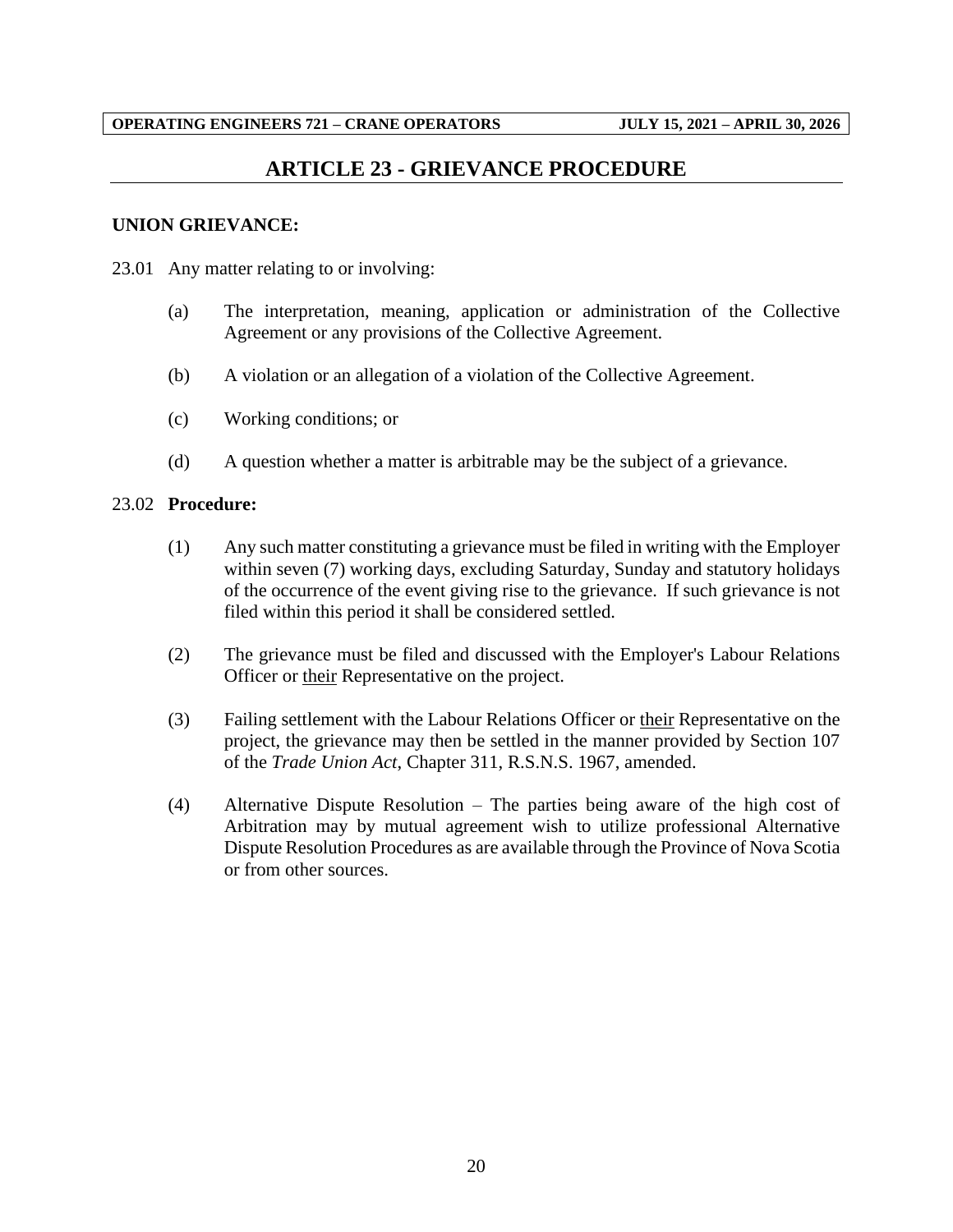#### **MANAGEMENT GRIEVANCE:**

23.03 Any matter relating to or involving:

- (a) The interpretation, meaning, application or administration of the Collective Agreement or any provisions of the Collective Agreement.
- (b) A violation or an allegation of a violation of the Collective Agreement.
- (c) Working conditions.
- (d) A grievance concerning health or safety shall be referred directly to the Employer and to the Business Manager; or
- (e) A question whether a matter is arbitrable may be the subject of a grievance.

#### 23.04 **Procedure:**

- (1) Any such matter constituting a grievance must be filed in writing with the Business Manager within seven (7) working days of the occurrence of the event giving rise to the grievance. If such grievance is not filed in writing within this period it shall be considered solved.
- (2) The grievance must be filed in writing and discussed with the Business Manager or Union Representative on the jobsite.
- (3) Failing settlement, the grievance may then be settled in the manner provided by Section 107 of the *Trade Union Act*, Chapter 311, R.S.N.S. 1967, amended.
- (4) Alternative Dispute Resolution The parties being aware of the high cost of Arbitration may by mutual agreement wish to utilize professional Alternative Dispute Resolution Procedures as are available through the Province of Nova Scotia or from other sources.

## **ARTICLE 24 - ARBITRATION**

- <span id="page-23-0"></span>24.01 The Arbitrator shall not have the power to alter, vary, modify or amend any of the provisions of this Agreement or to substitute any provisions for any of the provisions of this Agreement nor render a decision inconsistent therewith.
- 24.02 The decision of the Arbitrator is to be complied with within fifteen (15) days of receipt of the Parties.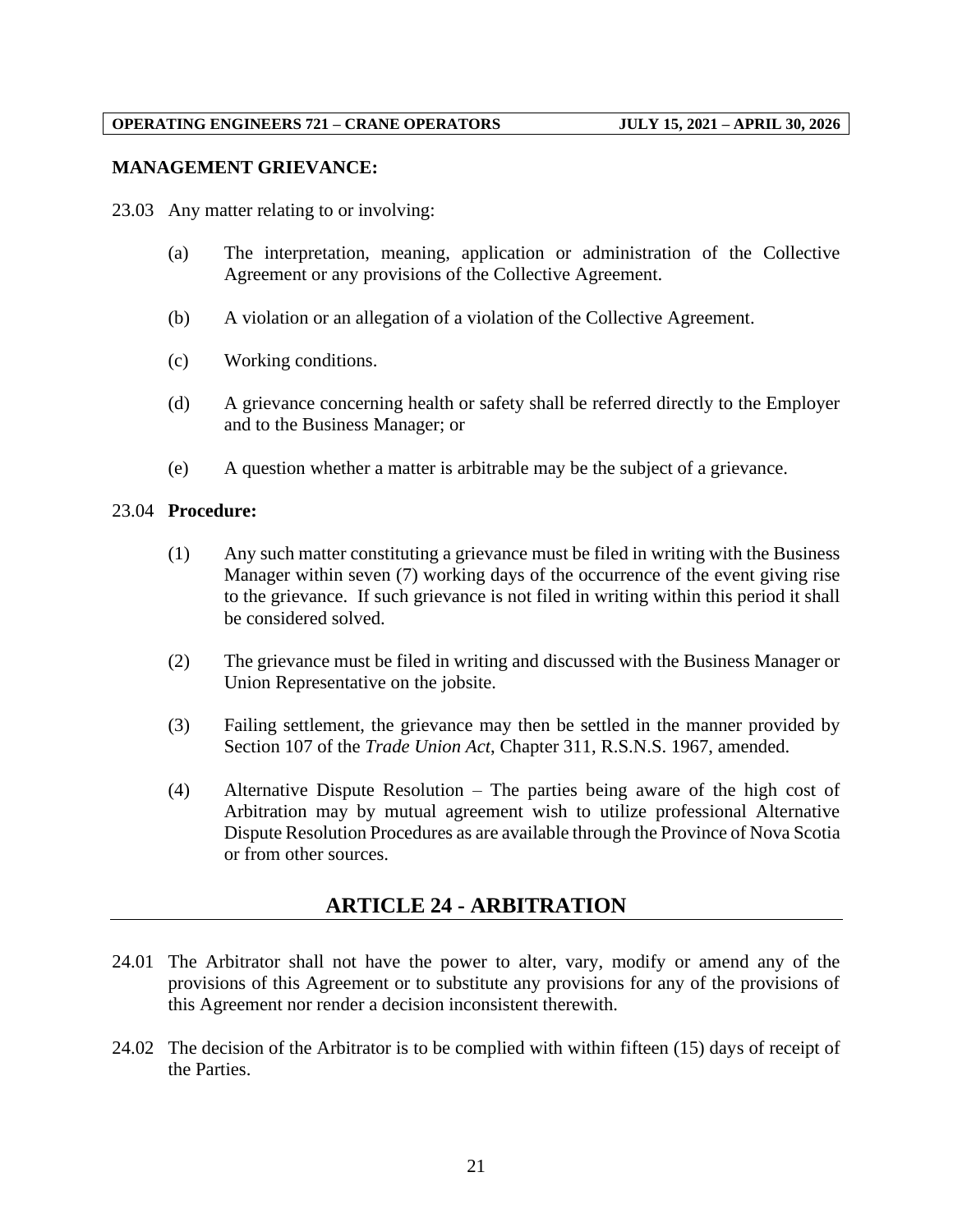## **ARTICLE 25 - EMPLOYER CONTRIBUTIONS**

<span id="page-24-0"></span>25.01 Employers signatory to this Agreement shall remit monthly by the tenth (10th) day of the following month the sums per hour paid as per the following:

| Plan                    |        | 2022<br>January | 1.2023<br>January | 2024<br>January |
|-------------------------|--------|-----------------|-------------------|-----------------|
| <b>Benefit Plan</b>     | \$1.85 | \$2.10          | \$2.35            | \$2.60          |
| Pension Plan            | \$6.35 | \$6.35          | \$6.35            | \$6.35          |
| <b>Total Remittance</b> | \$8.20 | \$8.45          | \$8.70            | \$8.95          |

Such remittance shall be sent to:

## **The International Union of Operating Engineers, Local 721**

251 Brownlow Avenue Dartmouth, Nova Scotia B3B 2A9

This remittance will remain in effect throughout the duration of this Collective Agreement unless notification as set out in Article 26.08 and 27.02 is provided.

For Apprentice Pension Plan Contribution, refer to Article 29.04(a).

25.02 Employers signatory to this Agreement shall remit monthly to the Administrator of Records by the tenth (10th) day of the following month the sum per hour paid as per the following:

Such remittance will be made on the forms provided indicating the specific fund breakdown and sent to:

**The International Union of Operating Engineers, Local 721**

251 Brownlow Avenue Dartmouth, Nova Scotia B3B 2A9

25.03 All employers shall make the required contributions/remittances to the Industry Improvement Fund as per Article 25A on the forms provided by the Administrator of the Industry Improvement Fund and shall send the completed forms to:

#### **The Administrator**

Industry Improvement Fund 260 Brownlow Avenue, Unit No. 1 Dartmouth, Nova Scotia B3B 1V9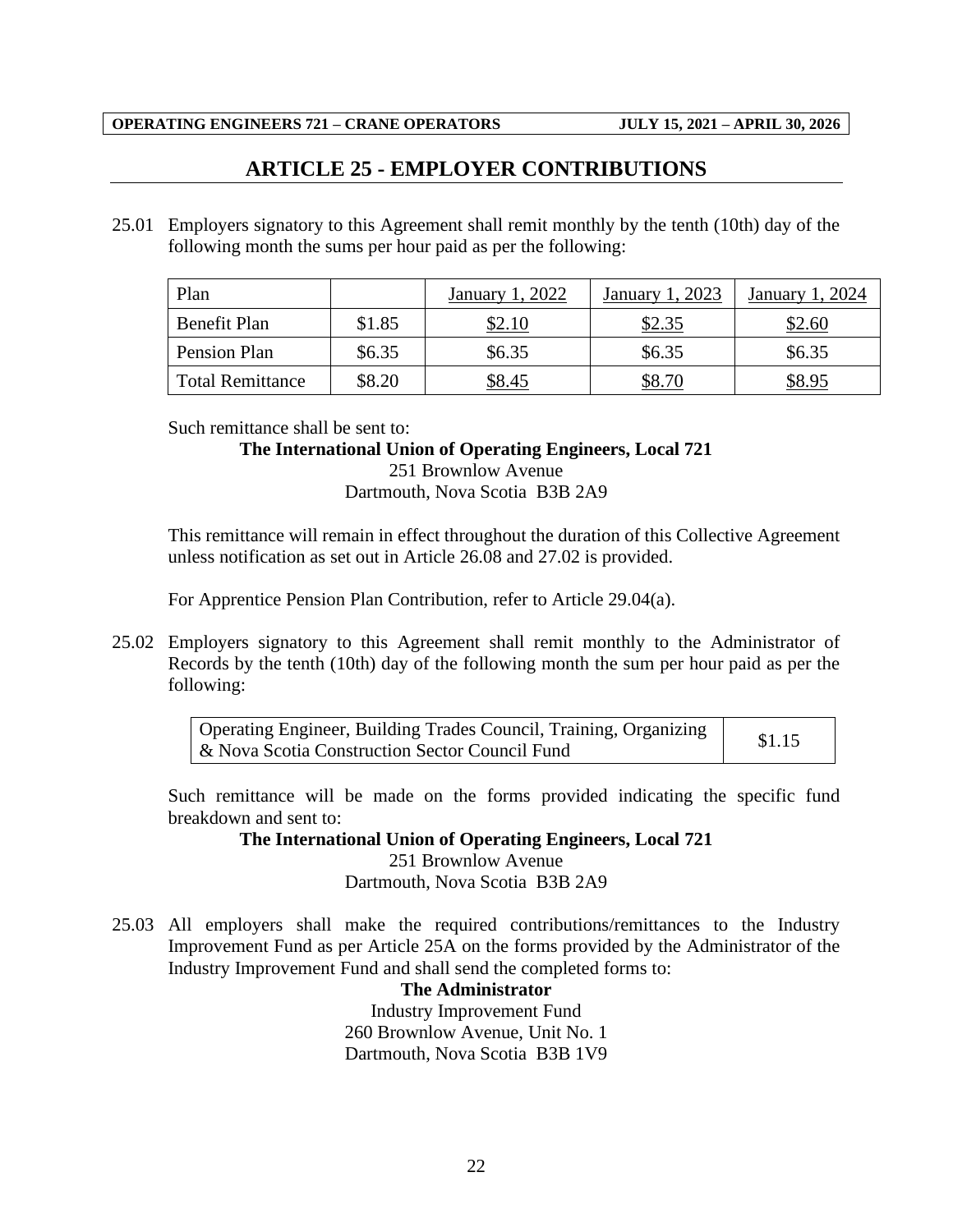#### 25.04 **Timely Payment of Deductions and Contributions:**

Timely payment of wages and contributions to the Trust Funds provided for in this Agreement is essential for the protection of the beneficiaries. Delinquency and continued failure to pay deductions and/or remit contributions to the Trust Funds shall be dealt with as follows:

- (1) The Union will advise the Employer in writing of any delinquency.
- (2) If within forty-eight (48) hours of receipt of notification, exclusive of Saturday, Sunday and Holidays, the Employer has failed to pay delinquent contributions or the Employer has failed to request a meeting with the Union to provide for the payment of delinquent contributions then the Employer agrees that all contributions/deductions due and payable in accordance with this Agreement, are in arrears and subject to an additional charge at the rate of twenty-five (25%) percent on all monthly contributions/deductions in arrears.

This is not to be construed that the above charges relieve the Employer of any further liabilities which may occur because of their failure to report and pay contributions/deductions as provided.

- (3) Should the matter not be resolved at the above mentioned meeting the Union may demand payment of wages and contributions at the end of each day or at the end of each week, or upon twenty-four (24) hours' notice to the Employer, withdraw its members from the Employer without contravening the terms of this Agreement.
- 25.05 The Parties to this Collective Agreement agree that, in the interest of transparency, either Party may request of the other Party a report detailing the number of labour hours remitted per contractor under Article 25 during the prior six (6) months, in order to ensure consistent reporting. Such a request shall be made a maximum of two (2) times per year. Reports provided shall not be shared with individual contractors.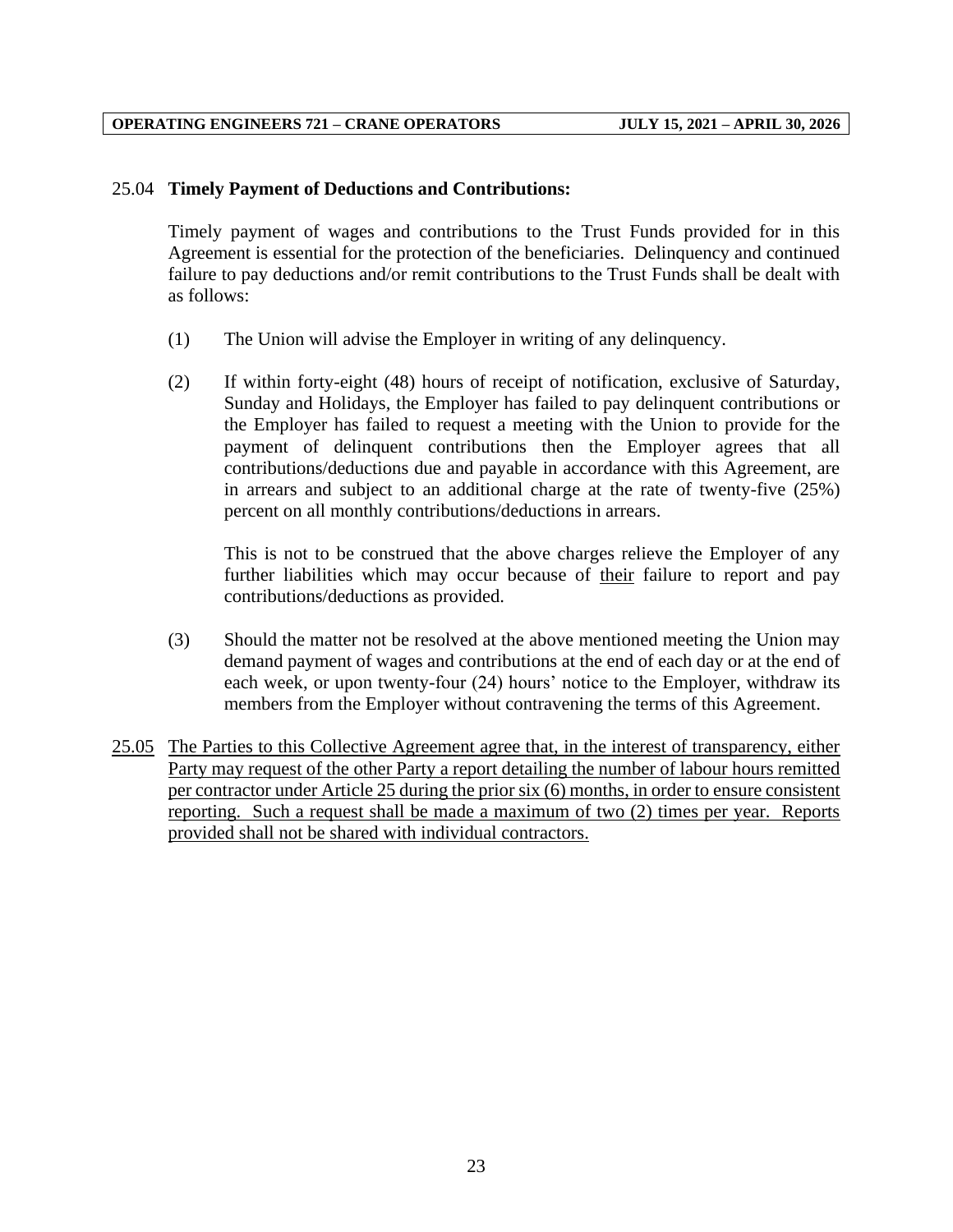## **ARTICLE 25A – INDUSTRY IMPROVEMENT FUND**

<span id="page-26-0"></span>25A.01 All employers must contribute each month to the Industry Improvement Fund a total sum equal fourteen cents (\$0.14) for each hour paid in that month to any employee covered by this Agreement. This will be paid by separate cheque made out in favour of the Industry Improvement Fund and forwarded to the Administrator at the following address on or before the fifteenth  $(15<sup>th</sup>)$  day of the following month:

> 260 Brownlow Avenue, Unit #1 Dartmouth, NS B3B 1V9

Remittance forms for this fund are available at www.nsclra.ca or by phone at 902-468-2283.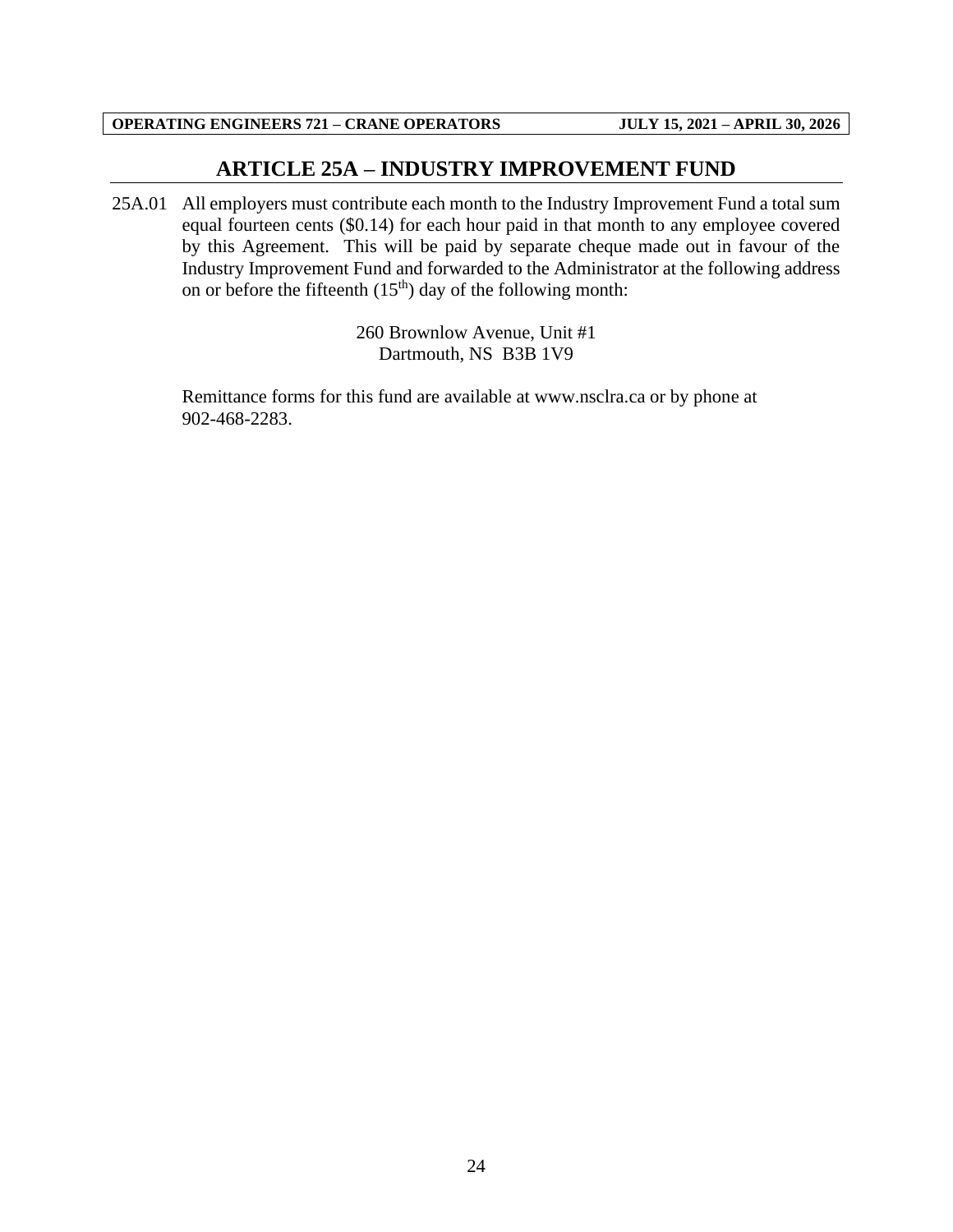## **ARTICLE 26 - BENEFIT PLAN**

<span id="page-27-0"></span>The Parties hereto agree on a Benefit Plan as follows:

- 26.01 The Trust Document under which the fund is controlled shall provide for Trustees equal in number and in power appointed by each of the Parties hereto.
- 26.02 The Employer shall make contributions at the rate of one dollar eighty-five cents (\$1.85) per hour paid and effective January 1, 2022, two dollars ten cents (\$2.10) per hour paid and effective January 1, 2023, two dollars thirty-five cents (\$2.35) per hour paid and effective January 1, 2024, two dollars sixty cents (\$2.60) per hour paid remitted as per Article 25.01.
- 26.03 The Benefit Plan shall be professionally administered.
- 26.04 Each Employer shall sign a participation agreement as approved by the Trustees.
- 26.05 The Parties hereto agree that the Board of Trustees appointed pursuant to the Agreement and Declaration of Trust establishing the Benefit Plan shall have the authority to utilize the arbitration procedures set forth herein for the collection of delinquent accounts for contributions required to be made pursuant to this Article as agent for the Parties. Any arbitrator appointed pursuant to this Clause is hereby expressly conferred jurisdiction to deal with the awarding of contributions, damages and all related costs.
- 26.06 No grievance instituted by the Board of Trustees as agent to the Parties pursuant to this Article shall be defeated on the basis of any technical or procedural objection as to arbitrability, including any objection based on provisions pertaining to timeliness.
- 26.07 Notwithstanding the availability of grievance and arbitration procedures, it is further agreed between the Parties that the existence of this provision does not constitute a waiver of the rights of either of the Parties to this Collective Agreement or the Board of Trustees to proceed directly by way of civil action in the Supreme Court of Nova Scotia with respect to the collection of any outstanding contributions, damages and costs.
- 26.08 It is agreed that provisions for an increase in the Benefit Plan will be implemented if so desired by the Local, with the Employer contribution to be deducted from the wage rates contained herein, provided the Employer receives sixty (60) days notice of such change.
- 26.09 Neither the Operating Engineers Local 721 nor the Nova Scotia Construction Labour Relations Association Limited shall incur any legal liability with regard to claims arising from the Benefit Plan.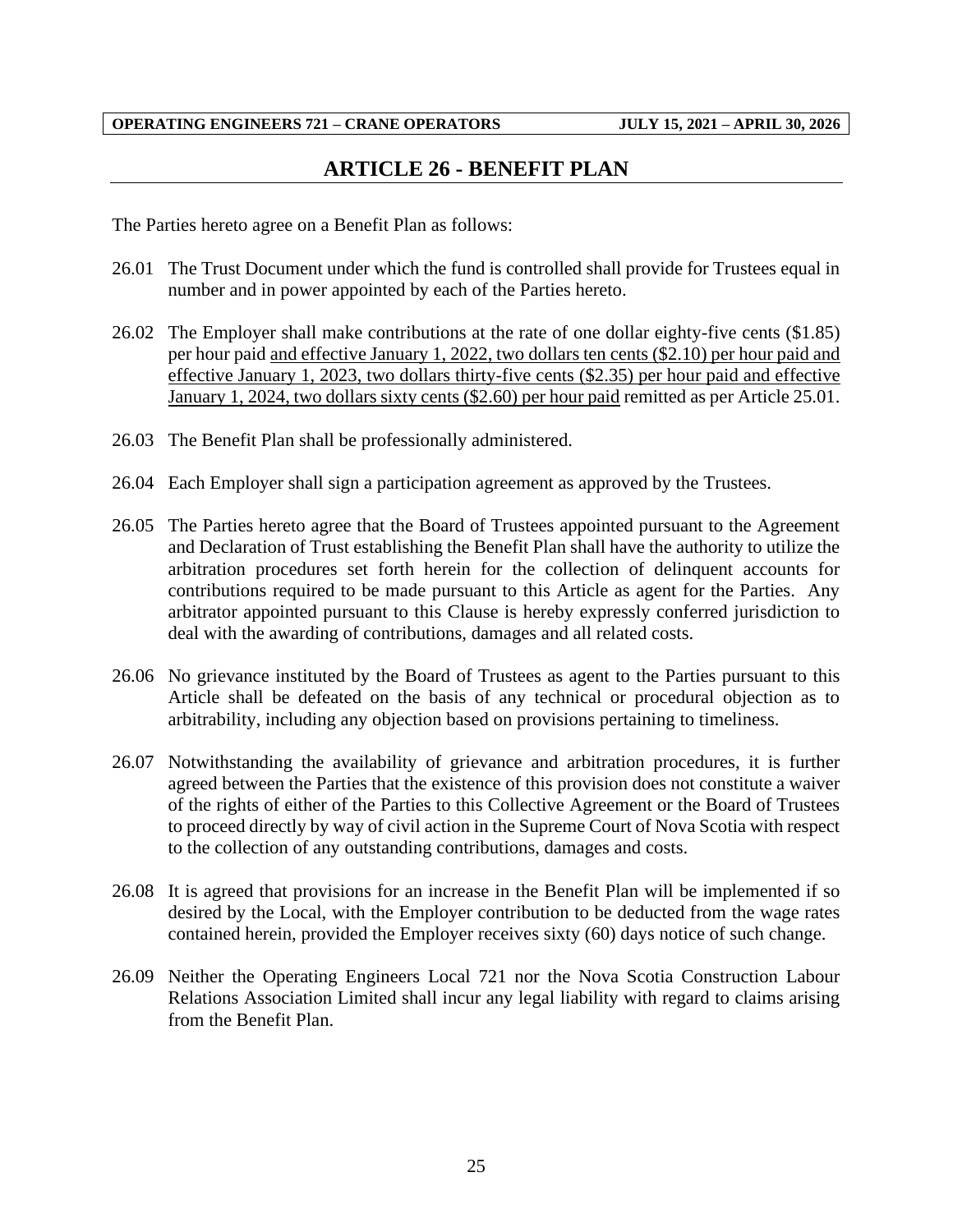## **ARTICLE 27 - PENSION PLAN**

<span id="page-28-0"></span>27.01 It is agreed that the Provisions for a Pension Plan will be implemented under the same conditions as the Benefit Plan. The Employer shall contribute:

................................................six dollars thirty-five cents (\$6.35) per hour paid

and remitted as per Article 25.01.

27.02 It is agreed that provisions for an increase in the Pension Plan will be implemented if so desired by Local 721 with the Employer contribution to be deducted from the wage rates contained herein, provided the Employer receives sixty (60) days notice of such change.

## <span id="page-28-1"></span>**ARTICLE 28 - OPERATING ENGINEERS, BUILDING TRADES COUNCIL, TRAINING, ORGANIZING AND NOVA SCOTIA CONSTRUCTION SECTOR COUNCIL FUND**

- 28.01 Employers and employees both recognize the need and benefits derived from training received in new techniques of the industry. It is therefore imperative that a program of training be provided for all members of Local Union 721. If space is available owners, part owners, senior management and middle management of firms employing Union members will be given the opportunity to participate.
- 28.02 All Employers must contribute each month, by the tenth (10th) day of the following month, to the Operating Engineers, Building Trades Council, Training, Organizing & Nova Scotia Construction Sector Council Fund an amount of one dollar fifteen cents (\$1.15) as set out per Article 25.02 for each hour paid in that month by any employee covered by this Agreement, and remitted as per Article 25.02.
- 28.03 The Operating Engineers, Building Trades Council, Training, Organizing & Nova Scotia Construction Sector Council Fund will be jointly Trusteed with equal representatives from both Parties to this Agreement for administration purposes only.
- 28.04 If the Operating Engineers, Building Trades Council, Training, Organizing & Nova Scotia Construction Sector Council Fund ceases to function the remaining funds shall be applied to the Benefit Plan.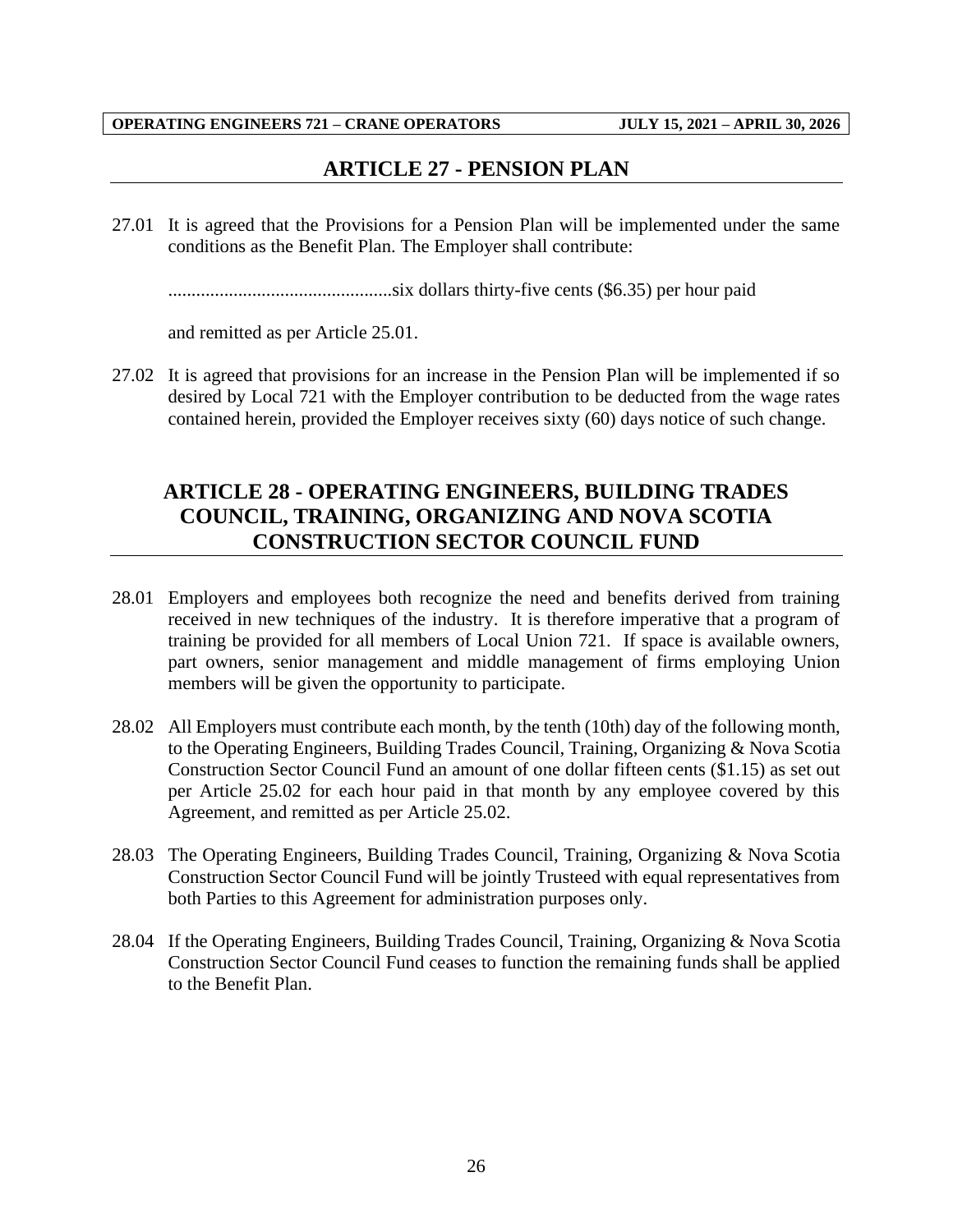- 28.05 The Parties hereto agree that either Party, pursuant to the Agreement establishing the Operating Engineers, Building Trades Council, Training, Organizing & Nova Scotia Construction Sector Council Fund and the Industry Improvement Fund shall have the authority to utilize the arbitration procedures set forth herein for the collection of delinquent accounts for individual contributions required to be made pursuant to this Article. Any arbitrator appointed pursuant to this Clause, is hereby expressly conferred jurisdiction to deal with the awarding of contributions, damages and all related costs.
- 28.06 Responsibilities and liabilities of collection shall be outlined in both the Administration Agreement (Article 28.03) and the Agreement and Declaration of Trust Document establishing the Operating Engineers Local 721 Joint Training Trust Fund.
- 28.07 It is agreed that Operating Engineers 721 retains the exclusive right to allocate and/or reallocate wages to the various benefit trust funds and any other union funds designated in the current collective agreement. Operating Engineers 721 shall give at least thirty (30) days notice to the Nova Scotia Construction Labour Relations Association, on any impending changes regarding distribution of wages between designated union funds.
	- (a) It is agreed that the CLRA has the right to allocate increases or decreases to the CLRA's Industry Improvement Fund, provided that the union receives thirty (30) days notice of such change.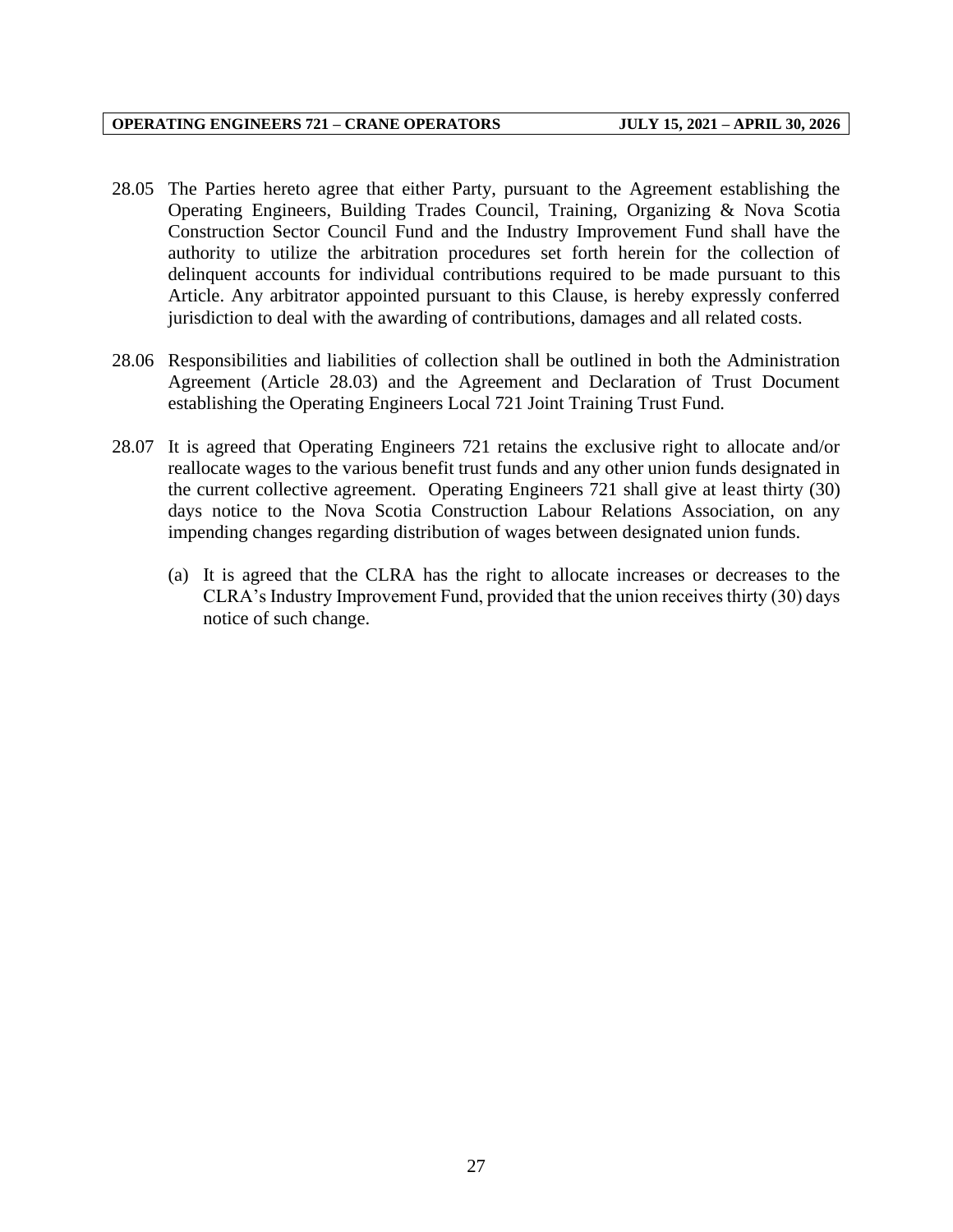## **ARTICLE 29 - APPRENTICESHIP AND TRAINING**

- <span id="page-30-0"></span>29.01 The Employers agree to explore and participate in Operating Engineer training programs. In recognition of the need of bona fide training, the Parties agree to the provisions herein.
- 29.02 When an employee is assigned to a job for which they are not fully qualified or experienced within a higher wage classification, they shall continue at their former classification rate for not more than fifteen (15) working days.
- 29.03 The ratio of apprentices to operators or mechanics shall be:

|       | Two $(2)$ to Eight $(8)$ Operators One $(1)$ Apprentice $*$                                                                                                                                    | (OP, OP, A, OP, OP, OP, OP, OP, OP) |
|-------|------------------------------------------------------------------------------------------------------------------------------------------------------------------------------------------------|-------------------------------------|
|       | Nine (9) to Sixteen (16) OperatorsTwo (2) Apprentices                                                                                                                                          | (OP, A, OP, OP, OP, OP, OP, OP, OP) |
|       | Seventeen (17) to Twenty-Four (24) OperatorsThree (3) Apprentices                                                                                                                              | (OP, A, OP, OP, OP, OP, OP, OP, OP) |
|       | Twenty-Five (25) to Thirty 32 (32) OperatorsFour (4) Apprentices                                                                                                                               | (OP, A, OP, OP, OP, OP, OP, OP, OP) |
|       | Apprentice must be hired at same time as second Operator<br>And so on<br>One (1) to Five (5) Mechanics One (1) Apprentice<br>$Six (6) to Ten (10) Mechanics … … … … … … … Two (2) Apprentices$ |                                     |
| 29.04 | The following scheme of remuneration for Apprentices shall apply:<br>(These percentages shall apply to the "A" classification.)                                                                |                                     |
|       |                                                                                                                                                                                                |                                     |

Upon successful completion of the Operating Engineers training course, a new Apprentice will be credited as entering the trade at the second 1300-hour level. Only those members who are trained at the Operating Engineers Training School shall enter the Apprenticeship Programme.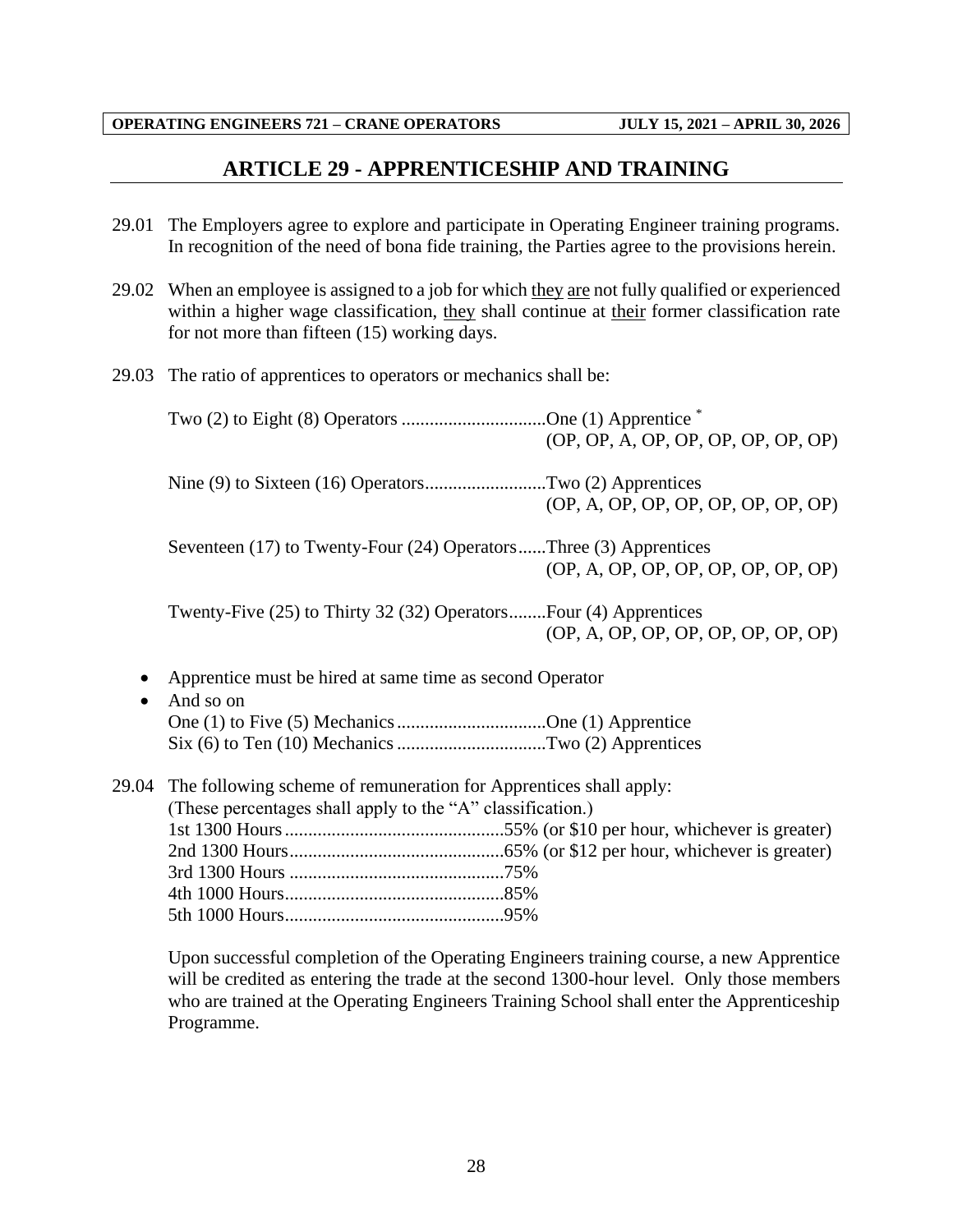- 29.04 (a) Apprentice pension contributions shall be 18% of the payable hourly rate plus vacation and holiday allowance.
- 29.05 Each apprentice shall carry a book (in an approved form), which shall travel from job to job and from Employer to Employer and in which shall be recorded the apprentice's hours worked as verified by the Employer and the Union. A new person joining the Union shall have ninety (90) days to pass programmes to enter the Operating Engineers Apprenticeship Programme.

## **ARTICLE 30 - JOINT APPRENTICESHIP COMMITTEE**

- <span id="page-31-0"></span>30.01 The Parties, Union and Management, agree that a Joint Apprenticeship Committee (J.A.C.) is to be formed. The J.A.C. will be composed of up to three (3) nominees each from Union and Management. Operating Engineer Local 721 and the Operating Engineers Trade Classification of the CLRA are empowered to appoint (and/or remove) nominees to serve on the J.A.C.
- 30.02 The J.A.C. will hold its first meeting within thirty (30) days of the signing of this Agreement, and thereafter shall meet on a quarterly basis, or as the Committee deems fit.
- 30.03 The Committee shall recommend appropriate apprentice ratios, and upon thirty (30) days written notice of the Committees recommendations regarding apprentice ratios, those ratios shall be incorporated into this Collective Agreement and shall be enforceable as a term or condition of this Collective Agreement.
- 30.04 The Committee may also recommend sequences of work experience and/or on-the-job training to ensure a well-rounded and competitive apprenticeship for Operating Engineers.
- 30.05 Voting power shall, at all meetings of the J.A.C., be equally divided between Union and Management nominees, with three (3) votes being exercised by the Union nominees, and three (3) votes being exercised by the CLRA nominees, each set of three (3) being equally divided amongst the relevant Union or CLRA nominees present at the meeting.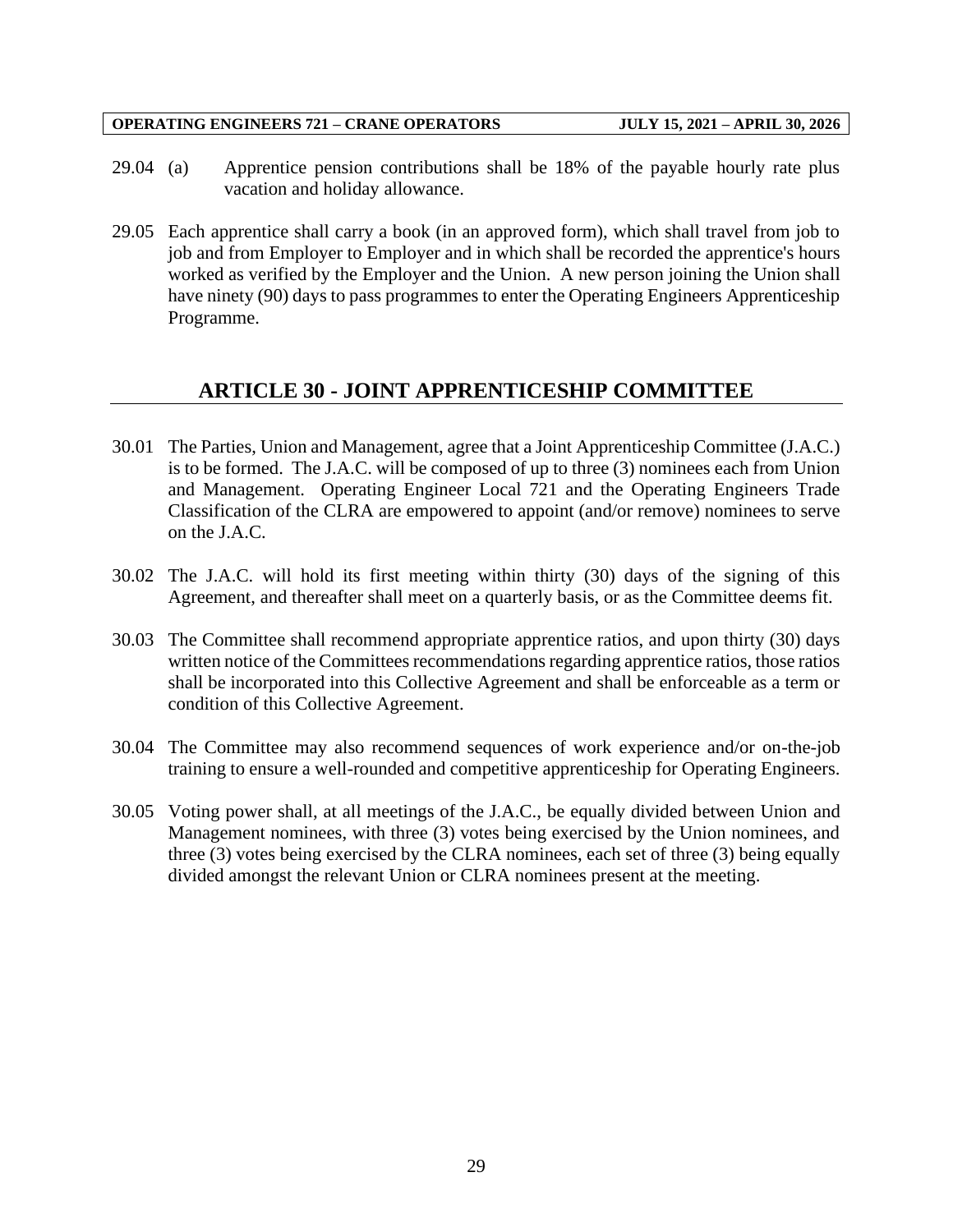## **ARTICLE 31 - TERM OF AGREEMENT**

- <span id="page-32-0"></span>31.01 The Terms of the Agreement shall remain in force from the 15th day of July, 2021 to the  $30<sup>th</sup>$  day of April,  $2026$ . Should either Party wish to change, add to or amend the above Agreement upon termination, they shall give at least sixty (60) days notice in writing prior to the termination of this Agreement. Provided no such notice is given by either Party sixty (60) days prior to April 30th, 2026, this Agreement shall remain in force from year to year until such notice is given as provided herein. When such notice is given, the Parties shall meet within thirty (30) days for the purpose of negotiating a new Collective Agreement.
- 31.02 The Parties agree that they shall meet in order to negotiate renewing this Agreement beginning in October 2025, with at least one (1) meeting in October 2025 and at least one (1) meeting November 2025 unless both Parties agree otherwise. If the Parties have not reached a tentative agreement by the end of January 2026, the Parties shall agree on an impartial Mediator to hold a Mediation to be concluded by the end of February 2026. The costs of the Mediation shall be paid equally by both Parties. If the Parties are not able to reach an agreement through the Mediation process, the Conciliation process as per the *Trade Union Act* shall apply.

## **ARTICLE 32 - SIGNATORIES**

<span id="page-32-1"></span>32.01 Signed on behalf of the Parties to this Agreement, this 12th day of August, 2021.

#### **SIGNATORIES FOR:**

**NOVA SCOTIA CONSTRUCTION LABOUR RELATIONS ASSOCIATION LIMITED**

ROBERT SHEPHERD

### **INTERNATIONAL UNION OF OPERATING ENGINEERS, LOCAL UNION 721**

AARON HARVEY JOSEPH MACLELLAN

CALUM MACLEOD **WITNESS**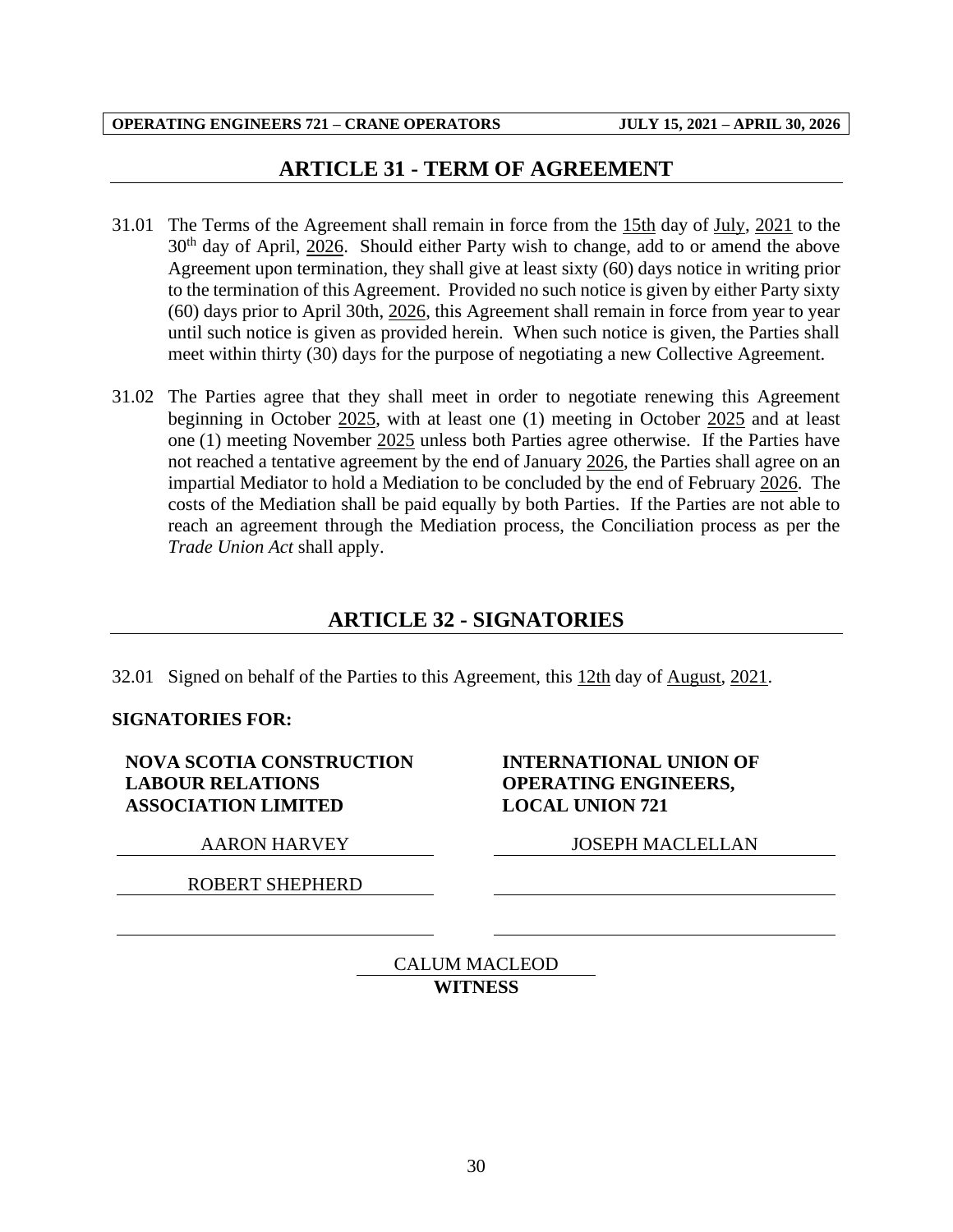# <span id="page-33-0"></span>**CRAFT SCHEDULE "A" – WAGE RATES**

|          | OTHER THAN MAJOR INDUSTRIAL PROJECTS |                  |                |         |                                                    |        |                         |  |  |
|----------|--------------------------------------|------------------|----------------|---------|----------------------------------------------------|--------|-------------------------|--|--|
|          | <b>Wage rate</b>                     | V & H<br>$(8\%)$ | <b>Benefit</b> | Pension | OE, Bldg Trades,<br>Training, Org &<br>NSCSC Fund* | IIF    | <b>Total</b><br>Package |  |  |
|          | Effective: July 15, 2021             |                  |                |         |                                                    |        |                         |  |  |
| Group 4  | <u>\$34.48</u>                       | \$2.76           | \$1.85         | \$6.35  | \$1.15                                             | \$0.14 | \$46.73                 |  |  |
| Group 3  | \$34.90                              | \$2.79           | \$1.85         | \$6.35  | \$1.15                                             | \$0.14 | \$47.18                 |  |  |
| Group 2  | \$35.39                              | \$2.83           | \$1.85         | \$6.35  | \$1.15                                             | \$0.14 | \$47.71                 |  |  |
| Group 1  | \$35.78                              | \$2.86           | \$1.85         | \$6.35  | \$1.15                                             | \$0.14 | \$48.13                 |  |  |
| Group A  | \$36.14                              | \$2.89           | \$1.85         | \$6.35  | \$1.15                                             | \$0.14 | \$48.52                 |  |  |
| Group AA | \$39.02                              | \$3.12           | \$1.85         | \$6.35  | \$1.15                                             | \$0.14 | \$51.63                 |  |  |
|          | <b>Effective:</b> January 1, 2022    |                  |                |         |                                                    |        |                         |  |  |
| Group 4  | \$34.25                              | \$2.74           | \$2.10         | \$6.35  | \$1.15                                             | \$0.14 | \$46.73                 |  |  |
| Group 3  | \$34.67                              | \$2.77           | \$2.10         | \$6.35  | \$1.15                                             | \$0.14 | \$47.18                 |  |  |
| Group 2  | \$35.16                              | \$2.81           | \$2.10         | \$6.35  | \$1.15                                             | \$0.14 | \$47.71                 |  |  |
| Group 1  | \$35.55                              | \$2.84           | \$2.10         | \$6.35  | \$1.15                                             | \$0.14 | \$48.13                 |  |  |
| Group A  | \$35.91                              | \$2.87           | \$2.10         | \$6.35  | \$1.15                                             | \$0.14 | \$48.52                 |  |  |
| Group AA | \$38.79                              | \$3.10           | \$2.10         | \$6.35  | \$1.15                                             | \$0.14 | \$51.63                 |  |  |
|          | Effective: May 1, 2022               |                  |                |         |                                                    |        |                         |  |  |
| Group 4  | \$34.99                              | \$2.80           | \$2.10         | \$6.35  | \$1.15                                             | \$0.14 | \$47.53                 |  |  |
| Group 3  | \$35.45                              | \$2.84           | \$2.10         | \$6.35  | \$1.15                                             | \$0.14 | \$48.03                 |  |  |
| Group 2  | \$35.99                              | \$2.88           | \$2.10         | \$6.35  | \$1.15                                             | \$0.14 | \$48.61                 |  |  |
| Group 1  | \$36.38                              | \$2.91           | \$2.10         | \$6.35  | \$1.15                                             | \$0.14 | \$49.03                 |  |  |
| Group A  | \$36.74                              | \$2.94           | \$2.10         | \$6.35  | \$1.15                                             | \$0.14 | \$49.42                 |  |  |
| Group AA | \$39.71                              | \$3.18           | \$2.10         | \$6.35  | \$1.15                                             | \$0.14 | \$52.63                 |  |  |
|          | <b>Effective:</b> January 1, 2023    |                  |                |         |                                                    |        |                         |  |  |
| Group 4  | \$34.76                              | \$2.78           | \$2.35         | \$6.35  | \$1.15                                             | \$0.14 | \$47.53                 |  |  |
| Group 3  | \$35.22                              | \$2.82           | \$2.35         | \$6.35  | \$1.15                                             | \$0.14 | \$48.03                 |  |  |
| Group 2  | \$35.76                              | \$2.86           | \$2.35         | \$6.35  | \$1.15                                             | \$0.14 | \$48.61                 |  |  |
| Group 1  | \$36.15                              | \$2.89           | \$2.35         | \$6.35  | \$1.15                                             | \$0.14 | \$49.03                 |  |  |
| Group A  | \$36.51                              | \$2.92           | \$2.35         | \$6.35  | \$1.15                                             | \$0.14 | \$49.42                 |  |  |
| Group AA | \$39.48                              | \$3.16           | \$2.35         | \$6.35  | \$1.15                                             | \$0.14 | \$52.63                 |  |  |

NOTE: Group AA – cranes 35 ton and over, tower cranes & master mechanics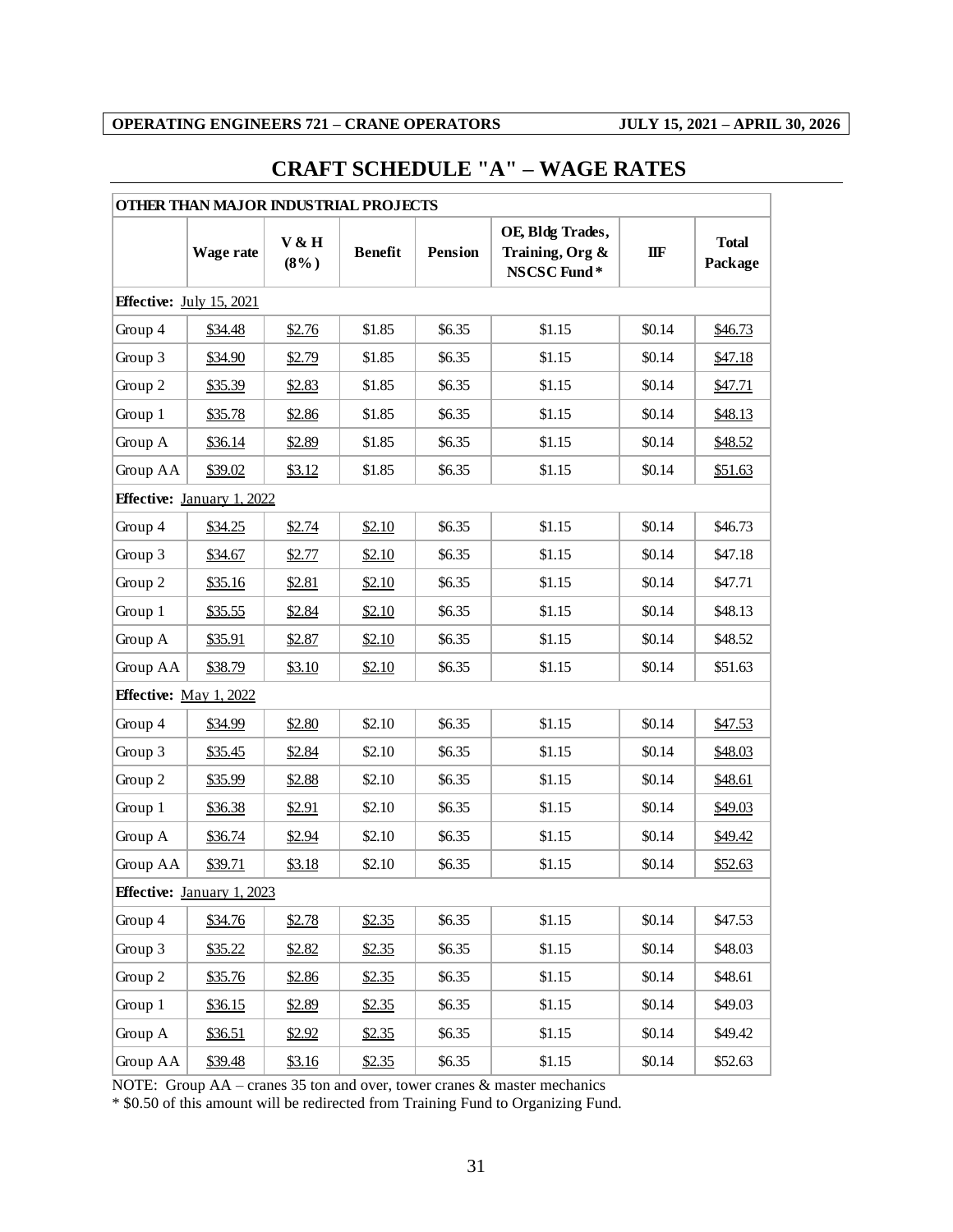| OTHER THAN MAJOR INDUSTRIAL PROJECTS |                                   |                  |                |                |                                                    |                |                         |  |  |
|--------------------------------------|-----------------------------------|------------------|----------------|----------------|----------------------------------------------------|----------------|-------------------------|--|--|
|                                      | Wage rate                         | V & H<br>$(8\%)$ | <b>Benefit</b> | <b>Pension</b> | OE, Bldg Trades,<br>Training, Org &<br>NSCSC Fund* | $\mathbf{IIF}$ | <b>Total</b><br>Package |  |  |
|                                      | <b>Effective:</b> May 1, 2023     |                  |                |                |                                                    |                |                         |  |  |
| Group 4                              | \$35.59                           | \$2.85           | \$2.35         | \$6.35         | \$1.15                                             | \$0.14         | \$48.43                 |  |  |
| Group 3                              | \$36.06                           | \$2.88           | \$2.35         | \$6.35         | \$1.15                                             | \$0.14         | \$48.93                 |  |  |
| Group 2                              | \$36.59                           | \$2.93           | \$2.35         | \$6.35         | \$1.15                                             | \$0.14         | \$49.51                 |  |  |
| Group 1                              | \$37.03                           | \$2.96           | \$2.35         | \$6.35         | \$1.15                                             | \$0.14         | \$49.98                 |  |  |
| Group A                              | \$37.44                           | \$2.99           | \$2.35         | \$6.35         | \$1.15                                             | \$0.14         | \$50.42                 |  |  |
| Group AA                             | \$40.41                           | \$3.23           | \$2.35         | \$6.35         | \$1.15                                             | \$0.14         | \$53.63                 |  |  |
|                                      | <b>Effective:</b> January 1, 2024 |                  |                |                |                                                    |                |                         |  |  |
| Group 4                              | \$35.36                           | \$2.83           | \$2.60         | \$6.35         | \$1.15                                             | \$0.14         | \$48.43                 |  |  |
| Group 3                              | \$35.82                           | \$2.87           | \$2.60         | \$6.35         | \$1.15                                             | \$0.14         | \$48.93                 |  |  |
| Group 2                              | \$36.36                           | \$2.91           | \$2.60         | \$6.35         | \$1.15                                             | \$0.14         | \$49.51                 |  |  |
| Group 1                              | \$36.80                           | \$2.94           | \$2.60         | \$6.35         | \$1.15                                             | \$0.14         | \$49.98                 |  |  |
| Group A                              | \$37.20                           | \$2.98           | \$2.60         | \$6.35         | \$1.15                                             | \$0.14         | \$50.42                 |  |  |
| Group AA                             | \$40.18                           | \$3.21           | \$2.60         | \$6.35         | \$1.15                                             | \$0.14         | \$53.63                 |  |  |
|                                      | <b>Effective:</b> May 1, 2024     |                  |                |                |                                                    |                |                         |  |  |
| Group 4                              | \$36.29                           | \$2.90           | \$2.60         | \$6.35         | \$1.15                                             | \$0.14         | \$49.43                 |  |  |
| Group 3                              | \$36.75                           | \$2.94           | \$2.60         | \$6.35         | \$1.15                                             | \$0.14         | \$49.93                 |  |  |
| Group 2                              | \$37.29                           | \$2.98           | \$2.60         | \$6.35         | \$1.15                                             | \$0.14         | \$50.51                 |  |  |
| Group 1                              | \$37.72                           | \$3.02           | \$2.60         | \$6.35         | \$1.15                                             | \$0.14         | \$50.98                 |  |  |
| Group A                              | \$38.13                           | \$3.05           | \$2.60         | \$6.35         | \$1.15                                             | \$0.14         | \$51.42                 |  |  |
| Group AA                             | \$41.10                           | \$3.29           | \$2.60         | \$6.35         | \$1.15                                             | \$0.14         | \$54.63                 |  |  |
|                                      | <b>Effective:</b> May 1, 2025     |                  |                |                |                                                    |                |                         |  |  |
| Group 4                              | \$37.21                           | \$2.98           | \$2.60         | \$6.35         | \$1.15                                             | \$0.14         | \$50.43                 |  |  |
| Group 3                              | \$37.68                           | \$3.01           | \$2.60         | \$6.35         | \$1.15                                             | \$0.14         | \$50.93                 |  |  |
| Group 2                              | \$38.21                           | \$3.06           | \$2.60         | \$6.35         | \$1.15                                             | \$0.14         | \$51.51                 |  |  |
| Group 1                              | \$38.65                           | \$3.09           | \$2.60         | \$6.35         | \$1.15                                             | \$0.14         | \$51.98                 |  |  |
| Group A                              | \$39.06                           | \$3.12           | \$2.60         | \$6.35         | \$1.15                                             | \$0.14         | \$52.42                 |  |  |
| Group AA                             | \$42.03                           | \$3.36           | \$2.60         | \$6.35         | \$1.15                                             | \$0.14         | \$55.63                 |  |  |

NOTE: Group AA – cranes 35 ton and over, tower cranes & master mechanics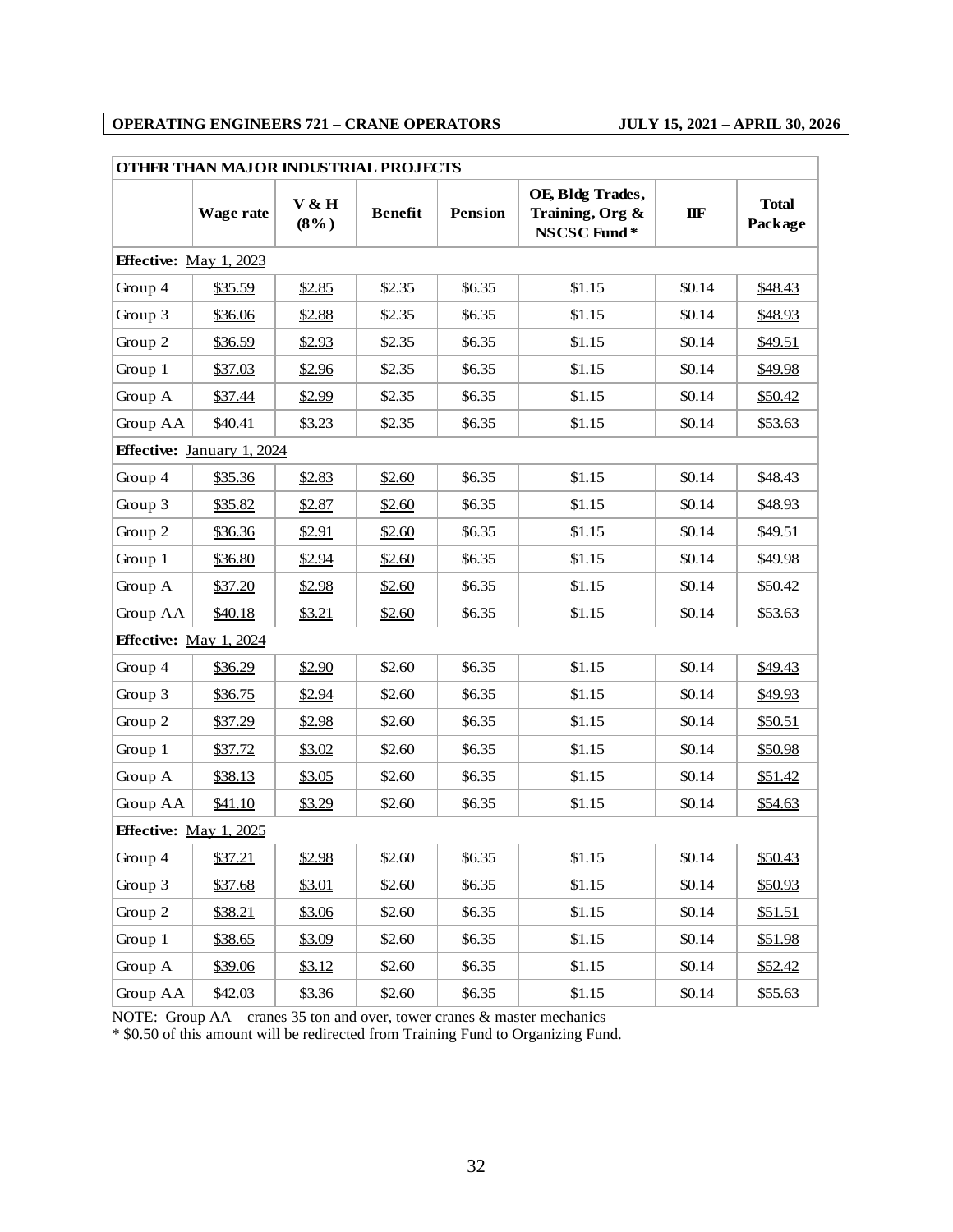## **WAGE RATES:**

|          | <b>MAJOR INDUSTRIAL PROJECTS</b>  |                  |                |                |                                                    |        |                         |  |  |  |
|----------|-----------------------------------|------------------|----------------|----------------|----------------------------------------------------|--------|-------------------------|--|--|--|
|          | Wage rate                         | V & H<br>$(8\%)$ | <b>Benefit</b> | <b>Pension</b> | OE, Bldg Trades,<br>Training, Org &<br>NSCSC Fund* | IIF    | <b>Total</b><br>Package |  |  |  |
|          | <b>Effective:</b> July 15, 2021   |                  |                |                |                                                    |        |                         |  |  |  |
| Group 4  | \$36.99                           | \$2.96           | \$1.85         | \$6.35         | \$1.15                                             | \$0.14 | \$49.44                 |  |  |  |
| Group 3  | \$37.40                           | \$2.99           | \$1.85         | \$6.35         | \$1.15                                             | \$0.14 | \$49.88                 |  |  |  |
| Group 2  | \$37.87                           | \$3.03           | \$1.85         | \$6.35         | \$1.15                                             | \$0.14 | \$50.39                 |  |  |  |
| Group 1  | \$38.25                           | \$3.06           | \$1.85         | \$6.35         | \$1.15                                             | \$0.14 | \$50.80                 |  |  |  |
| Group A  | \$38.59                           | \$3.09           | \$1.85         | \$6.35         | \$1.15                                             | \$0.14 | \$51.17                 |  |  |  |
| Group AA | \$42.62                           | \$3.41           | \$1.85         | \$6.35         | \$1.15                                             | \$0.14 | \$55.52                 |  |  |  |
|          | Effective: January 1, 2022        |                  |                |                |                                                    |        |                         |  |  |  |
| Group 4  | \$36.76                           | \$2.94           | \$2.10         | \$6.35         | \$1.15                                             | \$0.14 | \$49.44                 |  |  |  |
| Group 3  | \$37.17                           | \$2.97           | \$2.10         | \$6.35         | \$1.15                                             | \$0.14 | \$49.88                 |  |  |  |
| Group 2  | \$37.64                           | \$3.01           | \$2.10         | \$6.35         | \$1.15                                             | \$0.14 | \$50.39                 |  |  |  |
| Group 1  | \$38.02                           | \$3.04           | \$2.10         | \$6.35         | \$1.15                                             | \$0.14 | \$50.80                 |  |  |  |
| Group A  | \$38.36                           | \$3.07           | \$2.10         | \$6.35         | \$1.15                                             | \$0.14 | \$51.17                 |  |  |  |
| Group AA | \$42.39                           | \$3.39           | \$2.10         | \$6.35         | \$1.15                                             | \$0.14 | \$55.52                 |  |  |  |
|          | <b>Effective:</b> May 1, 2022     |                  |                |                |                                                    |        |                         |  |  |  |
| Group 4  | \$37.50                           | \$3.00           | \$2.10         | \$6.35         | \$1.15                                             | \$0.14 | \$50.24                 |  |  |  |
| Group 3  | \$37.95                           | \$3.04           | \$2.10         | \$6.35         | \$1.15                                             | \$0.14 | \$50.73                 |  |  |  |
| Group 2  | \$38.47                           | \$3.08           | \$2.10         | \$6.35         | \$1.15                                             | \$0.14 | \$51.29                 |  |  |  |
| Group 1  | \$38.85                           | \$3.11           | \$2.10         | \$6.35         | \$1.15                                             | \$0.14 | \$51.70                 |  |  |  |
| Group A  | \$39.19                           | \$3.14           | \$2.10         | \$6.35         | \$1.15                                             | \$0.14 | \$52.07                 |  |  |  |
| Group AA | \$43.31                           | \$3.47           | \$2.10         | \$6.35         | \$1.15                                             | \$0.14 | \$56.52                 |  |  |  |
|          | <b>Effective:</b> January 1, 2023 |                  |                |                |                                                    |        |                         |  |  |  |
| Group 4  | \$37.27                           | \$2.98           | \$2.35         | \$6.35         | \$1.15                                             | \$0.14 | \$50.24                 |  |  |  |
| Group 3  | \$37.72                           | \$3.02           | \$2.35         | \$6.35         | \$1.15                                             | \$0.14 | \$50.73                 |  |  |  |
| Group 2  | \$38.24                           | \$3.06           | \$2.35         | \$6.35         | \$1.15                                             | \$0.14 | \$51.29                 |  |  |  |
| Group 1  | \$38.62                           | \$3.09           | \$2.35         | \$6.35         | \$1.15                                             | \$0.14 | \$51.70                 |  |  |  |
| Group A  | \$38.96                           | \$3.12           | \$2.35         | \$6.35         | \$1.15                                             | \$0.14 | \$52.07                 |  |  |  |
| Group AA | \$43.08                           | \$3.45           | \$2.35         | \$6.35         | \$1.15                                             | \$0.14 | \$56.52                 |  |  |  |

NOTE: Group AA – cranes 35 ton and over, tower cranes & master mechanics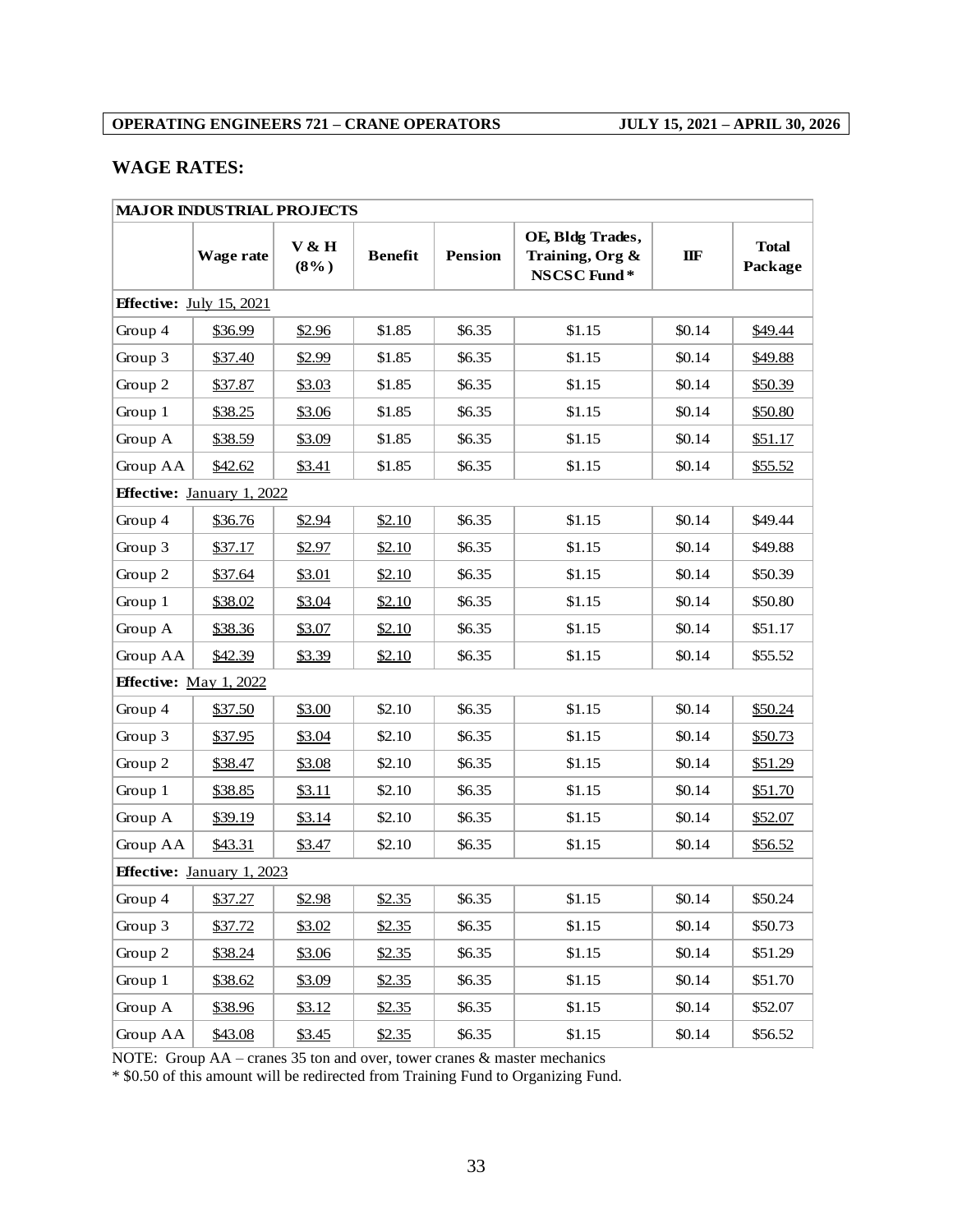| <b>MAJOR INDUSTRIAL PROJECTS</b>  |                               |                  |                |                |                                                    |              |                         |
|-----------------------------------|-------------------------------|------------------|----------------|----------------|----------------------------------------------------|--------------|-------------------------|
|                                   | Wage rate                     | V & H<br>$(8\%)$ | <b>Benefit</b> | <b>Pension</b> | OE, Bldg Trades,<br>Training, Org &<br>NSCSC Fund* | $I\!I\!I\!F$ | <b>Total</b><br>Package |
| <b>Effective:</b> May 1, 2023     |                               |                  |                |                |                                                    |              |                         |
| Group 4                           | \$38.10                       | \$3.05           | \$2.35         | \$6.35         | \$1.15                                             | \$0.14       | \$51.14                 |
| Group 3                           | \$38.56                       | \$3.08           | \$2.35         | \$6.35         | \$1.15                                             | \$0.14       | \$51.63                 |
| Group 2                           | \$39.07                       | \$3.13           | \$2.35         | \$6.35         | \$1.15                                             | \$0.14       | \$52.19                 |
| Group 1                           | \$39.50                       | \$3.16           | \$2.35         | \$6.35         | \$1.15                                             | \$0.14       | \$52.65                 |
| Group A                           | \$39.89                       | \$3.19           | \$2.35         | \$6.35         | \$1.15                                             | \$0.14       | \$53.07                 |
| Group AA                          | \$44.01                       | \$3.52           | \$2.35         | \$6.35         | \$1.15                                             | \$0.14       | \$57.52                 |
| <b>Effective:</b> January 1, 2024 |                               |                  |                |                |                                                    |              |                         |
| Group 4                           | \$37.87                       | \$3.03           | \$2.60         | \$6.35         | \$1.15                                             | \$0.14       | \$51.14                 |
| Group 3                           | \$38.32                       | \$3.07           | \$2.60         | \$6.35         | \$1.15                                             | \$0.14       | \$51.63                 |
| Group 2                           | \$38.84                       | \$3.11           | \$2.60         | \$6.35         | \$1.15                                             | \$0.14       | \$52.19                 |
| Group 1                           | \$39.27                       | \$3.14           | \$2.60         | \$6.35         | \$1.15                                             | \$0.14       | \$52.65                 |
| Group A                           | \$39.66                       | \$3.17           | \$2.60         | \$6.35         | \$1.15                                             | \$0.14       | \$53.07                 |
| Group AA                          | \$43.78                       | \$3.50           | \$2.60         | \$6.35         | \$1.15                                             | \$0.14       | \$57.52                 |
|                                   | <b>Effective:</b> May 1, 2024 |                  |                |                |                                                    |              |                         |
| Group 4                           | \$38.80                       | \$3.10           | \$2.60         | \$6.35         | \$1.15                                             | \$0.14       | \$52.14                 |
| Group 3                           | \$39.25                       | \$3.14           | \$2.60         | \$6.35         | \$1.15                                             | \$0.14       | \$52.63                 |
| Group 2                           | \$39.77                       | \$3.18           | \$2.60         | \$6.35         | \$1.15                                             | \$0.14       | \$53.19                 |
| Group 1                           | \$40.19                       | \$3.22           | \$2.60         | \$6.35         | \$1.15                                             | \$0.14       | \$53.65                 |
| Group A                           | \$40.58                       | \$3.25           | \$2.60         | \$6.35         | \$1.15                                             | \$0.14       | \$54.07                 |
| Group AA                          | \$44.70                       | \$3.58           | \$2.60         | \$6.35         | \$1.15                                             | \$0.14       | \$58.52                 |
| Effective: May 1, 2025            |                               |                  |                |                |                                                    |              |                         |
| Group 4                           | \$39.72                       | \$3.18           | \$2.60         | \$6.35         | \$1.15                                             | \$0.14       | \$53.14                 |
| Group 3                           | \$40.18                       | \$3.21           | \$2.60         | \$6.35         | \$1.15                                             | \$0.14       | \$53.63                 |
| Group 2                           | \$40.69                       | \$3.26           | \$2.60         | \$6.35         | \$1.15                                             | \$0.14       | \$54.19                 |
| Group 1                           | \$41.12                       | \$3.29           | \$2.60         | \$6.35         | \$1.15                                             | \$0.14       | \$54.65                 |
| Group A                           | \$41.51                       | \$3.32           | \$2.60         | \$6.35         | \$1.15                                             | \$0.14       | \$55.07                 |
| Group AA                          | \$45.63                       | \$3.65           | \$2.60         | \$6.35         | \$1.15                                             | \$0.14       | \$59.52                 |

NOTE: Group AA – cranes 35 ton and over, tower cranes & master mechanics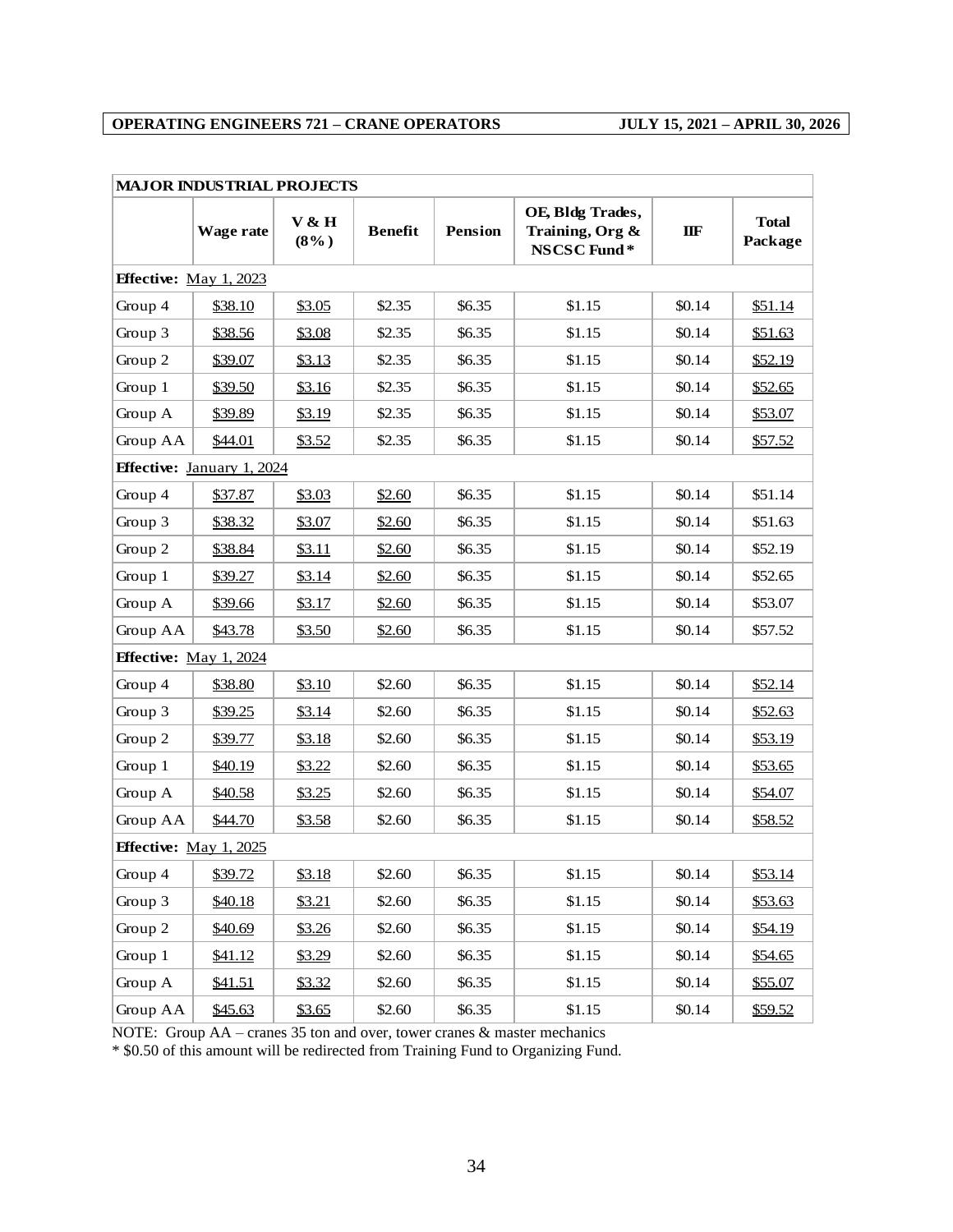## **CRAFT SCHEDULE "B" - MAJOR INDUSTRIAL PROJECTS**

<span id="page-37-0"></span>Major Industrial Projects shall be defined as the initial construction, or major expansion or renovation of the facilities listed below, where the initial construction or the major expansion or renovation has a total construction value (labour-hours, materials and equipment) in excess of Fifty-One Million Five Hundred Twenty-Five Thousand Dollars (\$51,525,000.00).

- 
- 
- Automobile Manufacturing Plants Rubber Plants (such as Michelin)
- 
- 
- 
- Deep Water Ports or Unloading Facilities
- Pulp Mills Oil Refineries
- Paper Mills **Case Refineries** 
	-
- Steel Mills Ore Reduction Plants
- Power Generating Projects Base Metal Producing Facilities
- Petro-Chemical Plants Heavy Manufacturing Plants

## **CLASSIFICATIONS:**

Should any questions arise as to the classifications of employees operating or assisting in the operations, or both, or who are directly assisting in the maintenance or repair of any technical construction machinery or equipment not specified in the said classifications, the same shall be resolved by mutual agreement or, failing this, will be handled as a grievance under the terms of this Agreement.

Wage rates applicable to different types of construction shall be as per wage rates under this Craft Schedule.

## **GROUP AA:**

Power cranes, clams, draglines - 35 ton capacity and over Master mechanics Skyway and climbing type cranes Pile Lead Multi-wheel type transporter

**GROUP A:** Derricks and gantry cranes Mine hoist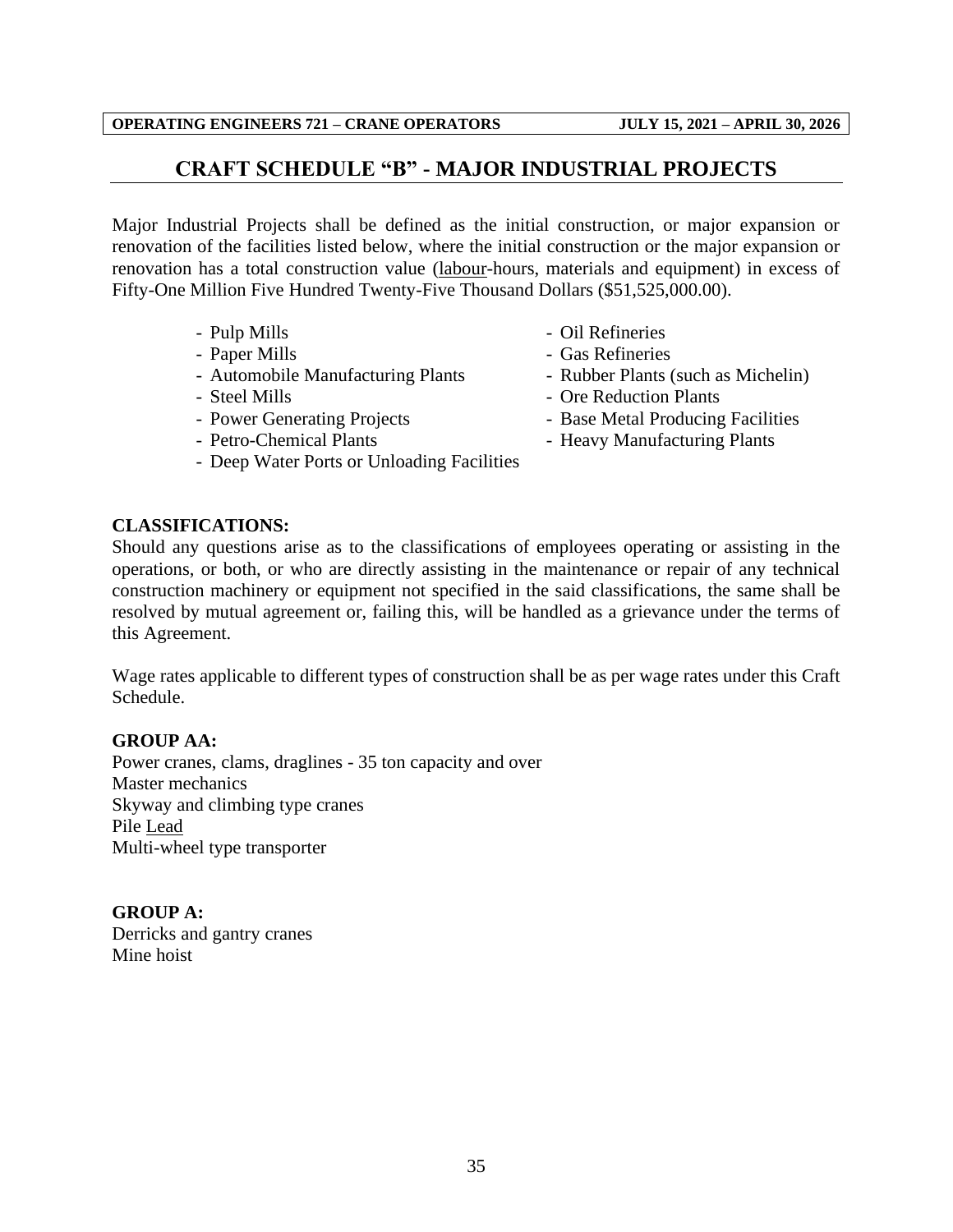### **GROUP 1:**

Power cranes, clams, draglines - under 35 tons capacity Heavy duty mechanics and welders - first class Chimney hoist Multiple drum hoists "with or without tower" Single drum hoist "over 8 stories" Person and material hoist Mono-rail

#### **GROUP 2:**

Boom trucks (other than knuckle-type) Single drum hoist - 8 stories and under Winches and tuggers Tractor float units Welders and mechanics Fork lift trucks - 8 ft. lifting and over Bus Drivers

#### **GROUP 3:**

Fork lifts - under 8 ft. lifting height Mobile crane driver A-frame and folding knuckle-type boom trucks

#### **GROUP 4:**

Oilers, greasers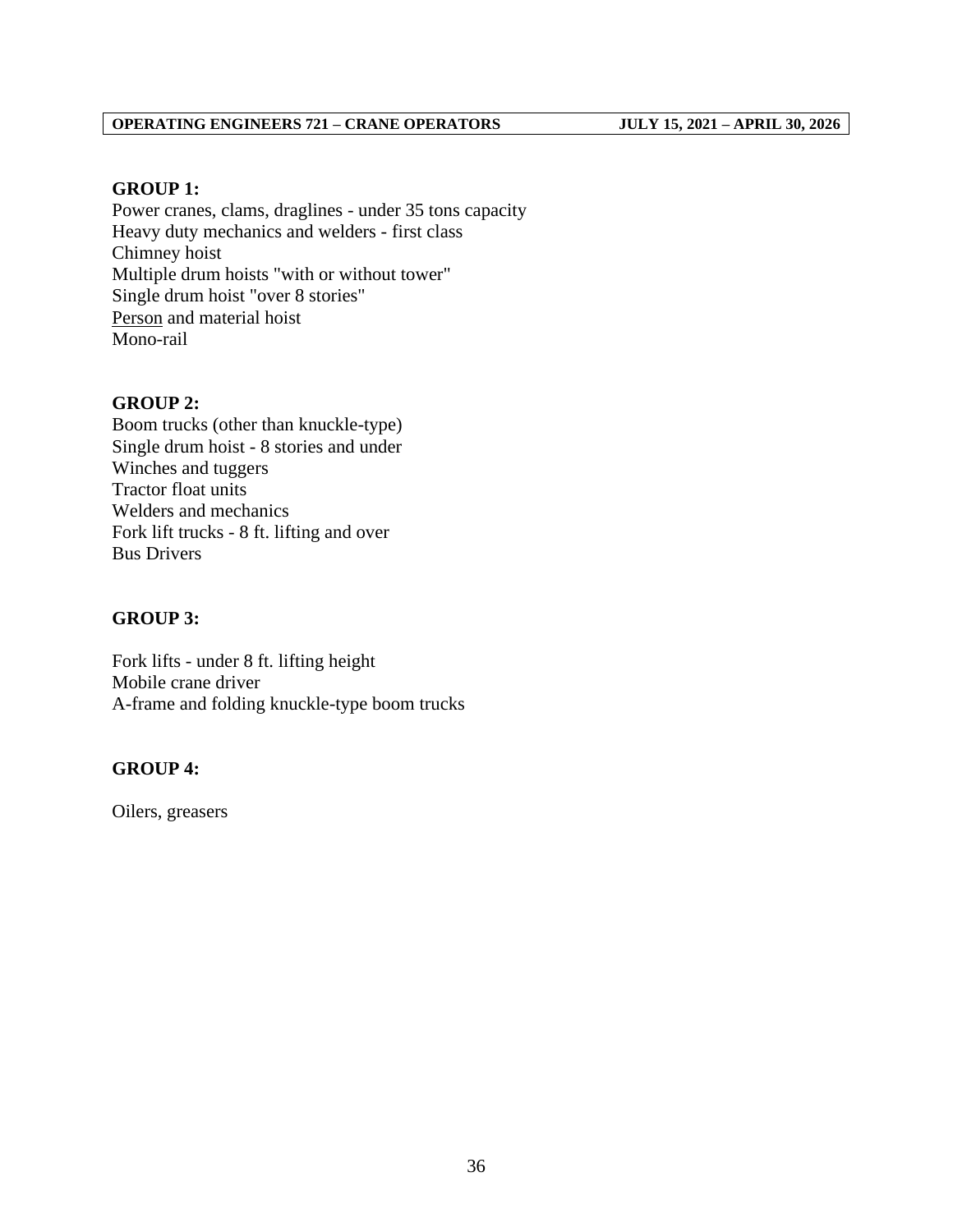## **PREMIUMS OVER GROUP AA RATES - FOR CRANE RENTAL FIRMS THESE PREMIUMS DO NOT APPLY:**

Operators of mobile cranes up to 139 ft. boom ................................. \$0.30 per hour

Operators of mobile cranes over 139 ft. boom .................................. \$0.80 per hour

Tower crane operators........................................................................ \$0.80 per hour

Non-operating foreperson:

- shall be paid two dollars (\$2.00) per hour over "AA" rate.
- is excluded from calculation of apprentice ratio
- to be appointed at the discretion of the employer and their duties include directing the work force, ensuring safety policy is complied with and that company policy is followed.

#### **STAFFING OF CRANES:**

- (a) All mobile truck cranes (cable) thirty-five (35) tons and over will be staffed by an operator and driver who will be members of the Union when such cranes are required to move or are in operation. A driver will not be required when the crane will be in a stationary position in excess of two (2) days.
- (b) All mobile truck cranes (hydraulic) twenty-five (25) ton and over, when the operator requires assistance to move on the jobsite, and in consultation with management, shall be staffed by an operator and driver, each of which will be an operating engineer and a member of the Union.
- (c) No member shall be required to move a machine using the assistance of another trade on the machine.
- (d) All cranes on pile driving jobs will require an Operator and an Apprentice.
- (e) On Major Industrial jobs, all Hydraulic cranes 100 tonnes and above will require an Operator and an Apprentice.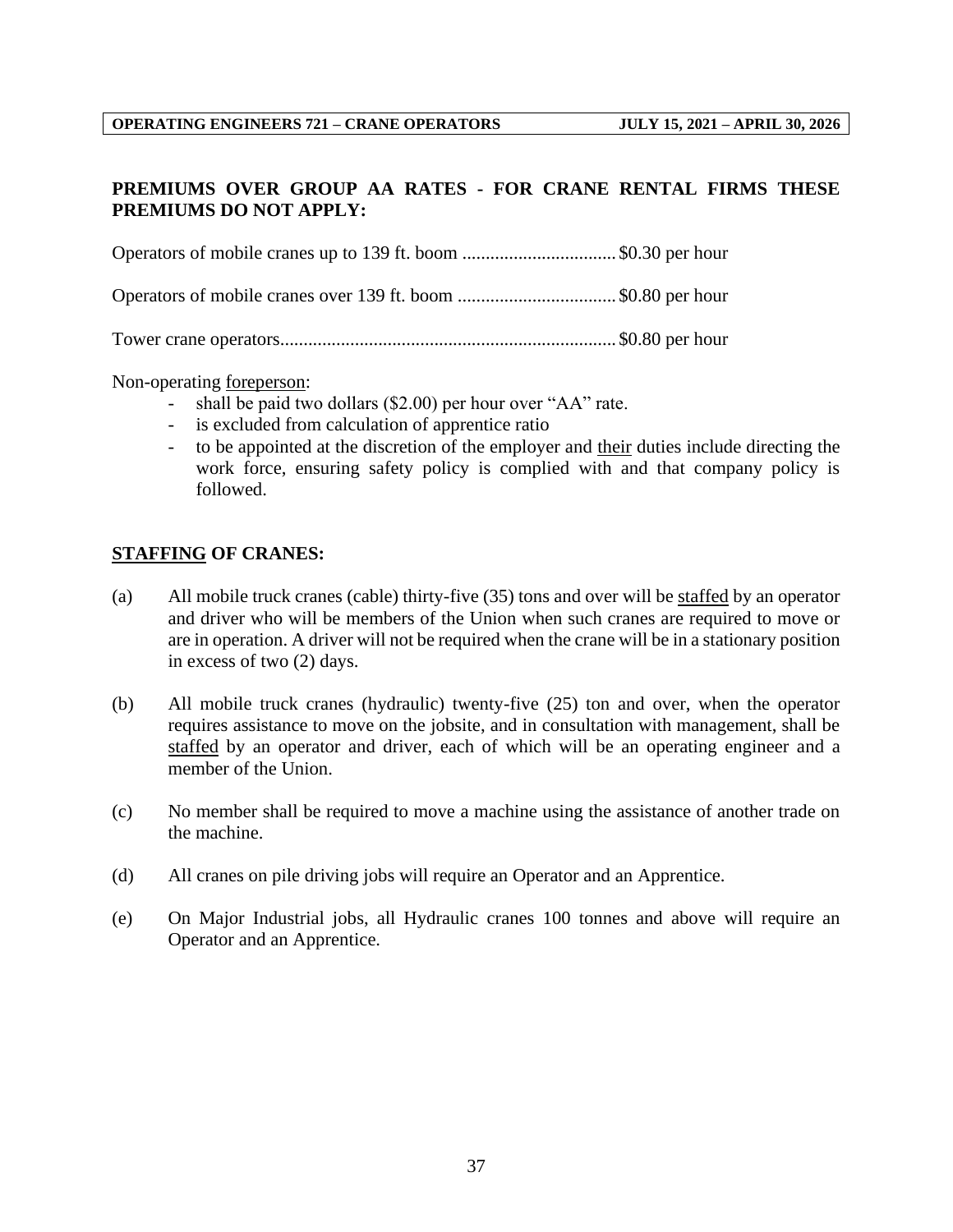#### **OPERATORS:**

Mobile crane operators will be responsible for general maintenance and overall cleanliness of their cranes.

Basic tools to do these repairs will be the responsibility of the operator.

Operating engineers presently employed but not holding a Provincial license will have two sittings of the Licensing Authority in order to qualify before being reduced to the lower group.

Under no circumstances shall an employee be required to transport material or supplies for the Employer by way of their personal vehicle with the exception of normal service materials and equipment.

#### **OPERATING SCHEDULE:**

If an operator is regularly assigned to a machine from Monday through Friday in a given week and productive work is required on Saturday, Sunday or designated holiday of that week, such operator will be assigned to such particular machine for such Saturday, Sunday or holiday work. The regular operator will also work any authorized overtime work through the week.

#### **BULLETIN BOARD:**

Notices may be posted with prior consent of the Employer.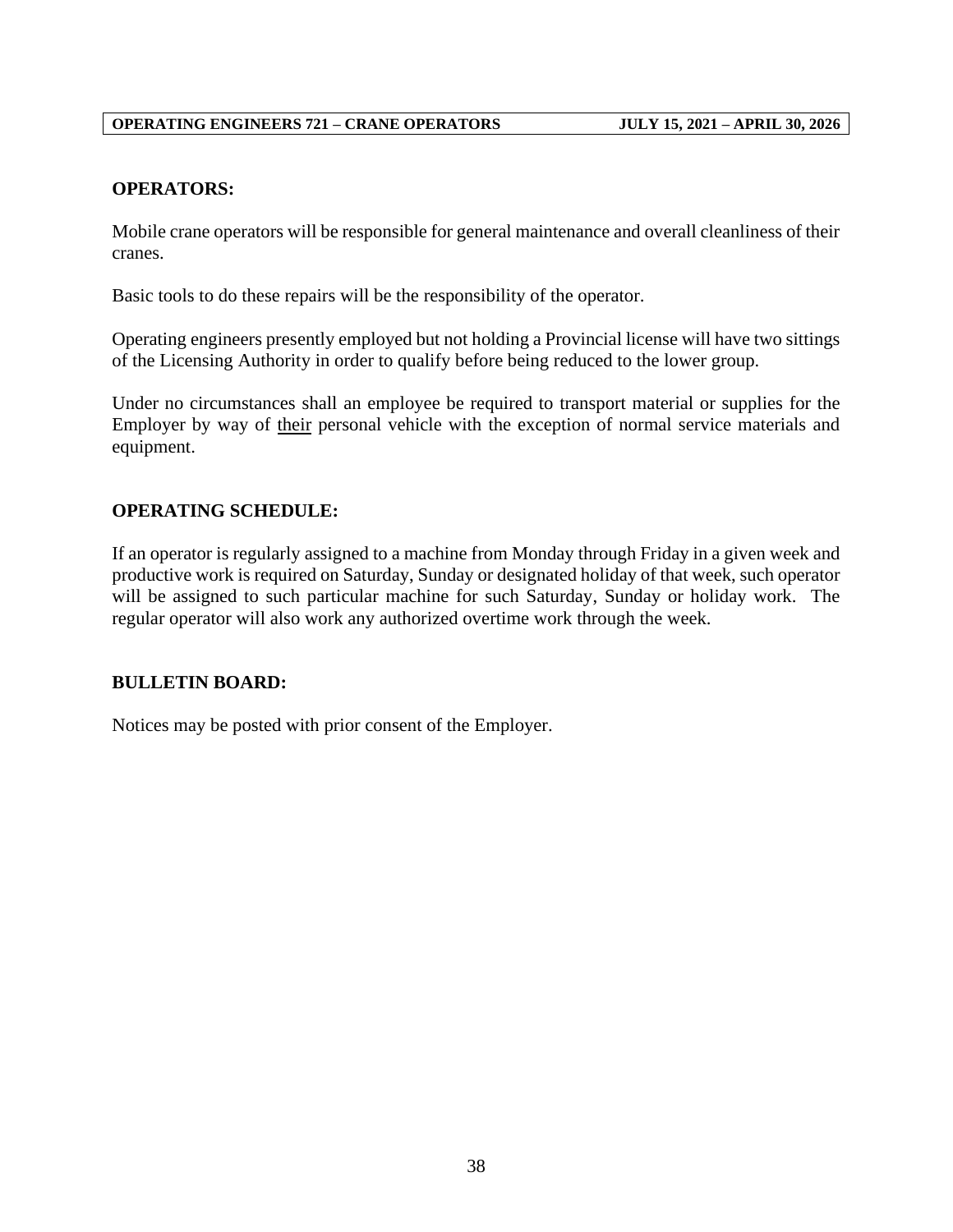## **APPENDIX "A" – JOB TARGETING**

<span id="page-41-0"></span>On projects where an Employer bound to this Agreement is facing non-union competition, the Employer may request that the project be targeted. The Union and the CLRA's Trade Classification shall form a joint Committee to receive such requests, and the Committee shall be empowered to alter wage rates, benefits, hours of work, shift premiums, etc. as it sees fit in order to make unionized contractors competitive on such projects. Employers must request that a job or project be targeted in a timely manner, but in any event, targeted rates, terms and conditions must be set and made available to all unionized contractors no later than twenty-four (24) hours prior to tender closing. The Joint Committee may establish and publish such procedures of operation as it deems necessary to ensure the fair and reasonable operation of job targeting, and upon publication, such rules and procedures shall be attached to and shall form part of this Collective Agreement.